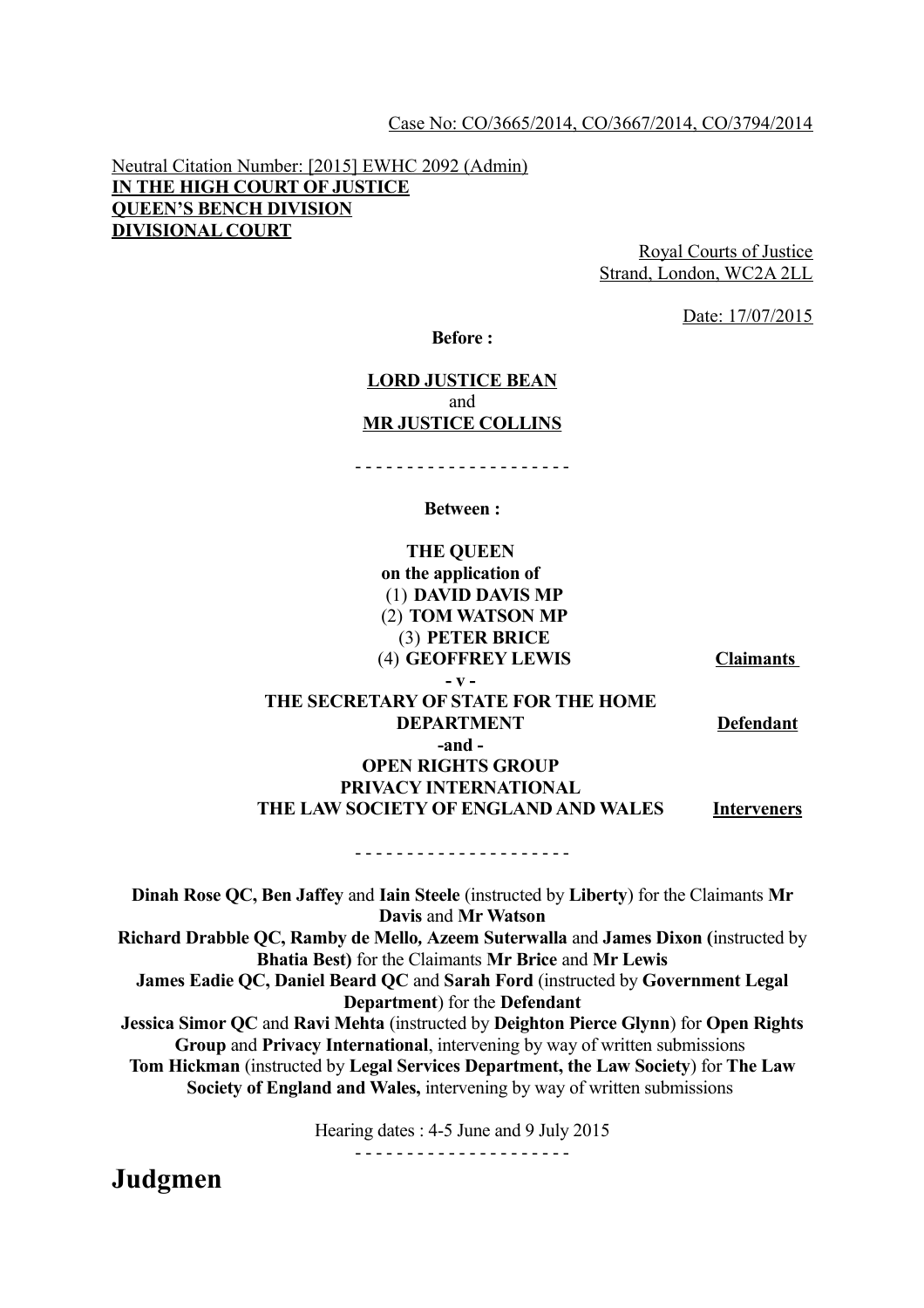# **tLord Justice Bean :**

This is the judgment of the court to which we have both contributed.

- 1.The claimants in three separately issued claims, which we heard together, apply for judicial review of the data retention powers in section 1 of the Data Retention and Investigatory Powers Act 2014 ("DRIPA"). Mr Brice and Mr Lewis, the claimants for whom Mr Drabble QC appeared, are concerned about the width of the powers to retain and gain access to their data on a number of grounds, including (but not limited to) the confidentiality of communications with solicitors. Mr Davis and Mr Watson, who are joint claimants in case  $CO/3794/2014$ , do so as members of the House of Commons who share those general concerns but also in addition have particular concerns about the confidentiality of communications to and from constituents. Mr Davis is Conservative MP for Haltemprice and Howden; Mr Watson is Labour MP for West Bromwich East.
- 2.Permission to seek judicial review was initially refused on the papers by Blake J but was granted at an oral hearing by Lewis J on  $8<sup>th</sup>$  December 2014. Lewis J also permitted Open Rights Group and Privacy International to submit an intervention by way of written submissions (on terms that the interveners would bear their own costs). We granted an application by the Law Society made shortly before the hearing to intervene by way of written submissions on the same basis.
- 3.The challenge is to the validity of s 1 of DRIPA and the Regulations made under it as being contrary to European Union law, as expounded in the decision of the Grand Chamber of the Court of Justice of the European Union ("the CJEU") in *Digital Rights Ireland Ltd v Minister for Communications, Marine and Natural Resources and others* and the conjoined case of *Kärntner Landesregierung, Michael Seitlinger, Christof Tschohl and others* delivered on 8<sup>th</sup> April 2014 and reported at [2015] OB 127. We shall refer to this decision as "*Digital Rights Ireland*".
- 4.At common law, Acts of the United Kingdom Parliament are not open to challenge in the courts. But the position under EU law is different. Decisions of the CJEU as to what EU law is are binding on the legislatures and courts of all Member States. The subtleties of the relationship between UK domestic courts and the European Court of Human Rights at Strasbourg arising, since 2000, from the duty under s 2(1) of the Human Rights Act 1998 to "take account" of the jurisprudence of that court, do not arise. The claimants (as a fallback to their EU law arguments) have pleaded an alternative claim for a declaration under s 4 of the HRA 1998 that s 1 of DRIPA is incompatible with their Convention rights; but this was scarcely mentioned in oral argument. Indeed, as will be seen later in this judgment, it was mainly counsel for the Home Secretary, not counsel for the claimants, who asked us to take account of the jurisprudence of the Strasbourg court in support of his arguments.
- 5.The present claims involve, as did *Digital Rights Ireland*, the CJEU's interpretation of Articles 7 and 8 of the Charter of Fundamental Rights of the EU. Article 7 provides:

"Everyone has the right to respect for his or her private and family life, home and communications."

6. Article 8 provides: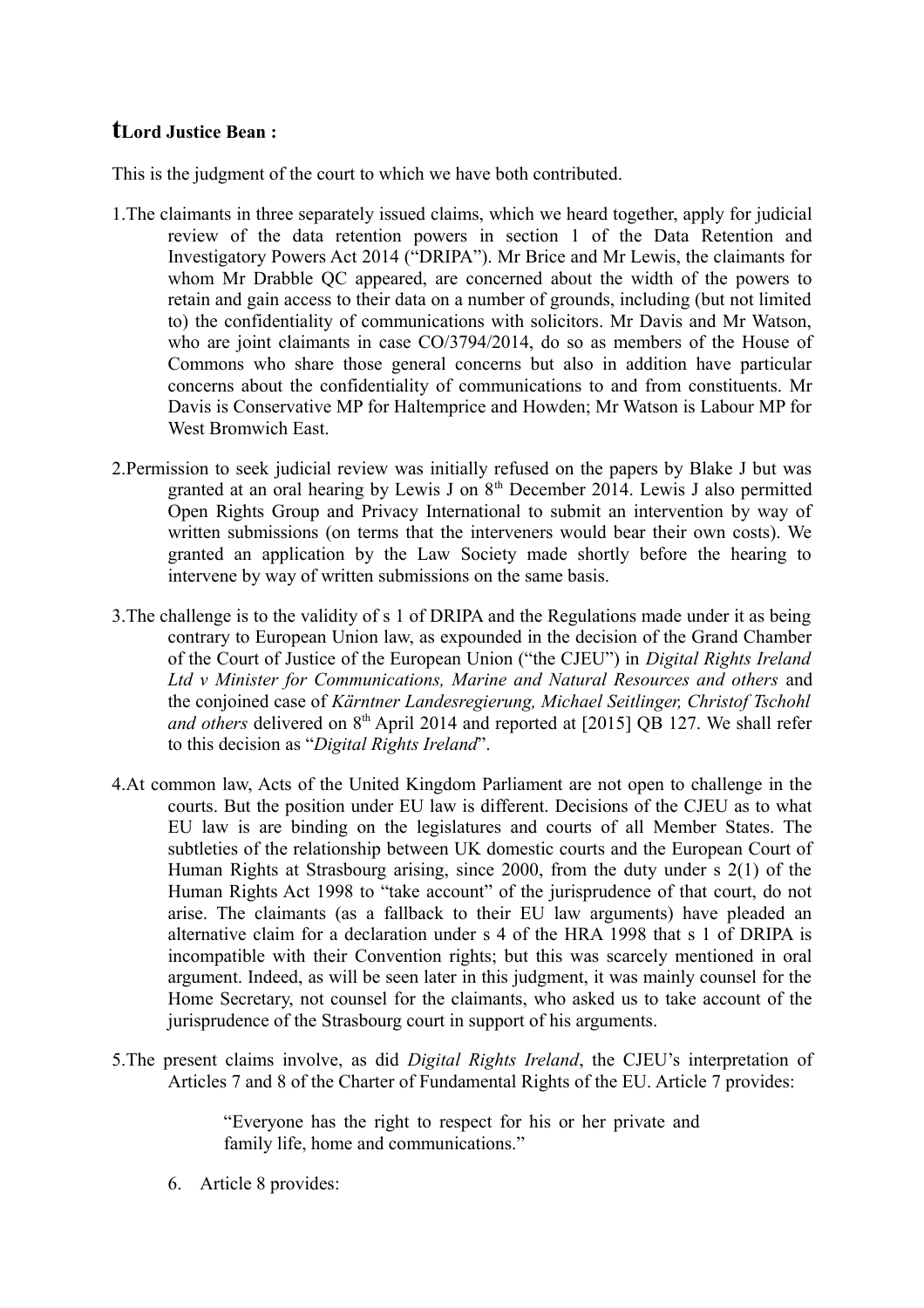"1. Everyone has the right to the protection of personal data concerning him or her.

2. Such data must be processed fairly for specified purposes and on the basis of the consent of the person concerned or some other legitimate basis laid down by law. Everyone has the right of access to data which has been collected concerning him or her, and the right to have it rectified.

3. Compliance with these rules shall be subject to control by an independent authority."

7. The first of these Articles is in identical terms to Article 8(1) of the ECHR, except that the word "correspondence" is replaced by "communications". The second has no counterpart in the ECHR.

8.In *Rugby Football Union v Consolidated Information Services Ltd (formerly Viagogo Ltd)* [2012] 1 WLR 3333 Lord Kerr of Tonaghmore JSC, with whom the other Justices of the Supreme Court agreed, said at paragraphs 27-28:-

> "The Charter was given direct effect by the adoption of the Lisbon Treaty in December 2009 and the consequential changes to the founding treaties of the EU which then occurred. Article 6(1) of the Treaty on European Union (TEU) now provides:

"The Union recognises the rights, freedoms and principles set out in the Charter of Fundamental Rights of the European Union of 7 December 2000, as adapted at Strasbourg, on 12 December 2007, which shall have the same legal value as the **Treaties** 

The provisions of the Charter shall not extend in any way the competences of the Union as defined in the Treaties.

The rights, freedoms and principles in the Charter shall be interpreted in accordance with the general provisions in Title VII of the Charter governing its interpretation and application and with due regard to the explanations referred to in the Charter, that set out the sources of those provisions."

Although the Charter thus has direct effect in national law, it only binds member states when they are implementing EU law - article 51(1). But the rubric, "implementing EU law" is to be interpreted broadly and, in effect, means whenever a member state is acting "within the material scope of EU law"…….Moreover, article 6(1) of TEU requires that the Charter must be interpreted with "due regard" to the explanations that it contains."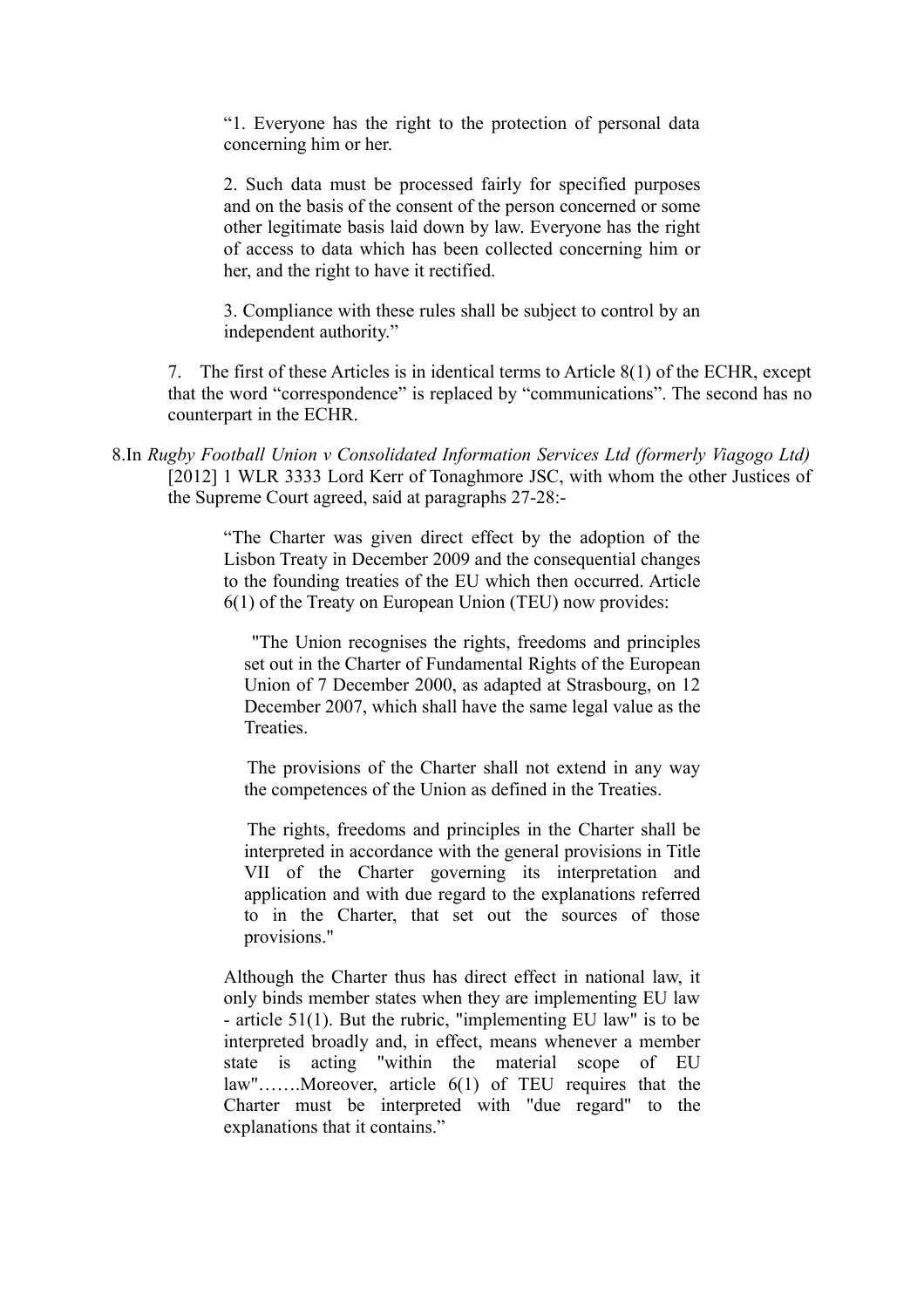- 9.The Secretary of State's Detailed Grounds of Defence are thus correct in stating at paragraph 38 that "the test of validity of the Act [DRIPA] and the 2014 Regulations is whether they are compliant with Articles 7 and 8 of the EU Charter and/or Article 8 ECHR." Data protection law has been within the scope of EU law for 20 years. The Data Protection Act 1998 was enacted to implement the Data Protection Directive (95/46/EC). The Explanations referred to in the Charter and printed in the Official Journal of the EU make it clear that Article 8 of the Charter was based on Article 286 of the Treaty establishing the European Community (as amended) and on the Data Retention Directive, among other sources. This is not a case in which any party has argued that Article 8 of the Charter lies outside the proper scope of EU law, although it will be seen that there is a dispute as to whether it covers access to data as well as retention.
- 10.Article 52(3) of the Charter provides:-

"In so far as this Charter contains rights which correspond to rights guaranteed by the [ECHR], the meaning and scope of those rights shall be the same as those laid down by the said Convention. This provision shall not prevent Union law providing more extensive protection."

11.The Secretary of State prays in aid the first sentence; the Claimants the second. As to the second, Mr Eadie submitted that it does not entitle the CJEU (or this court) to hold that the scope of anyone's rights has been extended by virtue of the Charter, since it was not intended to give fresh rights but to consolidate existing rights. This approach, he submitted, is confirmed by Protocol 30 to the EU Treaties, negotiated by the UK and Poland, which provides:-

> "The Charter does not extend the ability of the Court of Justice, or any court or tribunal of Poland or of the UK, to find that the laws, regulations or administrative provisions or action of Poland or of the UK are inconsistent with the fundamental rights, freedoms and principles that it reaffirms.

> In particular, and for the avoidance of doubt, nothing in Title IV of the Charter creates justiciable rights applicable for Poland or the UK except in so far as Poland or the UK has provided for such rights in the national law." [Title IV is not relevant in this case]

- 12.The precise scope of Protocol 30 is far from clear, since it only precludes the *extension* by the CJEU or domestic courts of their existing powers to find that UK laws are not in accordance with the Charter. It cannot be used to prevent the court from defining the extent of rights contained in the Charter which set out provisions within the material scope of EU law.
- 13.The extent of the State's powers to require the retention of communications data and to gain access to such retained data are matters of legitimate political controversy both in the UK and elsewhere. The Queen's Speech opening the new Parliament on 27 May 2015 indicated that "new legislation will modernise the law on communications data". To take one example from abroad, on 2 June 2015 the US Congress passed one statute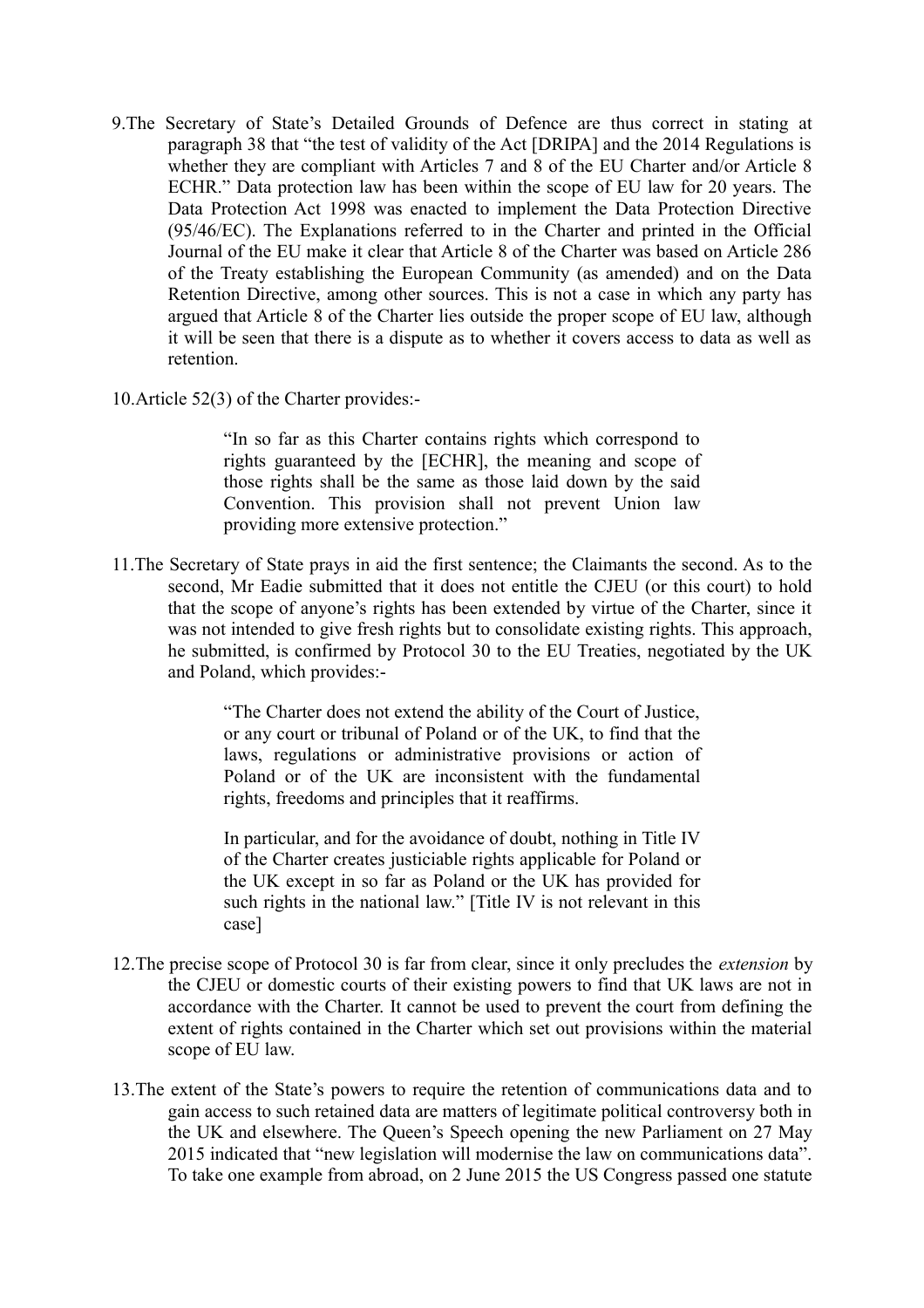(the USA FREEDOM Act) restricting the data retention powers previously conferred by another statute passed in 2001 (the USA PATRIOT Act). It is not our function to take sides in this continuing debate, nor to say whether in our opinion the powers conferred by DRIPA are excessive or not. We have to decide the comparatively dry question of whether or not they are compatible with EU law as expounded by the CJEU in *Digital Rights Ireland*.

14.On 11 June 2015, a few days after the main hearing before us had concluded, the Government published "A Question of Trust", a 373-page report on the operation and regulation of investigatory powers by David Anderson QC, Independent Reviewer of Terrorism and Security Legislation. His report was rightly described by the Prime Minister in a statement to Parliament as thorough and comprehensive. We allowed the parties to make short written submissions to us about it.

15.

16.

- 17. *Communications data*
- 18. The phrase "communications data" does not include the content of a communication. Such data can be used to demonstrate who was communicating; when; from where; and with whom. They can include the time and duration of a communication, the number or email address of the originator and recipient, and sometimes the location of the device from which the communication was made. They do not include the content of any communication: for example the text of an email or a conversation on a telephone. Communications data comprise three broad categories:
	- 19. (a) Subscriber data: information held or obtained by a communications service provider (CSP) in relation to a customer, for example their name, address and telephone number;
	- 20. (b) Service data: information relating to the use made by any person of a communications service and for how long, for example, itemised telephone records showing the date, time and duration of calls and to what number each call was made; and
	- 21. (c) Traffic data: data comprised in or attached to a communication by means of which it is being or may be transmitted, for example, who the user contacted, at what time the contact was made, the location of the person contacted and the location of the user.
- 22. Communications data are used by the intelligence and law enforcement agencies during investigations regarding national security and organised and serious crime. They enable investigators to identify members of a criminal network, place them in specific locations at given times and in certain cases to understand the criminality in which they are engaged. They can be used as evidence in court.
- 23. As the Home Secretary said in a statement to the House of Commons on 10 July 2014: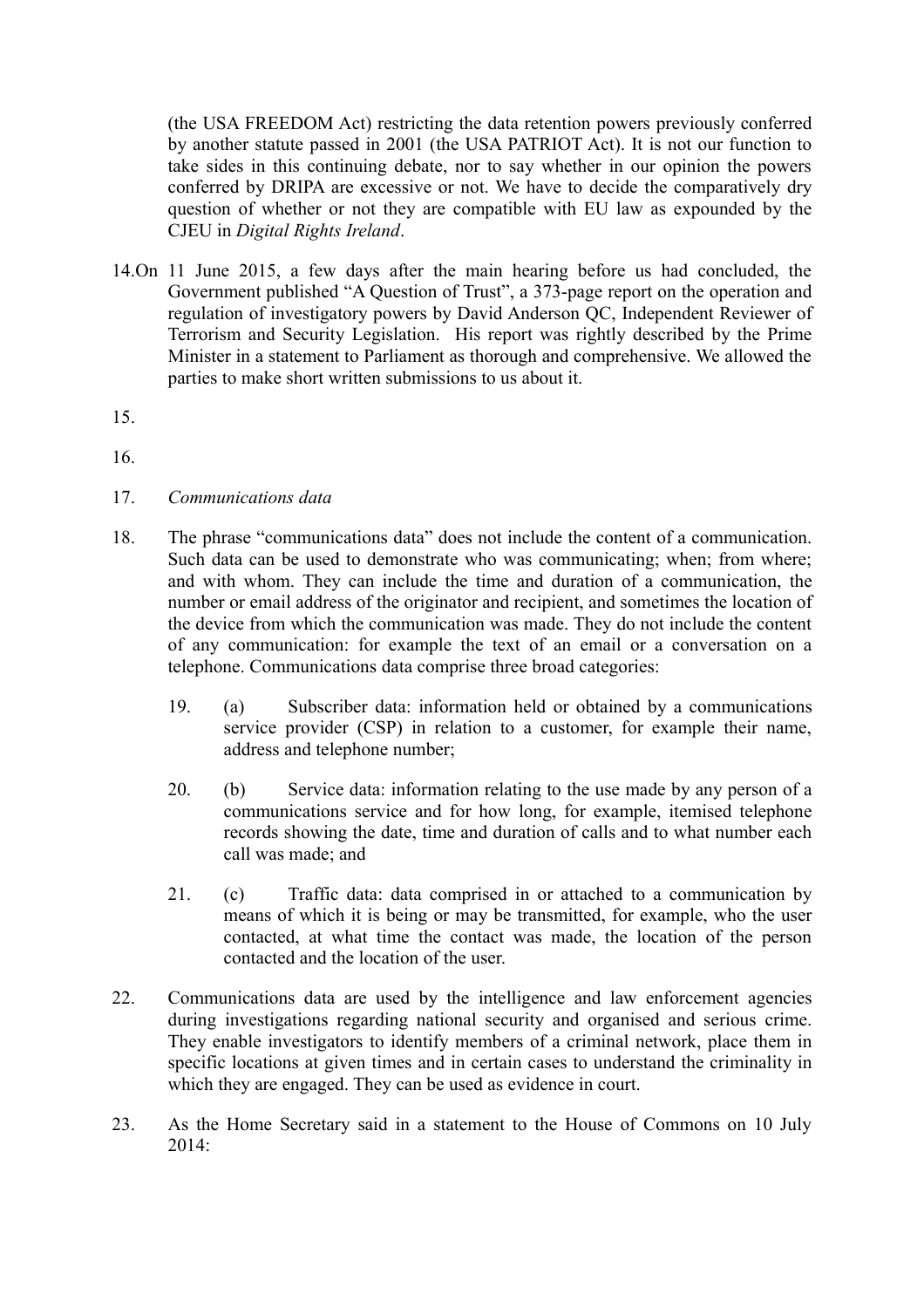"Communications data has played a significant role in every Security Service counter-terrorism operation over the last decade. It has been used as evidence in 95 per cent of all serious organised crime cases handled by the Crown Prosecution Service. And it has played a significant role in the investigation of many of the most serious crimes in recent time, including the Oxford and Rochdale child grooming cases, the murder of Holly Wells and Jessica Chapman and the murder of Rhys Jones. It can prove or disprove alibis, it can identify associations between potential criminals, and it can tie suspects and victims to a crime scene."

24. Similarly, in his March 2015 Report, the Interception of Communications Commissioner, Sir Anthony May, explained:

> "My inspectors identified that communications data was frequently relied on to provide both inculpatory and exculpatory evidence. The communications data acquired revealed suspects movements and tied them to crime scenes. It often led to other key evidence being identified or retrieved. Links to previously unidentified offenders and offences were revealed. Dangerous offenders were located and offences were disrupted with the assistance of communications data. Patterns of communication provided evidence of conspiracy between suspects. The data highlighted inconsistencies in accounts given by suspects and corroborated the testimony of victims. The data determined the last known whereabouts of victims and persons they had been in contact with. Similarly, communications data assisted to eliminate key suspects or highlighted inconsistencies in accounts given by victims."

25. *EU legislation on data retention*

### 26. *The Data Protection Directive*

- 27. Directive 95/46/EC of the European Parliament and of the Council of 24 October 1995 on the protection of individuals with regard to the processing of personal data and on the free movement of such data ("the Data Protection Directive") contained provisions designed to ensure the free movement of personal data between Member States and to protect individuals' fundamental rights and freedoms, in particular their right to privacy.
- 28. Article 3(2) provided that the Directive did not apply to the processing of personal data which fell outside the scope of Community law, and in any case to processing operations concerning public security, defence, State security (including the economic wellbeing of the State when the processing operation relates to State security matters) and the activities of the State in areas of criminal law.
- 29. Article 13(1) preserved the right of Member States to enact domestic provisions to restrict the scope of the obligations and rights set out in the Directive where necessary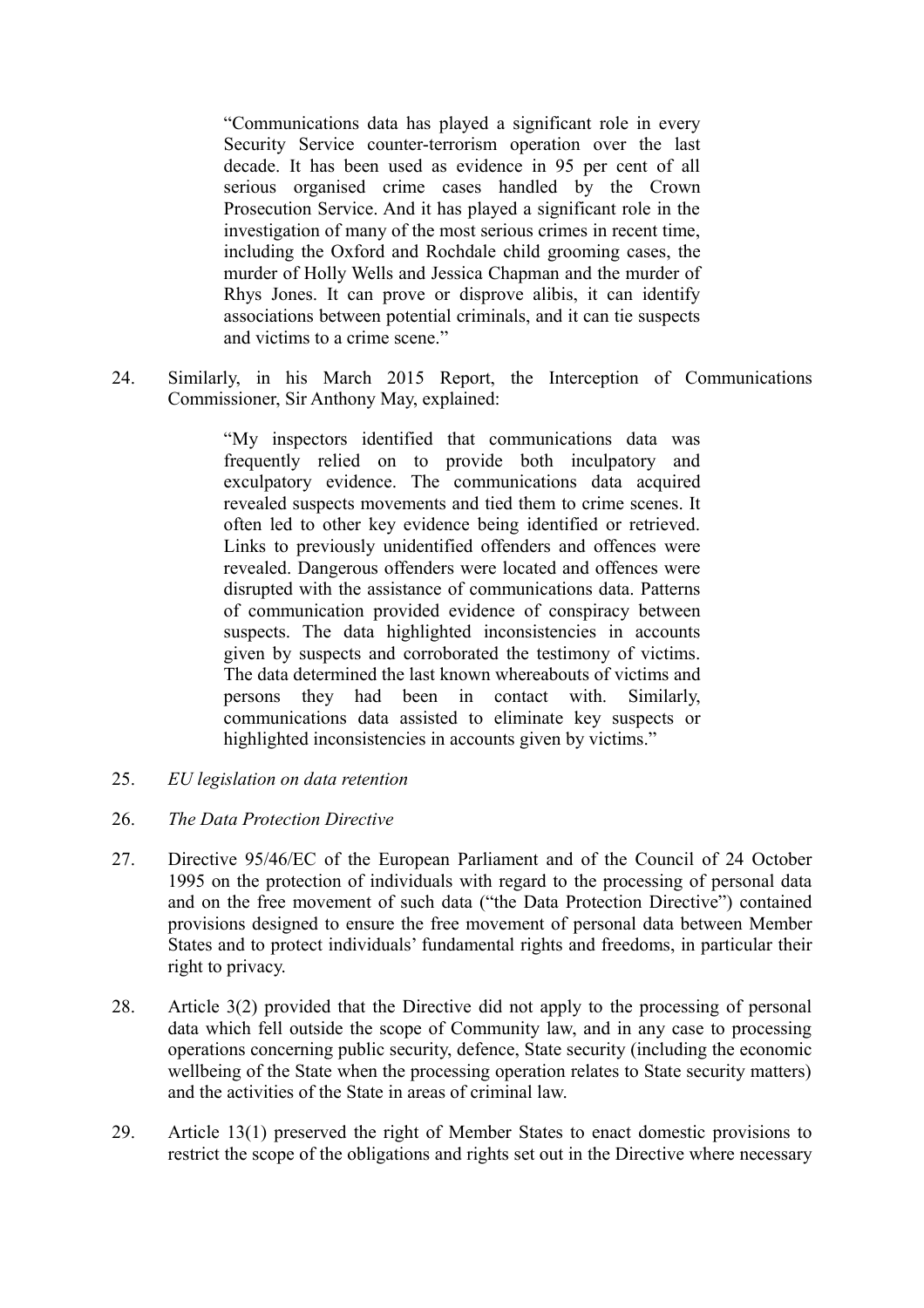to safeguard inter alia national security; defence; public security; and/or the prevention, investigation, detection and prosecution of criminal offences.

- 30. Chapter IV of the Directive set out principles governing the transfer of personal data to third countries. By virtue of Article 25(1), such transfer could take place provided the third country in question ensured an "adequate level of protection" as defined in Article 25(2).
- 31. Article 28 of the Data Protection Directive required each Member State to provide for independent monitoring and oversight of the application within that Member State's territory of the provisions of the Directive.
- 32. *Directive 97/66/EC*
- 33. The retention and use of communications data was first addressed at EU level by Directive 97/66/EC of the European Parliament and of the Council of 15 December 1997 concerning the processing of personal data and the protection of privacy in the telecommunications sector ("Directive 97/66/EC").
- 34. Article 1(3) of Directive 97/66/EC contained the same stipulation as Article 3(2) of the Data Protection Directive to the effect that it did not apply to activities which fell outside the scope of Community law, such as those provided for by Titles V and VI of the EU Treaty, or in any case to activities concerning public security, defence, State security or the activities of the State in areas of criminal law.
- 35. Article 14 of Directive 97/66/EC reiterated Article 13(1) of the Data Protection Directive in providing that Member States may adopt domestic legislative measures to restrict the rights laid down in the Directive where necessary inter alia to safeguard national security, defence, public security or the prevention, investigation, detection and prosecution of criminal offences.
- 36. *The e-Privacy Directive*
- 37. Directive 97/66/EC was repealed and replaced by Directive 2002/58/EC of the European Parliament and of the Council of 12 July 2002 concerning the processing of personal data and the protection of privacy in the electronic communications sector ("the e-Privacy Directive").
- 38. Again, Article 1(3) of the e-Privacy Directive provided that it did not apply to activities which fell outside the scope of Community law, or in any case to activities concerning public security etc. Following the pattern of the Data Protection Directive and Directive 97/66/EC, Article 15(1) authorised Member States to adopt domestic legislation to restrict the rights and obligations contained in the Directive, in the following terms:

"Application of certain provisions of Directive 95/46/EC

Member States may adopt legislative measures to restrict the scope of the rights and obligations provided for in Article 5, Article 6, Article 8(1), (2), (3) and (4), and Article 9 of this Directive when such restriction constitutes a necessary, appropriate and proportionate measure within a democratic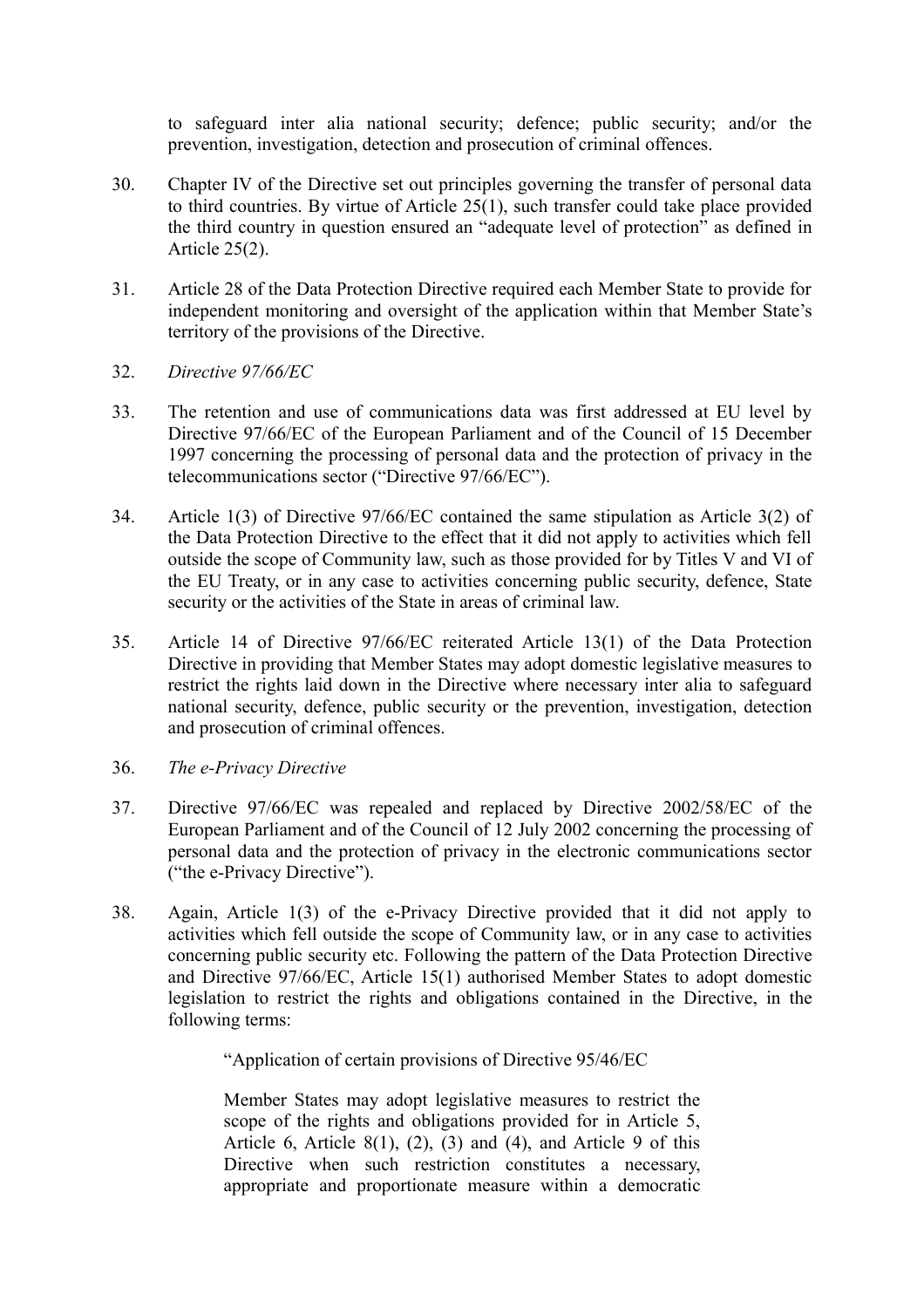society to safeguard national security (i.e. State security), defence, public security, and the prevention, investigation, detection and prosecution of criminal offences or of unauthorised use or the electronic communications system, as referred to in Article 13(1) of Directive 95/46/EC. To this end, Member States may, inter alia, adopt legislative measures providing for the retention of data for a limited period justified on the grounds laid down in this paragraph. All the measures referred to in this paragraph shall be in accordance with the general principles of Community law, including those referred to in Article 6(1) and (2) of the Treaty on European Union."

- 39. Article 5 of the e-Privacy Directive requires that the confidentiality of communications be ensured *except* when access is legally authorised in accordance with Article 15(1). This permits legislation to restrict the scope of the rights otherwise protected by the Directive "when such restriction constitutes a necessary, appropriate and proportionate measure within a democratic society to safeguard national security (i.e. state security), defence, public security, and the prevention, investigation, detection and prosecution of criminal offences or of unauthorised use of electronic communication system, as referred to in Article 13(1) of Directive 95/46/EC [the Data Retention Directive]. To this end, Member States may, inter alia, adopt legislative measures providing for the retention of data for a limited period justified on the grounds laid down in the paragraph."
- 40. *The Data Retention Directive*
- 41. Directive 2006/24/EC of the European Parliament and of the Council of 15 March 2006 on the retention of data generated or processed in connection with the provision of publicly available electronic communications services or of public communications networks and amending Directive 2002/58/EC ("the Data Retention Directive") sought to harmonise the communications data retention arrangements across the EU.
- 42. The need for an EU-wide approach arose from an increasing recognition by the Member States of the importance of communications data for the investigation, detection and prosecution of crime, coupled with the differences between national data retention regimes which were creating barriers to free movement of services in the internal market. These matters are recorded in the recitals to the Data Retention Directive<sup>.</sup>

"(5) Several Member States have adopted legislation providing for the retention of data by service providers for the prevention, investigation, detection, and prosecution of criminal offences. Those national provisions vary considerably.

(6) The legal and technical differences between national provisions concerning the retention of data for the purpose of prevention, investigation, detection and prosecution of criminal offences present obstacles to the internal market for electronic communications, since service providers are faced with different requirements regarding the types of traffic and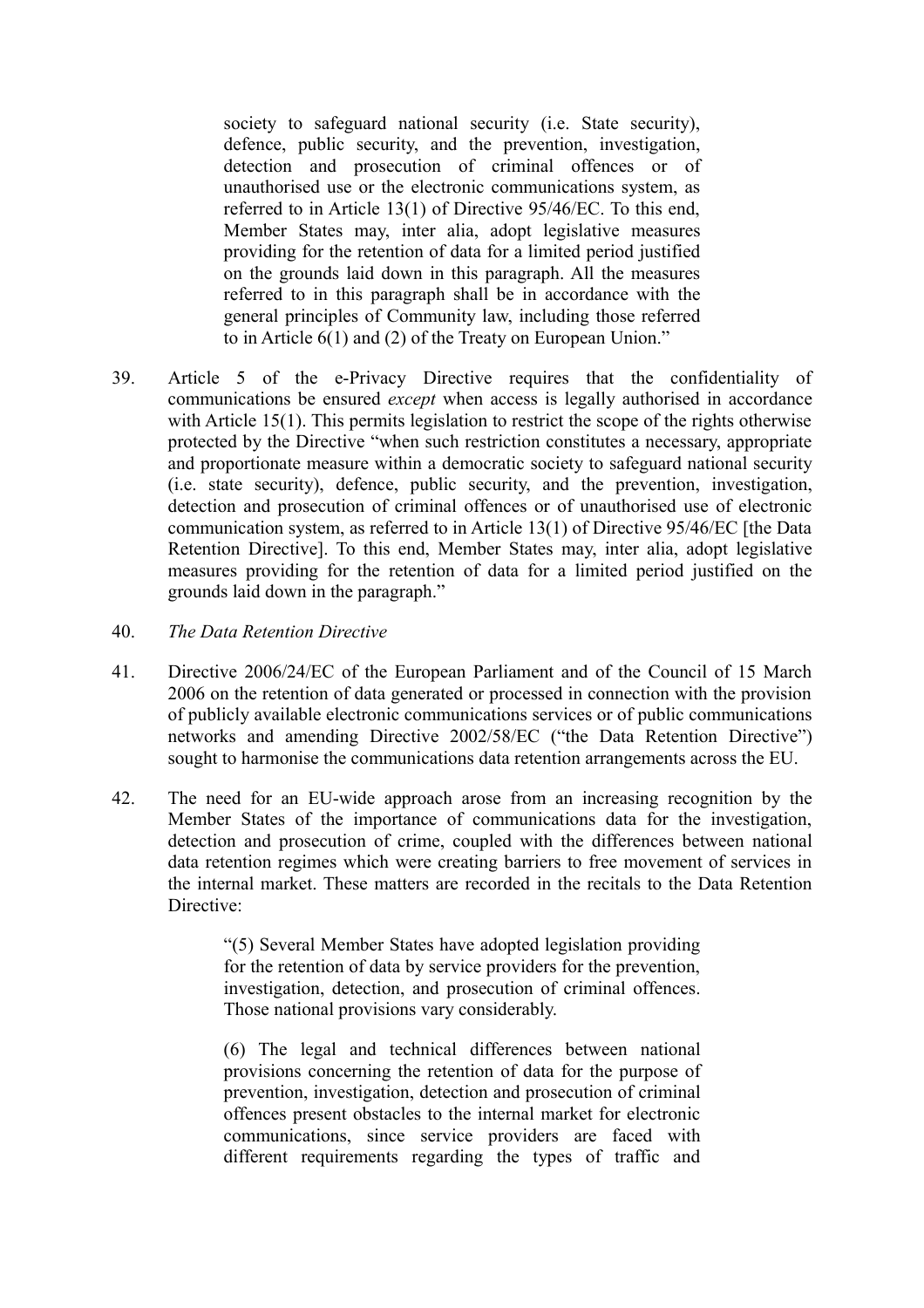location data to be retained and the conditions and periods of retention.

(7) The Conclusions of the Justice and Home Affairs Council of 19 December 2002 underline that, because of the significant growth in the possibilities afforded by electronic communications, data relating to the use of electronic communications are particularly important and therefore a valuable tool in the prevention, investigation, detection and prosecution of criminal offences, in particular organised crime…

(9)…Because retention of data has proved to be such a necessary and effective investigative tool for law enforcement in several Member States, and in particular concerning serious matters such as organised crime and terrorism, it is necessary to ensure that retained data are made available to law enforcement authorities for a certain period, subject to the conditions provided for in this Directive. The adoption of an instrument on data retention that complies with the requirements of Article 8 of the ECHR is therefore a necessary measure…

(11) Given the importance of traffic and location data for the investigation, detection, and prosecution of criminal offences, as demonstrated by research and the practical experience of several Member States, there is a need to ensure at European level that data that are generated or processed, in the course of the supply of communications services, by providers of publicly available electronic communications services or of a public communications network are retained for a certain period, subject to the conditions provided for in this Directive…

(21) Since the objectives of this Directive, namely to harmonise the obligations on providers to retain certain data and to ensure that those data are available for the purpose of the investigation, detection and prosecution of serious crime, as defined by each Member State in its national law, cannot be sufficiently achieved by the Member States and can therefore, by reason of the scale and effects of this Directive, be better achieved at Community level, the Community may adopt measures, in accordance with the principle of subsidiarity as set out in Article 5 of the Treaty…"

- 43. The Data Retention Directive was adopted on the basis of Article 95 EC (now Article 114 TFEU), which gives the EU legislative competence to adopt harmonisation measures that have as their object the establishment and functioning of the internal market.
- 44. Article 1 of the Data Retention Directive emphasised this harmonising objective: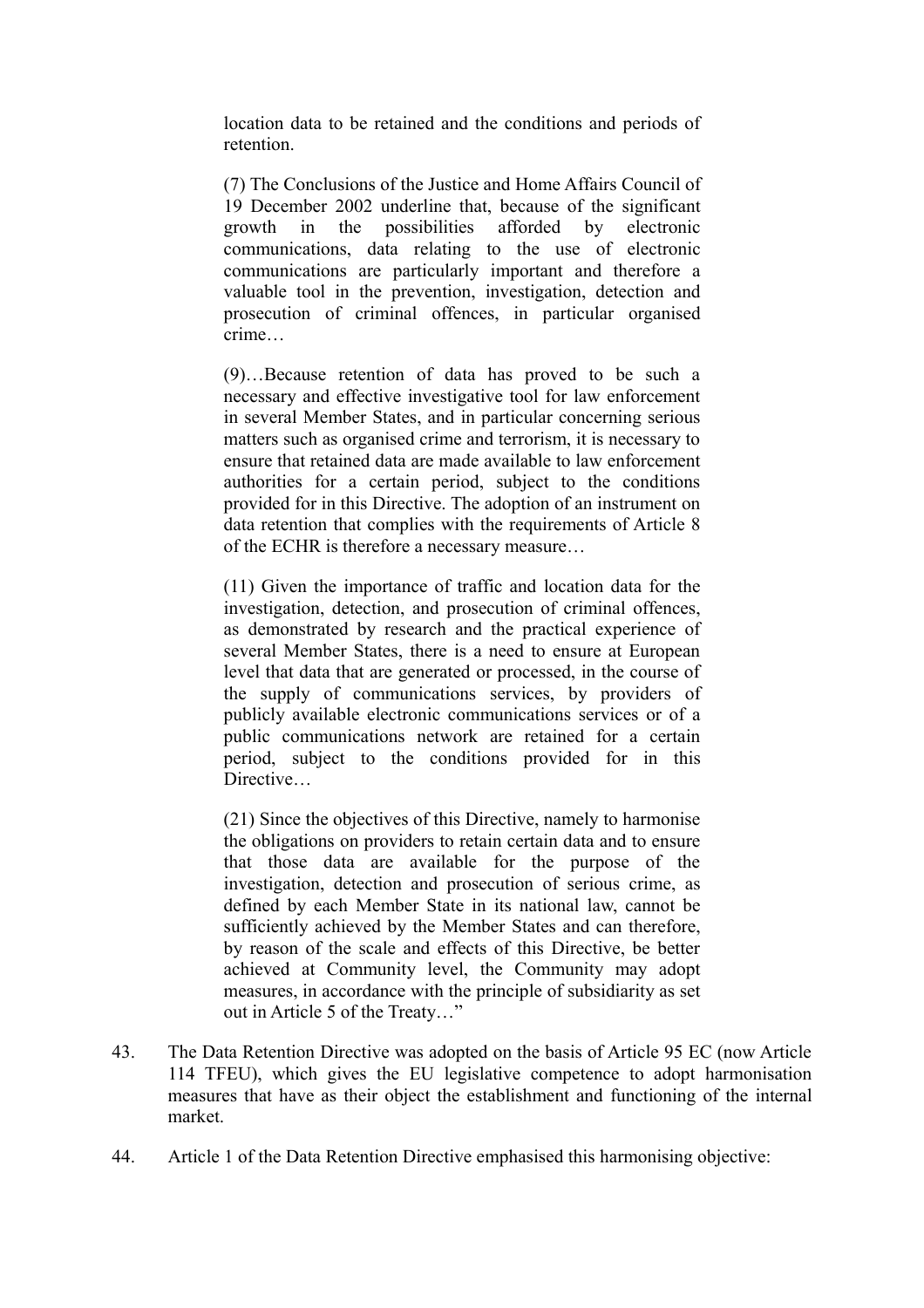"This Directive aims to harmonise Member States' provisions concerning the obligations of the providers of publicly available electronic communications services or of public communications networks with respect to the retention of certain data which are generated or processed by them, in order to ensure that the data are available for the purpose of the investigation, detection and prosecution of serious crime, as defined by each Member State in its national law."

- 45. The Data Retention Directive specified the categories of data to be retained and imposed certain requirements relating to the security and storage of retained data. Article 6 imposed an obligation on each Member State to ensure that the specified communications data were retained by telecommunications providers for periods of not less than six months and not more than two years.
- 46. Article 4 of the Data Retention Directive provided that:

"Member States shall adopt measures to ensure that data retained in accordance with this Directive are provided only to the competent national authorities in specific cases and in accordance with national law. The procedures to be followed and the conditions to be fulfilled in order to gain access to retained data in accordance with necessity and proportionality requirements shall be defined by each Member State in its national law, subject to the relevant provisions of European Union law or public international law, and in particular the ECHR as interpreted by the European Court of Human Rights."

- 47. *Ireland v European Parliament and Council*
- 48. In Case C-301/06 *Ireland v. European Parliament & Council* (ECLI:EU:C:2009:68; [2009] 2 CMLR 37) Ireland sought to argue before the CJEU that the Data Retention Directive was invalid and that it could not properly have been based on former Article 95 EC, because its principal focus was not the functioning of the internal market but the investigation, detection and prosecution of crime. That argument was rejected by the Grand Chamber of the Court of Justice. The Court observed that:

"…the Community legislature may have recourse to Article 95 EC in particular where disparities exist between national rules which are such as to obstruct the fundamental freedoms or to create distortions of competition and thus have a direct effect on the functioning of the internal market".

- 49. It found that Article 95 EC was the correct legal basis for the Data Retention Directive, in particular because:
	- 50. (a) "the differences between the various national rules adopted on the retention of data relating to electronic communications were liable to have a direct impact on the functioning of the internal market" and "such a situation justified the Community legislature in pursuing the objective of safeguarding the proper functioning of the internal market through the adoption of harmonised rules";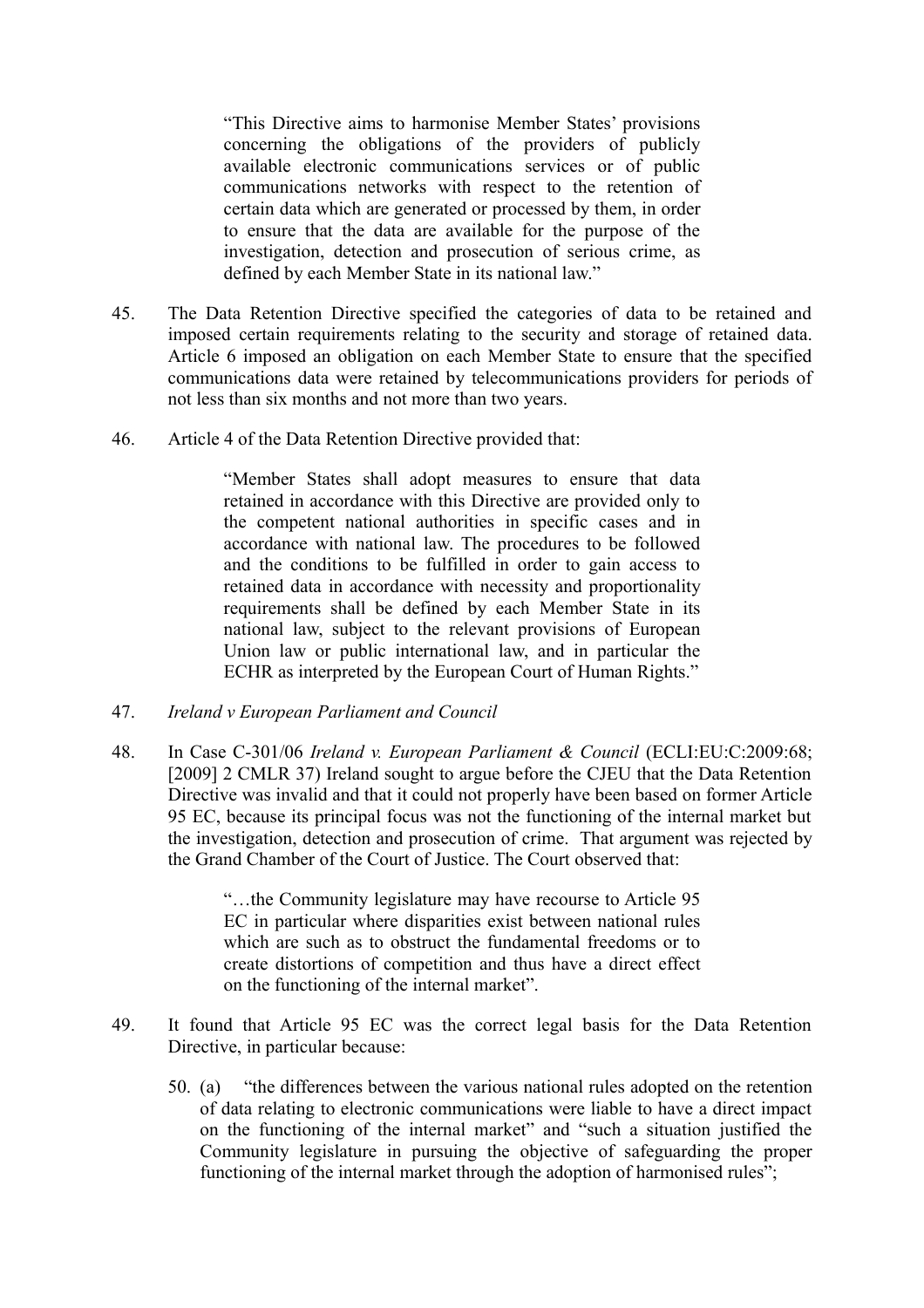- 51. (b) the Directive amended the e-Privacy Directive, which was also based on Article 95 EC. In so far as amendment of that Directive was within the scope of Community (i.e. 'First Pillar') powers, the Data Retention Directive could not be based on (what was at the time) a 'Third Pillar' provision of the EU Treaty relating to police and judicial cooperation in criminal matters, without infringing the separation put in place by (what was at the time) Article 47 of the EU Treaty;
- 52. (c) the provisions of the Data Retention Directive were essentially limited to the commercial activities of communications service providers and did not govern access to, or use of, data by the police or judicial authorities of the Member States (paragraph 80 of the judgment). It regulated operations that were independent of the implementation of any police and judicial cooperation in criminal matters and harmonised "neither the issue of access to data by the competent national lawenforcement authorities nor that relating to the use and exchange of those data between those authorities. Those matters………..have been excluded from the provisions of that Directive, as is stated in particular in recital 25 to the preamble to, and Article 4 of, the Directive."
- 53. At paragraph 57 of its judgment the CJEU said:-

"It must also be stated that the action brought by Ireland relates solely to the choice of legal basis and not to any possible infringement of fundamental rights arising from interference with the exercise of the right to privacy contained in Directive 2006-24"

54. That challenge was to come in *Digital Rights Ireland.* Before coming to that case it is convenient to set out the relevant UK domestic legislation prior to 2014.

- 55. *Domestic legislation*
- 56. *Data Protection Act 1998*
- 57. As we have noted, the Data Protection Directive was implemented in the UK by the Data Protection Act 1998. Section 6 and Schedule 5 provide for independent oversight by the Information Commissioner. The eighth of the data protection principles listed in Schedule 1 to the Act, together with the derogations in Schedule 4 to the Act, implement Articles 25 and 26 of the Data Protection Directive concerning the transfer of personal data to third countries.
- 58. The safeguards in the Data Protection Act applied to access to communications data. However, there was no mandatory data retention regime. Security, intelligence and law enforcement agencies making use of communications data were obliged to rely solely on data routinely retained by communications companies for their own purposes.
- 59. *Regulation of Investigatory Powers Act 2000 ("RIPA")*
- 60. Chapter II of Part I of RIPA set out the access regime pursuant to which certain public authorities might obtain and use communications data. Access to communications data required an authorisation by a designated person of an appropriate grade within a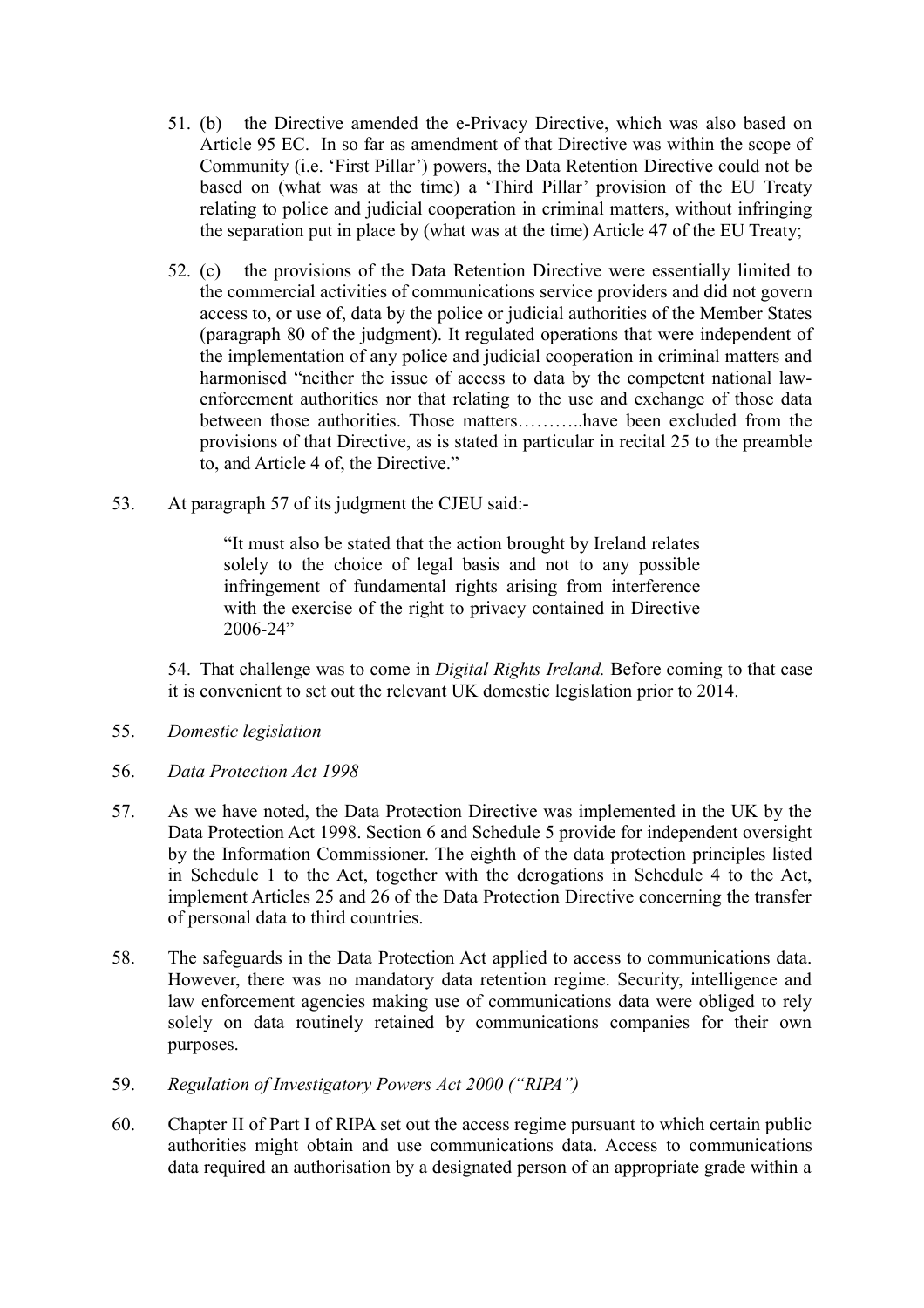public authority with the requisite powers under RIPA. Section 22, headed "Obtaining and disclosing communications data", provided:-

"(1) This section applies where a person designated for the purposes of this Chapter believes that it is necessary on grounds falling within subsection (2) to obtain any communications data.

(2) It is necessary on grounds falling within this subsection to obtain communications data if it is necessary—

(a) in the interests of national security;

(b) the purpose of preventing or detecting crime or of preventing disorder;

(c) in the interests of the economic well-being of the United Kingdom;

(d) in the interests of public safety;

(e) for the purpose of protecting public health;

(f) for the purpose of assessing or collecting any tax, duty, levy or other imposition, contribution or charge payable to a government department;

(g) for the purpose, in an emergency, of preventing death or injury or any damage to a person's physical or mental health, or of mitigating any injury or damage to a person's physical or mental health; or

(h) for any purpose (not falling within paragraphs (a) to (g)) which is specified for the purposes of this subsection by an order made by the Secretary of State."

61. DRIPA amended s.22(2)(c) of RIPA by adding the proviso "so far as those interests are also relevant to the interests of national security". Some limited additional purposes were specified by paragraph 2 of the Regulation of Investigatory Powers (Communications Data) Order 2010, which was itself amended in 2015.

#### 62. *Anti-terrorism, Crime and Security Act 2001*

- 63. Following the terrorist attacks in the United States on 11 September 2001, the Antiterrorism, Crime and Security Act 2001 put in place arrangements for the retention of communications data by communications providers pursuant to a voluntary code of practice so that they could be accessed by the security, intelligence and law enforcement agencies.
- 64. *Privacy and Electronic Communications (EC Directive) Regulations 2003*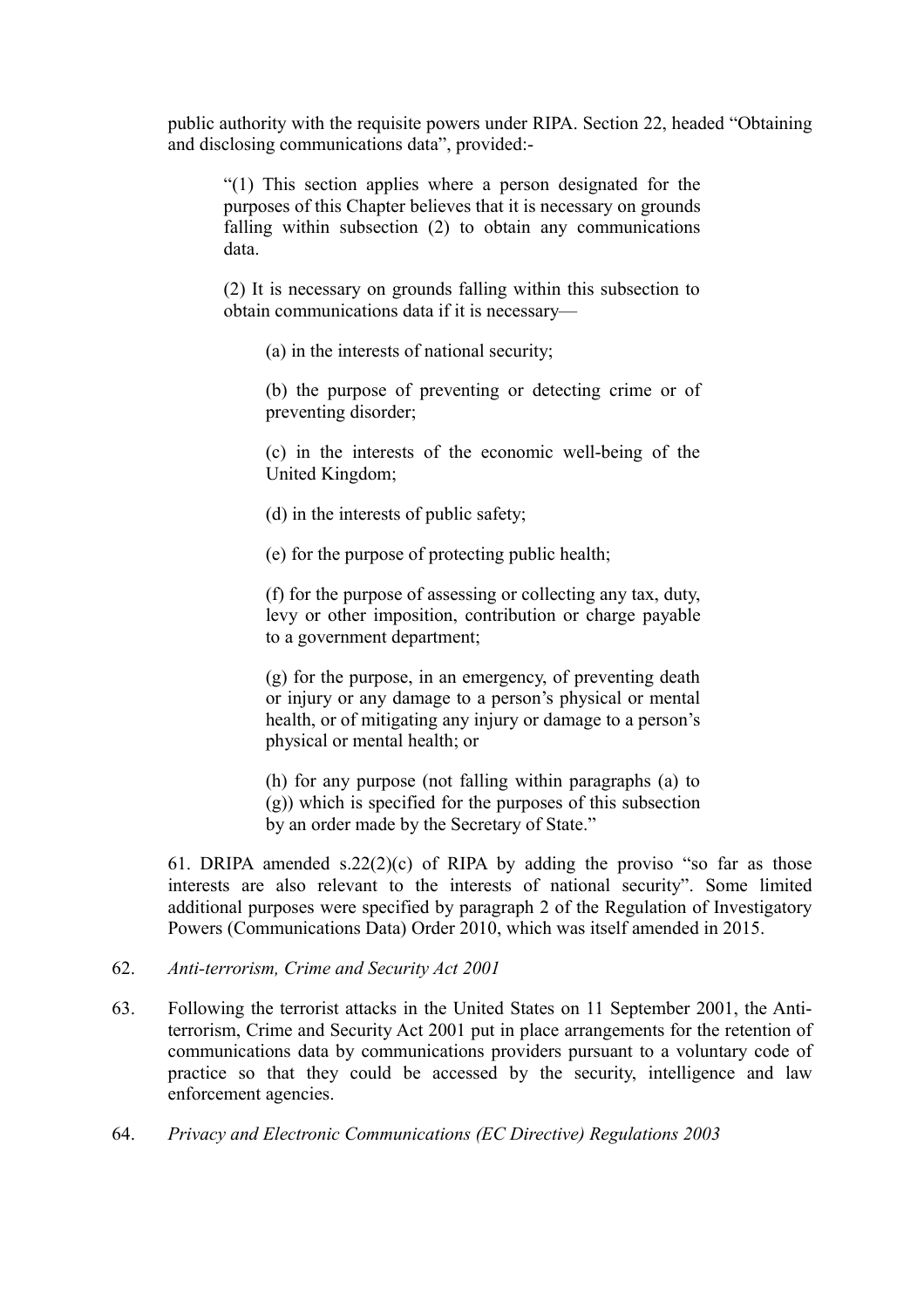- 65. The Privacy and Electronic Communications (EC Directive) Regulations 2003 (S.I. 2003/2426) implemented the e-Privacy Directive in the United Kingdom.
- 66. *Data Retention (EC Directive) Regulations 2007 and 2009*
- 67. The Data Retention Directive was implemented in the United Kingdom with respect to fixed network and mobile telephony by the Data Retention (EC Directive) Regulations 2007 (S.I. 2007/2199) ("the 2007 Regulations"). The 2007 Regulations were superseded by the Data Retention (EC Directive) Regulations 2009 (S.I. 2009/859) ("the 2009 Regulations"), which contained additional provisions relating to internet access, internet telephony and email.
- 68. *Regulation of Investigatory Powers (Communications Data) Order 2010*
- 69. This statutory instrument set out the office holders designated for the purposes of chapter II of RIPA and thus permitted to grant authorisations or give notices under that statute. The same provisions are incorporated by reference into DRIPA. An example is that a police superintendent may give a notice in relation to traffic data or service data but a police inspector may give a notice in relation to subscriber data.
- 70. *Digital Rights Ireland*
- 71. In *Digital Rights Ireland* the CJEU held that the Data Retention Directive was invalid. The reasoning of the CJEU in *Digital Rights Ireland* is so central to the present case that we set it out in full in Appendix 1.
- 72. The invalidation of the Data Retention Directive by the CJEU put in doubt the legal basis for requiring the continued retention of communications data under the 2009 Regulations. Although the 2009 Regulations remained in force, they had been made under s. 2(2) of the European Communities Act 1972 to implement the Data Retention Directive and were already subject to a legal challenge that had been stayed pending the outcome of the *Digital Rights Ireland* case. We were told that following the *Digital Rights Ireland* judgment, some CSPs expressed the view that there was no legal basis for them to continue to retain communications data, and indicated that they would start to delete data that had been retained under the 2009 Regulations.
- 73. The absence of a clear legal power to require communications data to be retained threatened the ability of UK law enforcement and intelligence agencies to use communications data to investigate criminal activity and protect the public. The fact that DRIPA was a response to *Digital Rights Ireland* is apparent from the opening words of the long title of the statute, describing it as: "An Act to make provision, in consequence of a declaration made by the Court of Justice of the European Union in relation to Directive 2006/24/EC, about the retention of certain communications data……". Mr Regan's evidence notes that the Bill was fast-tracked through Parliament. It passed through all its stages in the House of Commons on 15 July 2014, was considered by the House of Lords on 16 and 17 July, and received the Royal Assent on 17 July.
- 74. *The 2014 Act (DRIPA)*
- 75. Section 1 of DRIPA provides as follows: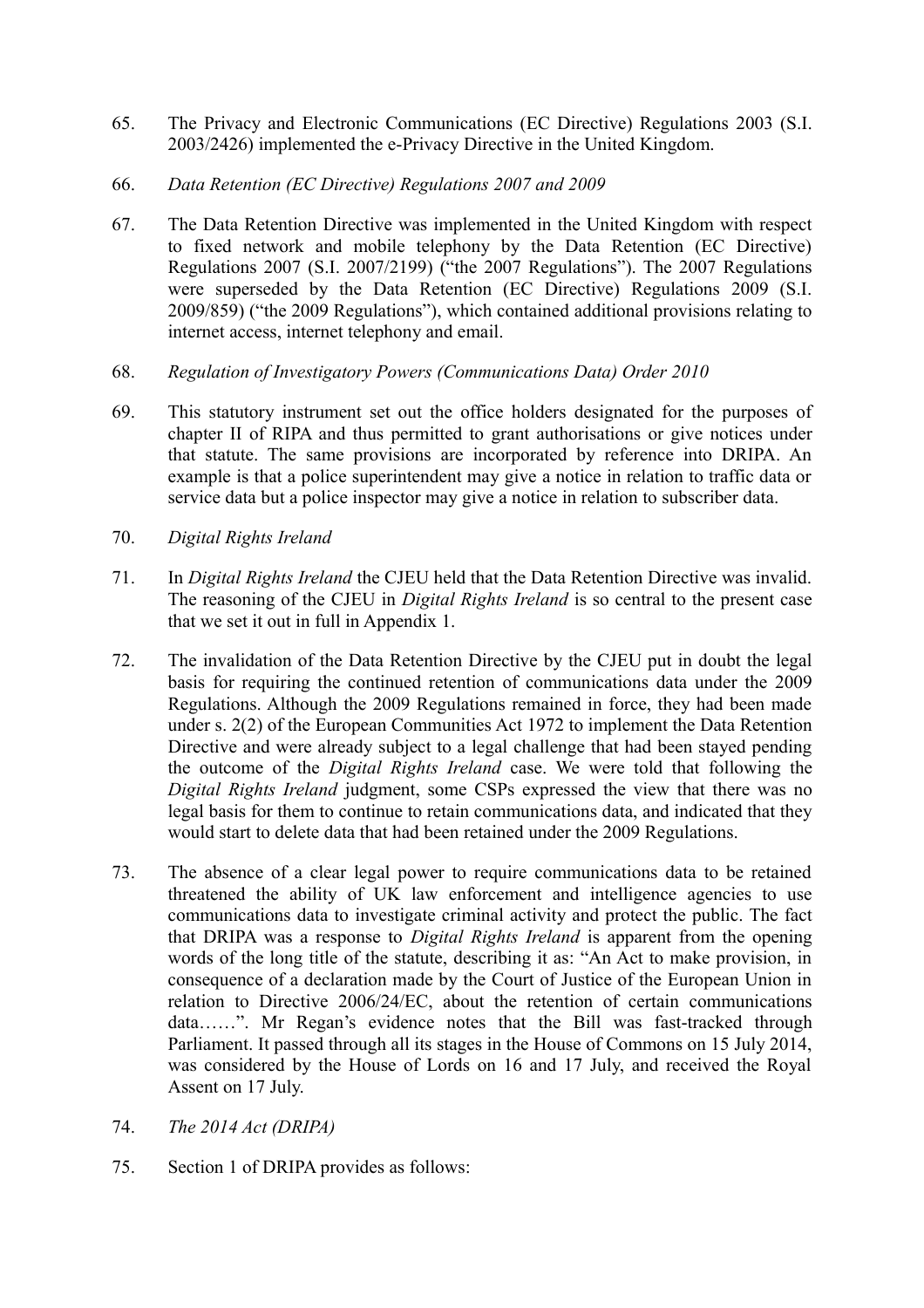"Powers for retention of relevant communications data subject to safeguards

(1) The Secretary of State may by notice (a "retention notice") require a public telecommunications operator to retain relevant communications data if the Secretary of State considers that the requirement is necessary and proportionate for one or more of the purposes falling within paragraphs (a) to (h) of section 22(2) of the Regulation of Investigatory Powers Act 2000 (purposes for which communications data may be obtained).

(2) A retention notice may-

(a) relate to a particular operator or any description of operators,

(b) require the retention of all data or any description of data,

(c) specify the period or periods for which data is to be retained,

(d) contain other requirements, or restrictions, in relation to the retention of data,

(e) make different provision for different purposes,

(f) relate to data whether or not in existence at the time of the giving, or coming into force, of the notice.

(3) The Secretary of State may by regulations make further provision about the retention of relevant communications data.

(4) Such provision may, in particular, include provision about-

(a) requirements before giving a retention notice,

(b) the maximum period for which data is to be retained under a retention notice,

(c) the content, giving, coming into force, review, variation or revocation of a retention notice,

(d) the integrity, security or protection of, access to, or the disclosure or destruction of, data retained by virtue of this section,

(e) the enforcement of, or auditing compliance with, relevant requirements or restrictions,

(f) a code of practice in relation to relevant requirements or restrictions or relevant powers,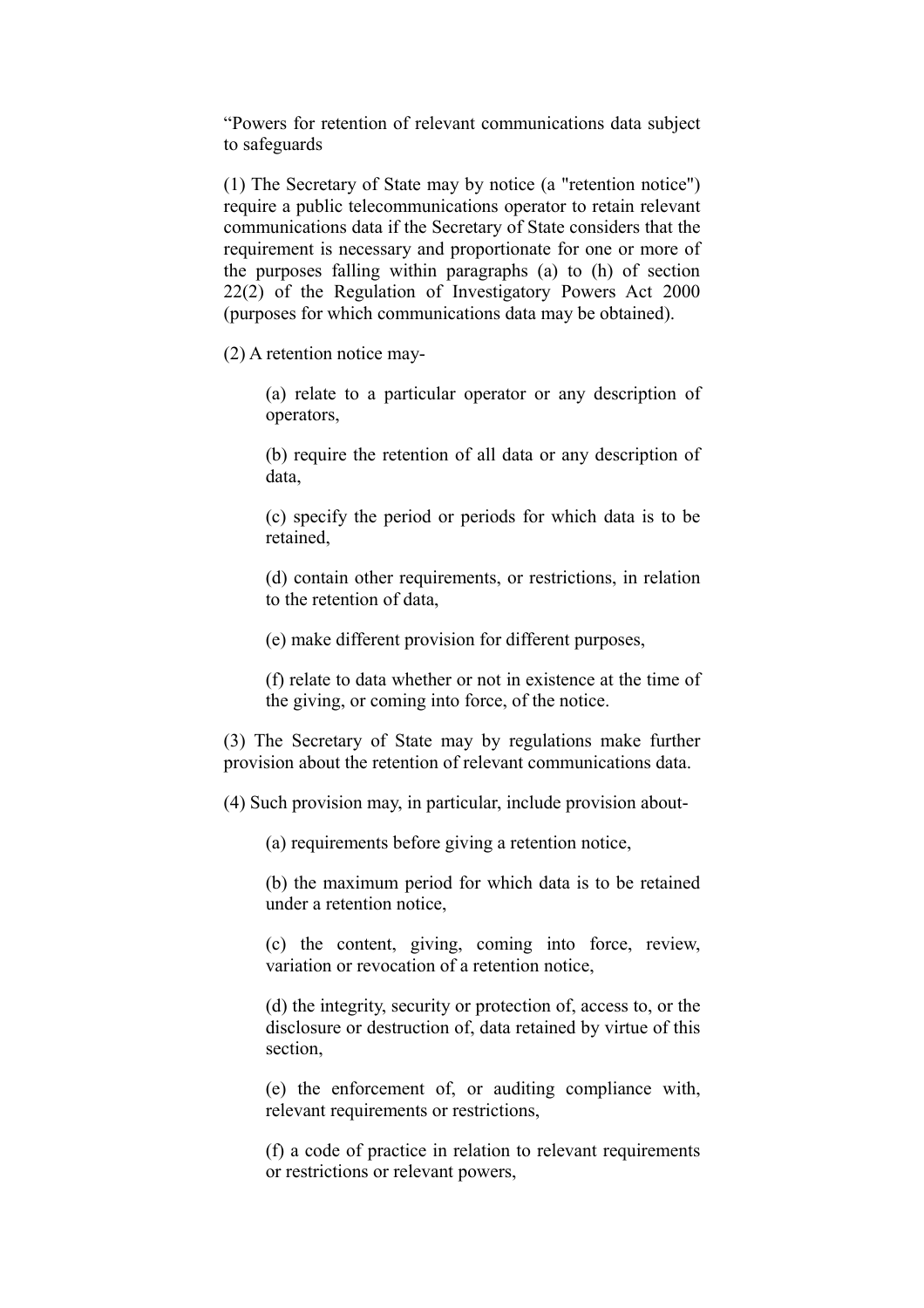(g) the reimbursement by the Secretary of State (with or without conditions) of expenses incurred by public telecommunications operators in complying with relevant requirements or restrictions,

(h) the 2009 Regulations ceasing to have effect and the transition to the retention of data by virtue of this section.

(5) The maximum period provided for by virtue of subsection (4)(b) must not exceed 12 months beginning with such day as is specified in relation to the data concerned by regulations under subsection  $(3)$ .

(6) A public telecommunications operator who retains relevant communications data by virtue of this section must not disclose the data except-

(a) in accordance with-

(i) Chapter 2 of Part 1 of the Regulation of Investigatory Powers Act 2000 (acquisition and disclosure of communications data), or

(ii) a court order or other judicial authorisation or warrant, or

(b) as provided by regulations under subsection (3).

(7) The Secretary of State may by regulations make provision, which corresponds to any provision made (or capable of being made) by virtue of subsection  $(4)(d)$  to  $(g)$  or  $(6)$ , in relation to communications data which is retained by telecommunications service providers by virtue of a code of practice under section 102 of the Anti-terrorism, Crime and Security Act 2001."

- 76. Section 2 of the Act includes a number of definitions, including "relevant communications data", which means "communications data of the kind mentioned in the Schedule to the 2009 Regulations so far as such data is generated or processed in the United Kingdom by public telecommunications operators in the process of supplying the telecommunications services concerned".
- 77. The purposes for which a notice to retain relevant communications data may be given pursuant to s.1(1) of DRIPA are those enumerated in s.22(2)(a)-(h) of RIPA, as set out above, with the amendment to s 22(2)(c) which we have noted.
- 78. Section 8(3) of DRIPA is a "sunset clause": it provides that the Act "is repealed" on 31 December 2016, thus putting the onus on Parliament to enact new primary legislation by that time.
- 79. Section 21 of the Counter-Terrorism and Security Act 2015 amended the definition of 'relevant' communications data to include data showing which internet protocol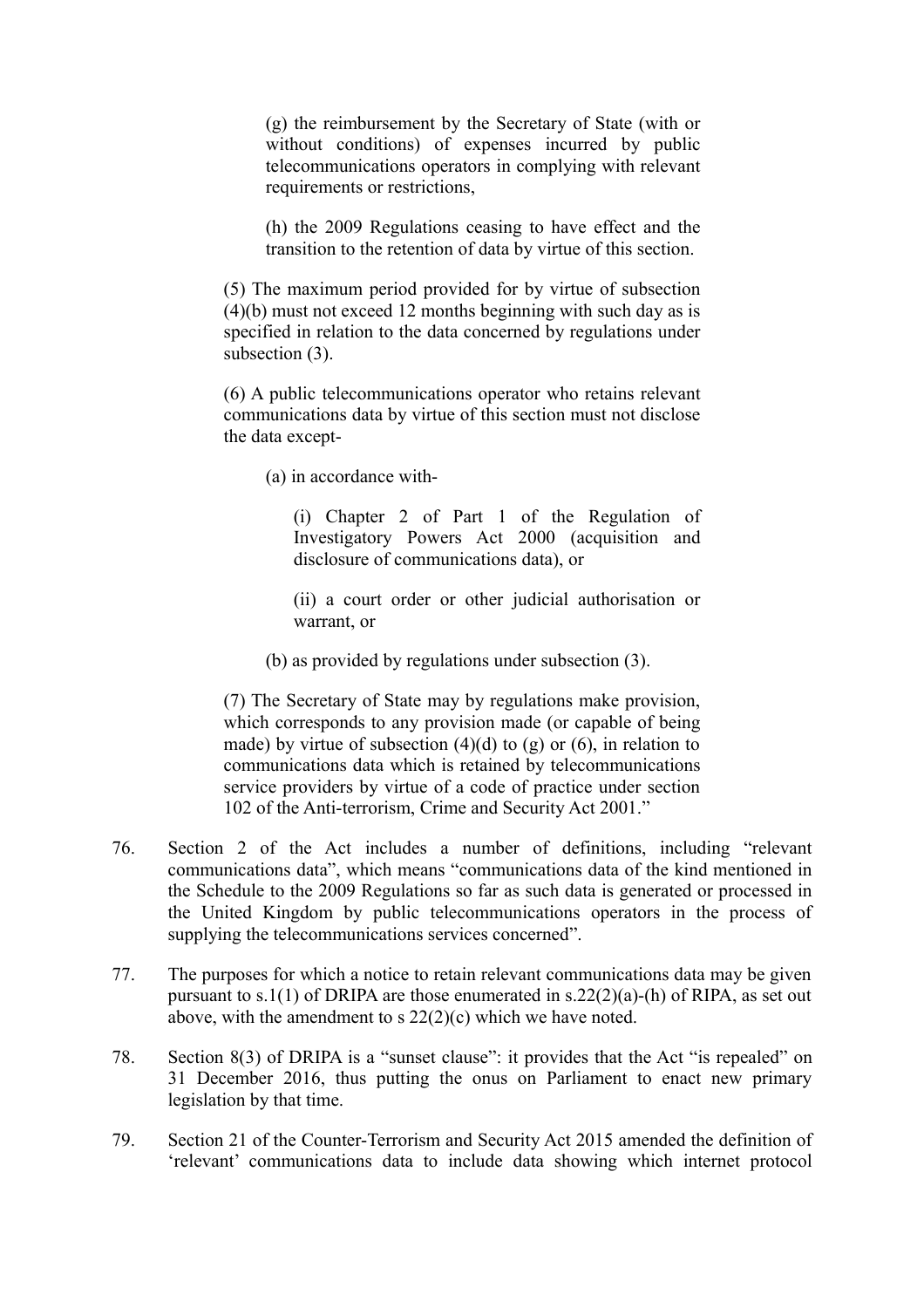address, or other identifier, belongs to the sender or recipient of a communication. That section came into force on 13 April 2015.

- 80. *The Data Retention Regulations 2014*
- 81. The Secretary of State made Regulations on 30 July 2014, following affirmative resolutions of both Houses, in exercise of the powers contained in s.1 of DRIPA.
- 82. Regulation 4 makes provision in respect of retention notices as follows:

"4.— Retention notices

(1) A retention notice must specify—

(a) the public telecommunications operator (or description of operators) to whom it relates,

(b) the relevant communications data which is to be retained,

(c) the period or periods for which the data is to be retained,

(d) any other requirements, or any restrictions, in relation to the retention of the data.

(2) A retention notice must not require any data to be retained for more than 12 months beginning with—

(a) in the case of traffic data or service use data, the day of the communication concerned, and

(b) in the case of subscriber data, the day on which the person concerned leaves the telecommunications service concerned or (if earlier) the day on which the data is changed.

(3) A retention notice which relates to data already in existence when the notice comes into force imposes a requirement to retain the data for only so much of a period of retention as occurs on or after the coming into force of the notice.

(4) A retention notice comes into force when the notice is given to the operator (or description of operators) concerned or (if later) at the time or times specified for this purpose in the notice.

(5) A retention notice is given to an operator (or description of operators) by giving or publishing it in such manner as the Secretary of State considers appropriate for bringing it to the attention of the operator (or description of operators) to whom it relates."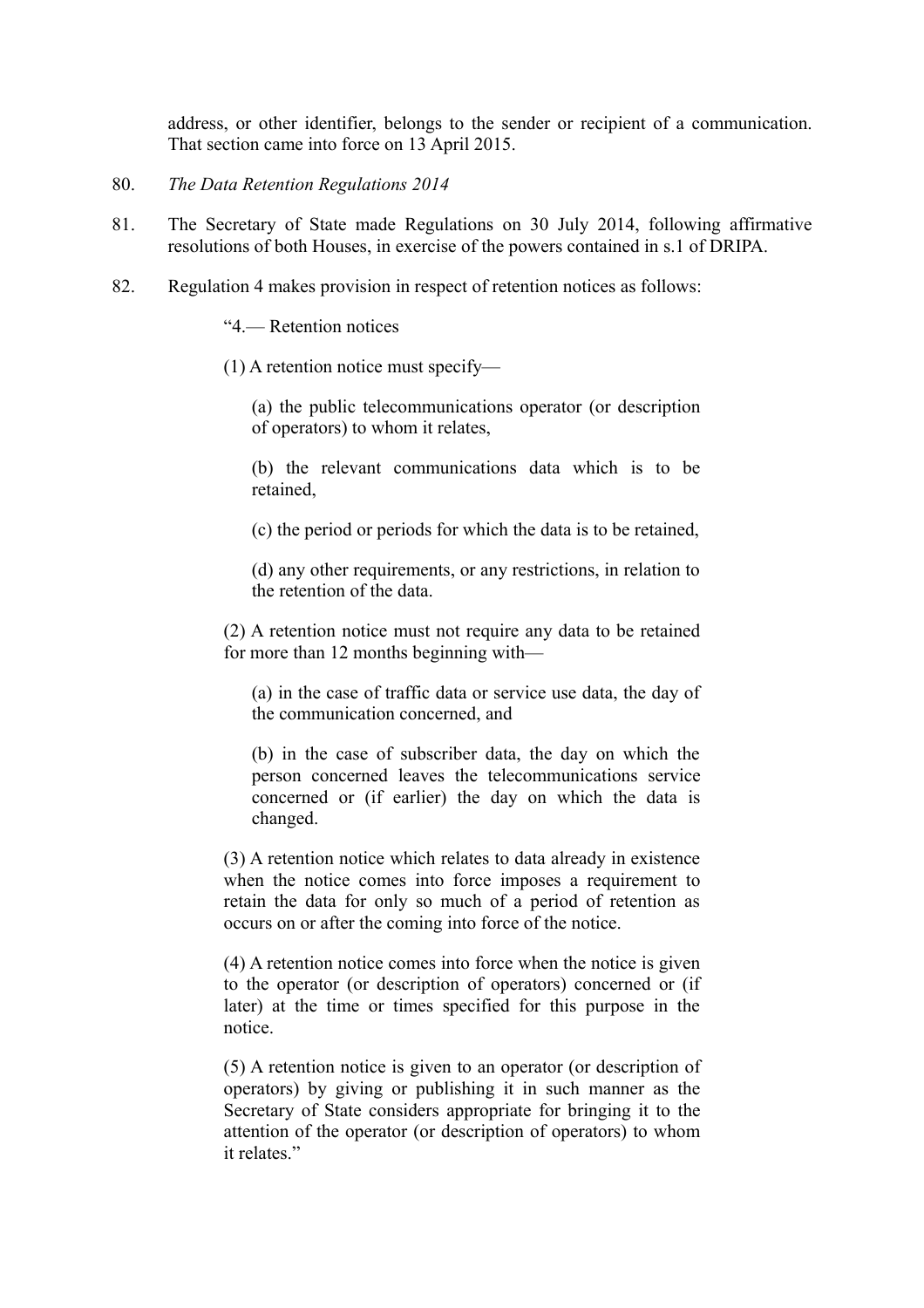83. Regulation 5 sets out the matters that the Secretary of State must take into account before giving retention notices:

> "5.— Matters to be taken into account before giving retention notices

> (1) Before giving a retention notice, the Secretary of State must, among other matters, take into account—

(a) the likely benefits of the notice,

(b) the likely number of users (if known) of any telecommunications service to which the notice relates

(c) the technical feasibility of complying with the notice,

(d) the likely cost of complying with the notice, and

(e) any other impact of the notice on the public telecommunications operator (or description of operators) to whom it relates.

(2) Before giving such a notice, the Secretary of State must take reasonable steps to consult any operator to whom it relates."

- 84. Regulation 6 requires the Secretary of State to keep a retention notice under review.
- 85. Regulations 7 and 8 impose obligations on public telecommunications operators who retain communications data, including: to secure its integrity and security; to protect it from accidental or unlawful destruction, accidental loss or alteration, or unauthorised or unlawful retention, processing, access or disclosure; to destroy the data so as to make it impossible to access if the retention of the data ceases to be authorised; and to put in place adequate security systems. Regulation 9 imposes a duty on the Information Commissioner to audit compliance with these requirements.
- 86. Schedule 1 specifies the types of communications data that may be retained under the Act, replicating the Schedule to the 2009 Regulations.
- 87. Regulation 10 of the Regulations makes provision for the issue of codes of practice.
- 88. *Retention of Communications Data Code of Practice*
- 89. The Retention of Communications Data Code of Practice came into force on 25 March 2015. It provides further guidance as to the procedures to be followed when communications data is retained pursuant to s.1 DRIPA and the Regulations.
- 90. *Acquisition and Disclosure Code of Practice*
- 91. The Acquisition and Disclosure of Communications Data Code of Practice issued in 2007 was revised with effect from 25 March 2015, inter alia to reinforce the independence of the authorising officer from the specific investigation for which the communications data is required. Paragraph 3.12 of the revised Code provides that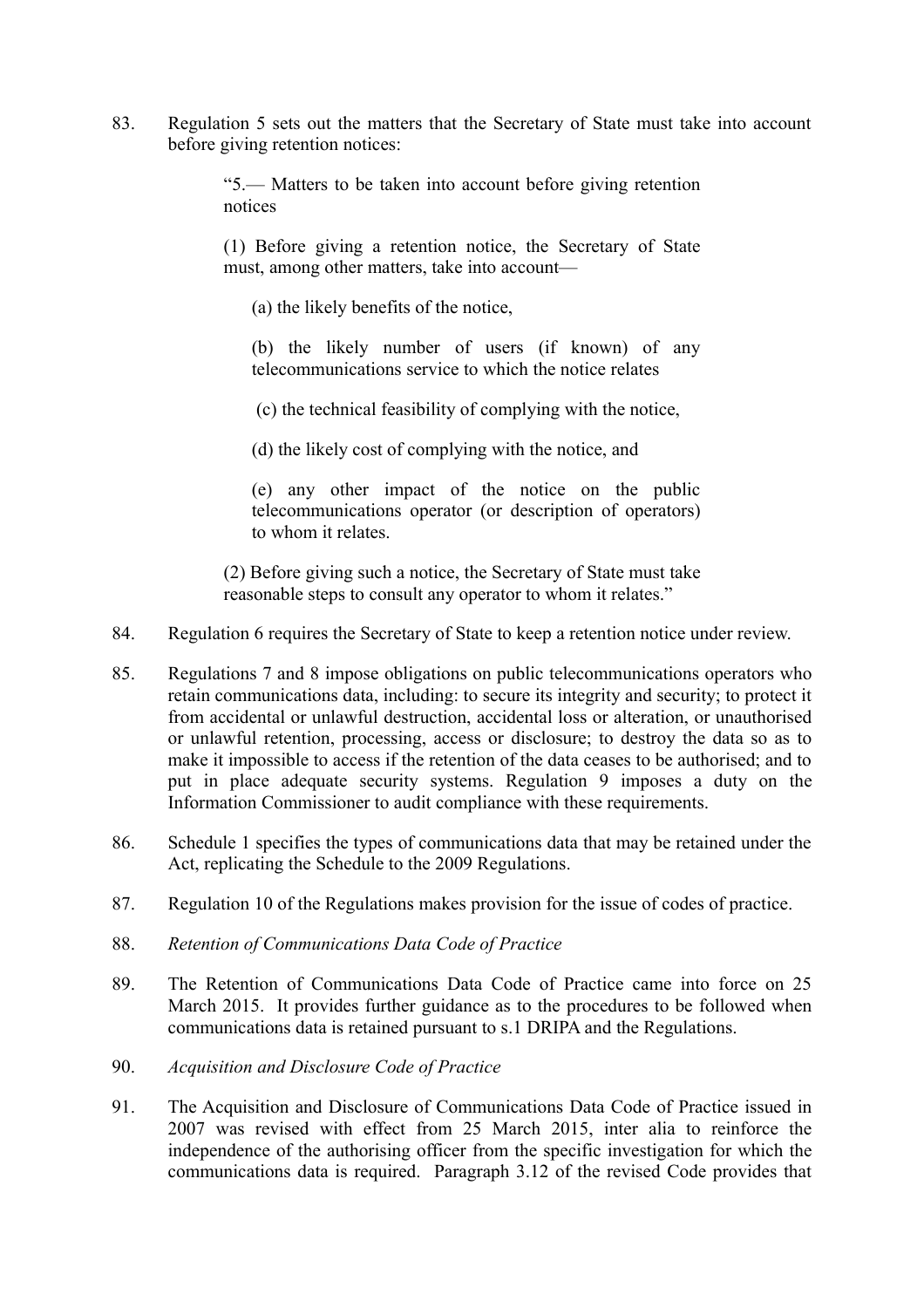"designated persons must be independent from operations and investigations when granting authorisations or giving notices related to those operations".

92. In the case of communications data involving certain professions, the revised Code provides as follows:

> "3.72 Communications data is not subject to any form of professional privilege – the fact that a communication took place does not disclose what was discussed, considered or advised.

> 3.73 However the degree of interference with privacy may be higher where the communications data being sought relates to a person who is a member of a profession that handles privileged or otherwise confidential information (such as a medical doctor, lawyer, journalist, Member of Parliament, or minister of religion). It may also be possible to infer an issue of sensitivity from the fact someone has regular contact with, for example, a lawyer or journalist.

> 3.74 Such situations do not preclude an application being made. However applicants, giving special consideration to necessity and proportionality, must draw attention to any such circumstances that might lead to an unusual degree of intrusion or infringement of privacy, and clearly note when an application is made for the communications data of a medical doctor, lawyer, journalist, Member of Parliament, or minister of religion. Particular care must be taken by designated persons when considering such applications. That such an application has been made must be recorded (see section 6 on keeping of records for more details)."

- 93. *The scope of Article 15(1) of the e-Privacy Directive*
- 94. One issue raised in the skeleton arguments, particularly that submitted on behalf of the first and second interveners, was that s1 of DRIPA was in breach of EU law on the simple grounds that it allows retention of traffic data for purposes other than those expressly permitted by article 15 of the e-Privacy Directive, namely "to safeguard national security (i.e. state security), defence, public security and the prevention, investigation, detection and prosecution of criminal offences". Since the list of purposes permitted by s22(2) of RIPA, and therefore by s1 of DRIPA, goes beyond this list, it was submitted that the statute can be seen to be incompatible on its face without reference to the EU Charter or the judgment in *Digital Rights Ireland*. The argument was taken up by counsel for the claimants.
- 95. However, Mr Eadie drew our attention to the inclusion in article 15(1) of the e-Privacy Directive of a reference to article 13(1) of the Data Protection Directive; and to the fact that in *R (British Telecommunications PLC) v Secretary of State for Culture, Olympics, Media and Sport* [2012] Bus LR 1766 the Court of Appeal, following the decision of the CJEU in *Promusicae* (Case C-275/06), held that the grounds for derogation under article 15(1) of the e-Privacy Directive included the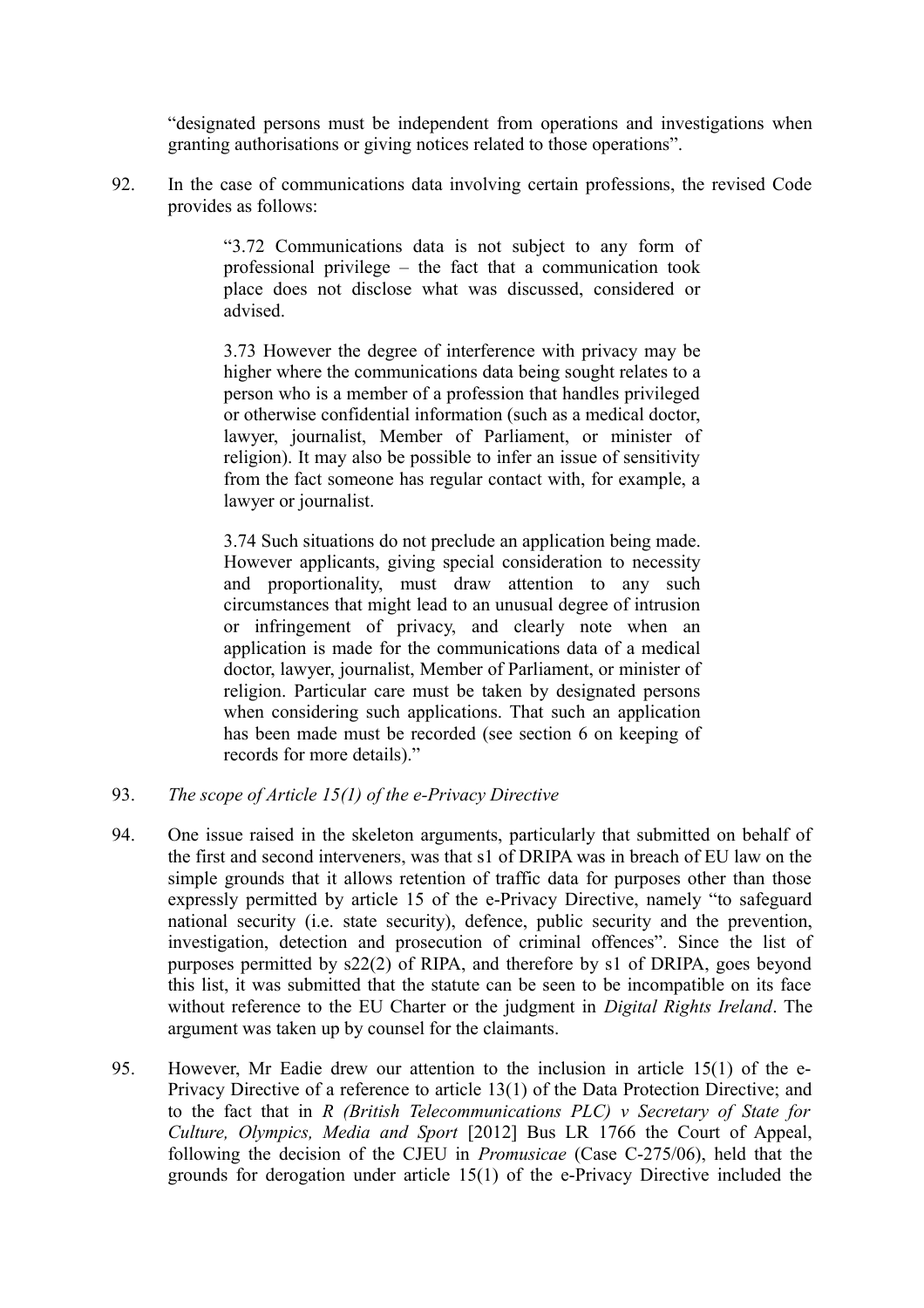purposes listed in article 13(1) of the Data Protection Directive. The claimants accept that this decision is binding on us but reserve the point should the present case go to the Supreme Court. We therefore need say no more about it.

#### 96. *Retention notices*

97. The evidence before us does not include, even in a redacted form, the contents of any retention notice. In his evidence on behalf of the Secretary of State Paul Regan, Head of the Counter-Terrorism Legislation and Investigatory Powers Unit in the Home Office, states that the Home Office does not intend to publicise either the content of such notices or the identity of the CSPs to whom they are given. He explains:-

> "…This is because to do so would risk undermining national security and the prevention and detection of crime and for reasons of commercial confidentiality. To provide a confirmation or denial as to whether a notice has been given to a specific CSP or to disclose any details of such a notice would allow interested parties to determine the extent and scope of work in this area. This would provide an insight into what the limit or scope of operation capability might be. Information concerning operation capability in respect of law enforcement and national security is highly sensitive information. It would be of significant value to criminal or terrorist groups. If, for example, the Home Office were to confirm that no notice had been given to a particular company, criminals and terrorists may choose to use that company rather than companies they know or suspect could be subject to a notice."

- 98. Mr Eadie accepted that the consequence of this policy stance is that we should test the validity of DRIPA on the assumption that the retention notices issued under it may be as broad in scope as the statute permits, namely a direction to each CSP to retain all communications data for a period of 12 months. The case was argued on both sides on that basis. We shall refer in this judgment to a system under which the State may require CSPs to retain all communications data for a period as a "general retention regime".
- 99. It was also accepted on all sides that it is unnecessary for any of the Claimants to show that public authorities have in fact acquired their communications data. The ECHR said in *Weber and Saravia v Germany* (2008) 46 EHRR SE5 at [78]:

"The Court further notes that the applicants, even though they were members of a group of persons who were likely to be affected by measures of interception, were unable to demonstrate that the impugned measures had actually been applied to them. It reiterates, however, its findings in comparable cases to the effect that the mere existence of legislation which allows a system for the secret monitoring of communications entails a threat of surveillance for all those to whom the legislation may be applied. This threat necessarily strikes at freedom of communication between users of the telecommunications services and thereby amounts in itself to an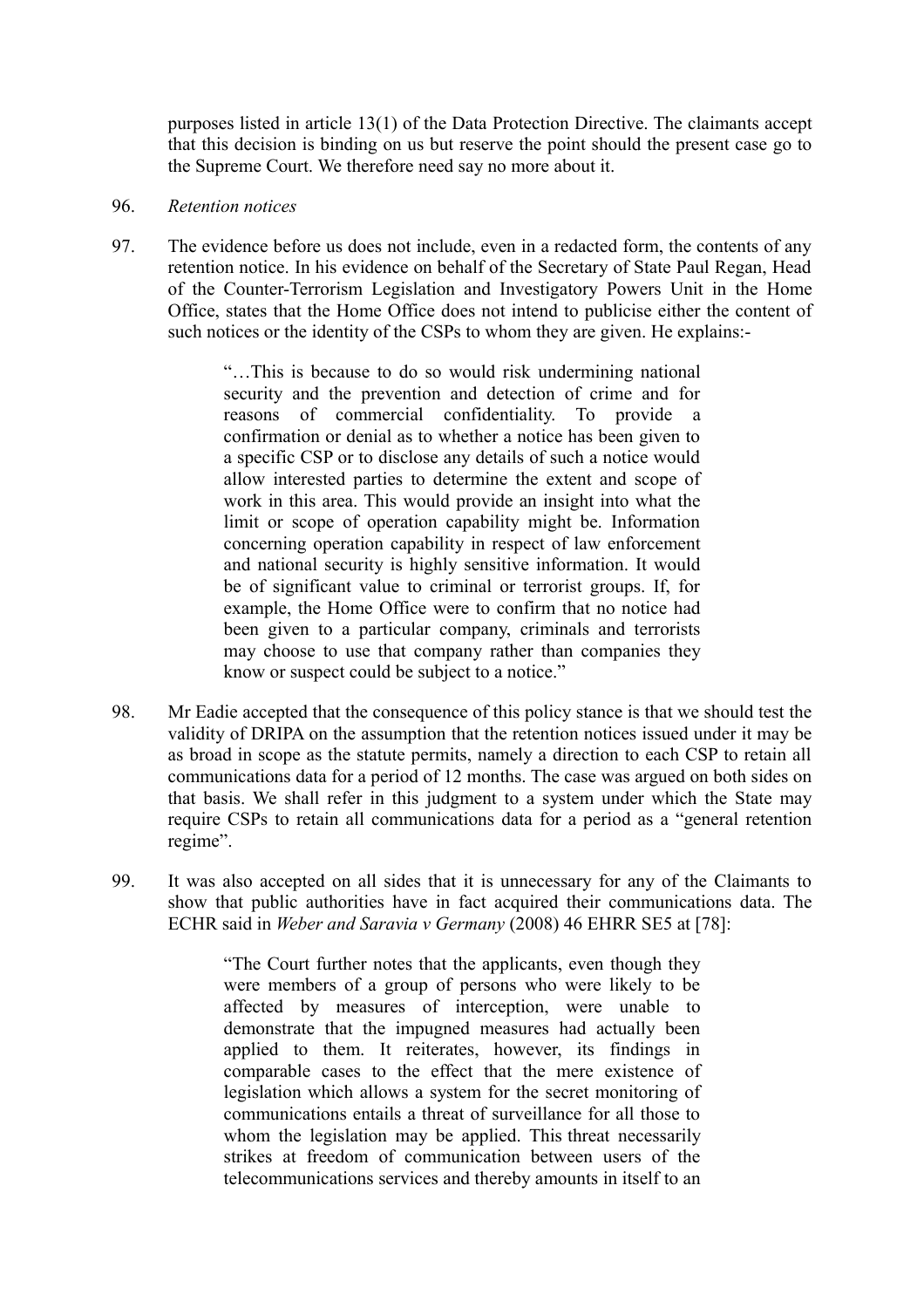interference with the exercise of the applicants' rights under Article 8, irrespective of any measures actually taken against them"

100. The Investigatory Powers Tribunal has adopted the same approach in this jurisdiction: see *Liberty v GCHQ and others* [2015] 3 All ER 142 at paragraph 4(ii).

- 101. *Privilege*
- 102.The Code of Practice issued by the Secretary of State states that communication data will not be subject to legal professional privilege since there will be no access to the contents of retained communications. The Law Society made written submissions which challenge the correctness of this statement. Reliance is placed on a dictum of Cotton LJ in *Gardner v. Irvin* (1878) 4 Ex D 49 at 83 where he said:-

"I think that the plaintiffs are not entitled to have the dates of the letters and such other particulars of the correspondence as may enable them to discover indirectly the contents of the letters, and thus to cause the defendants to furnish evidence against themselves in this action".

103. This approach was confirmed by Vinelott J in *Derby v. Weldon (No 7)* [1990] 1 WLR 1156.

- 104.No doubt such an example of privilege would rarely arise. However, communications with practising lawyers do need special consideration. The same in our view can properly be said to apply to communications with MPs. The Code of Practice makes clear the need for such special attention.
- 105. *The claimants' case on Digital Rights Ireland*
- 106. The Claimants make numerous criticisms of DRIPA on the merits. As we have already observed, we are not concerned with those, but with whether s 1 of the Act is incompatible with the requirements of EU law as interpreted by the CJEU in *Digital Rights Ireland.* Ms Rose's skeleton argument suggested that the CJEU decided that data retention legislation, if it is to be compatible with EU law, must:
	- i) restrict retention to data which relates to public security, and in particular restrict retention to a particular time period, a geographical area and/or suspects or persons whose data would contribute to the prevention, detection or prosecution of serious criminal offences [paragraph 59];
	- ii) provide for there to be exceptions for persons whose communications are subject to an "*obligation of professional secrecy*" (including Members of Parliament, lawyers and journalists) [58];
	- iii) restrict access and use of the data to the purposes of prevention, detection or prosecution of defined, sufficiently serious crimes [60-61];
	- iv) "*above all*" ensure that an independent administrative or judicial body carries out a prior review of decisions regarding access to the data on the basis of what is strictly necessary [62];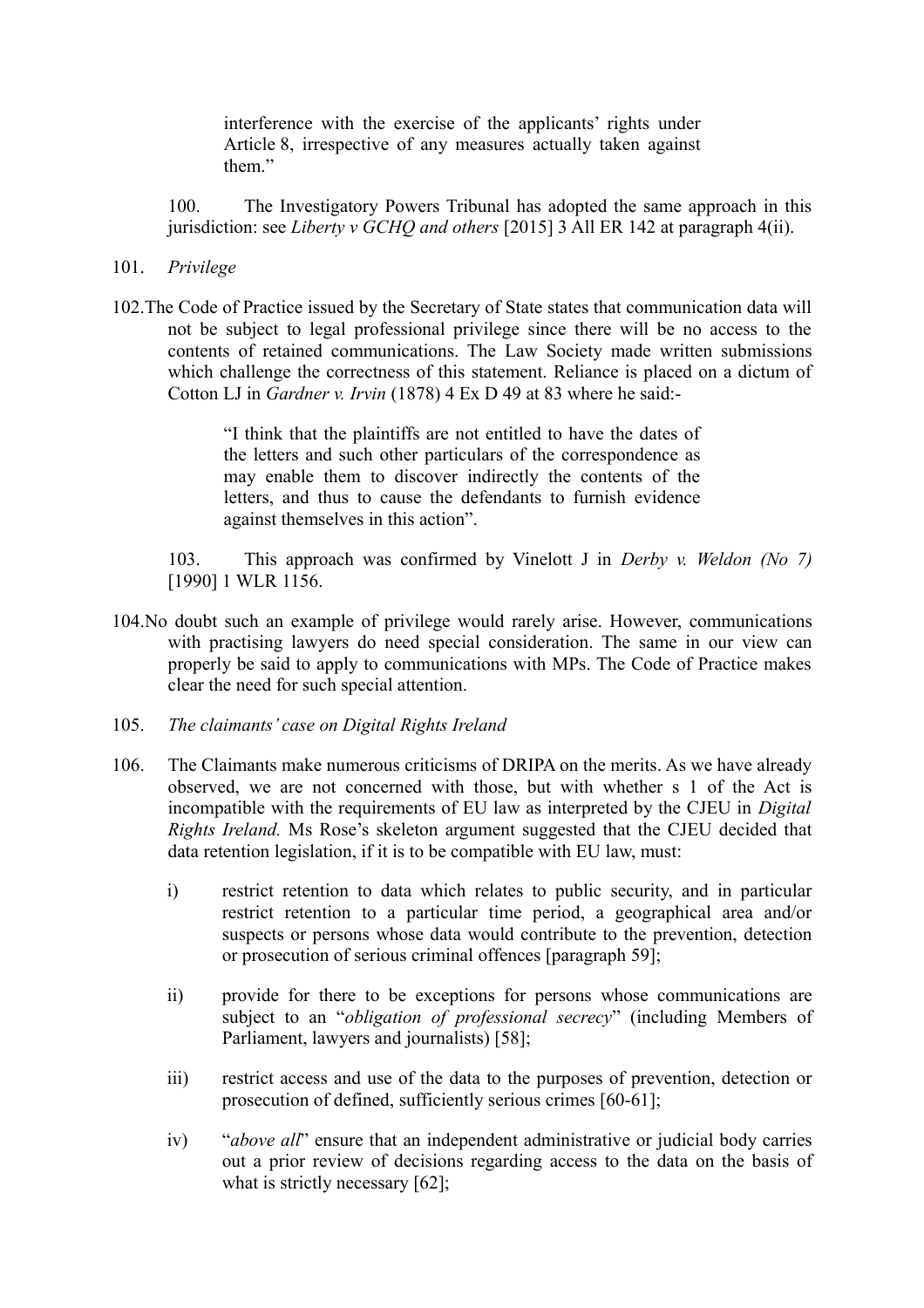- v) ensure destruction of the data when it is no longer required [67]; and
- vi) ensure the data is kept within the EU [68].
- 107. In oral argument Ms Rose modified her stance on point (i). She accepted that the CJEU cannot have meant that CSPs can only lawfully be required to retain the communications data of "suspects or persons whose data would contribute to the prevention, detection or prosecution of serious criminal offences". Such a restriction would be wholly impracticable. Rather the Court must be understood to have held that a general retention regime is unlawful unless it is accompanied by an access regime which has sufficiently stringent safeguards to protect citizens' rights set out in Articles 7 and 8 of the Charter.
- 108. *The defendant's case on Digital Rights Ireland*
- 109. Mr Eadie submitted that in *Digital Rights Ireland* the CJEU:
	- i) did not explain why they thought it necessary to go beyond the jurisprudence of the Strasbourg court on the protection of ECHR Article 8 rights, and must therefore be understood not to have intended to do so;
	- ii) were not dealing with a challenge to any Member State's domestic legislation;
	- iii) could not have been laying down requirements for access regimes to comply with EU law, since in *Ireland v Parliament* the Court had held that access regimes were not the province of EU law;
	- iv) decided only that the Data Retention Directive taken as a whole was invalid, not that each specific aspect of it commented on in the judgment was noncompliant with the Charter.
- 110.Mr Eadie and his team, in their supplementary submissions following the publication of the Anderson report, cited Mr Anderson's observations at 5.78 of his report on *Digital Rights Ireland*. We set out paragraphs 5.77-5.79 in full:

"5.77. The Grand Chamber of the CJEU is the apex of the judicial pyramid where EU law is concerned, and its conclusions are strictly binding. The extent to which current UK law gives effect to the requirements of *Digital Rights Ireland* is disputed in the MPs' case referred to at 5.75 above, which will be heard in the High Court in June 2015. In the circumstances, it would be inappropriate for me to venture an opinion on its legal compatibility.

5.78. There are however powerful arguments against an overbroad interpretation of the *Digital Rights Ireland* judgment. In particular:

(a) What the Grand Chamber said about prior independent authorisation (5.68(f), above), seems to go further than the case law of the ECtHR but without explaining why. See, for example, *Kennedy v UK* (not cited by the Grand Chamber)*,* in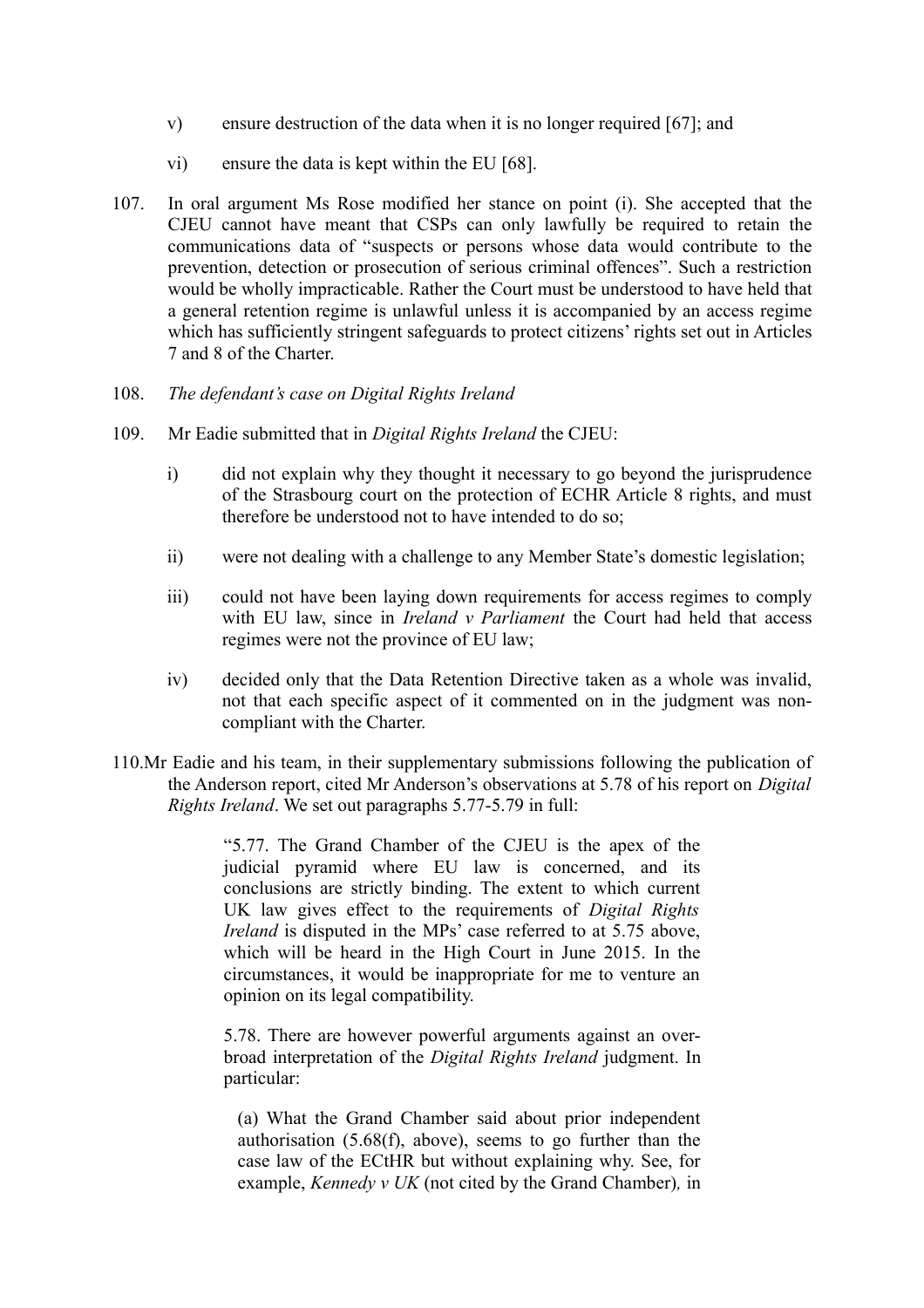which the ECtHR accepted prior authorisation of individual warrants by the Secretary of State even where the interception of content was concerned.

(b) Though the CJEU was prepared to describe data retention as a "*particularly serious*" infringement of fundamental rights, concrete examples of harm are not provided and are not immediately evident.95 While there may be some for whom the retention of data "*is likely to generate in the minds of the persons concerned the feeling that their private lives are the subject of constant surveillance*"(*Digital Rights Ireland*, para 37), the survey evidence suggests that this is putting it rather high.96

(c) There is a case for excluding the use of retained communications data in relation to the most trivial of offences (5.67(e) above). But if the mark for "*serious crime*" is set too high, damaging crimes will go needlessly unpunished and public confidence in law enforcement will be reduced.

(d) To limit retention to "*particular persons likely to be involved, in one way or another, in a serious crime*", and/or to "*persons who could, for other reasons, contribute, by the retention of their data, to the prevention, detection or prosecution of serious offences*"(*Digital Rights Ireland*, para 59), would not only reduce the effectiveness of data retention in identifying targets but would carry other risks, since to seek to apply such nebulous distinctions would be to court allegations of prejudice, profiling and unlawful discrimination.

5.79. The wider implications of the judgment also need to be reflected upon. Though *Digital Rights Ireland* did not concern the bulk interception of content, it is arguable that its principles (including in relation to prior independent authorisation) should

apply in that area with at least the same force. Indeed the CJEU stated in terms that the bulk interception of content would be more intrusive, since unlike the Data Retention Directive it would affect the "*essence*" of the fundamental right to privacy (para 39). There may be implications also for other types of surveillance in relation to which types of self-authorisation are practised, in particular by the security and intelligence agencies. All this is subject to EU law being applicable: though to the extent that *Digital Rights Ireland* may in the future be adopted or followed by the ECtHR, that distinction will cease to matter."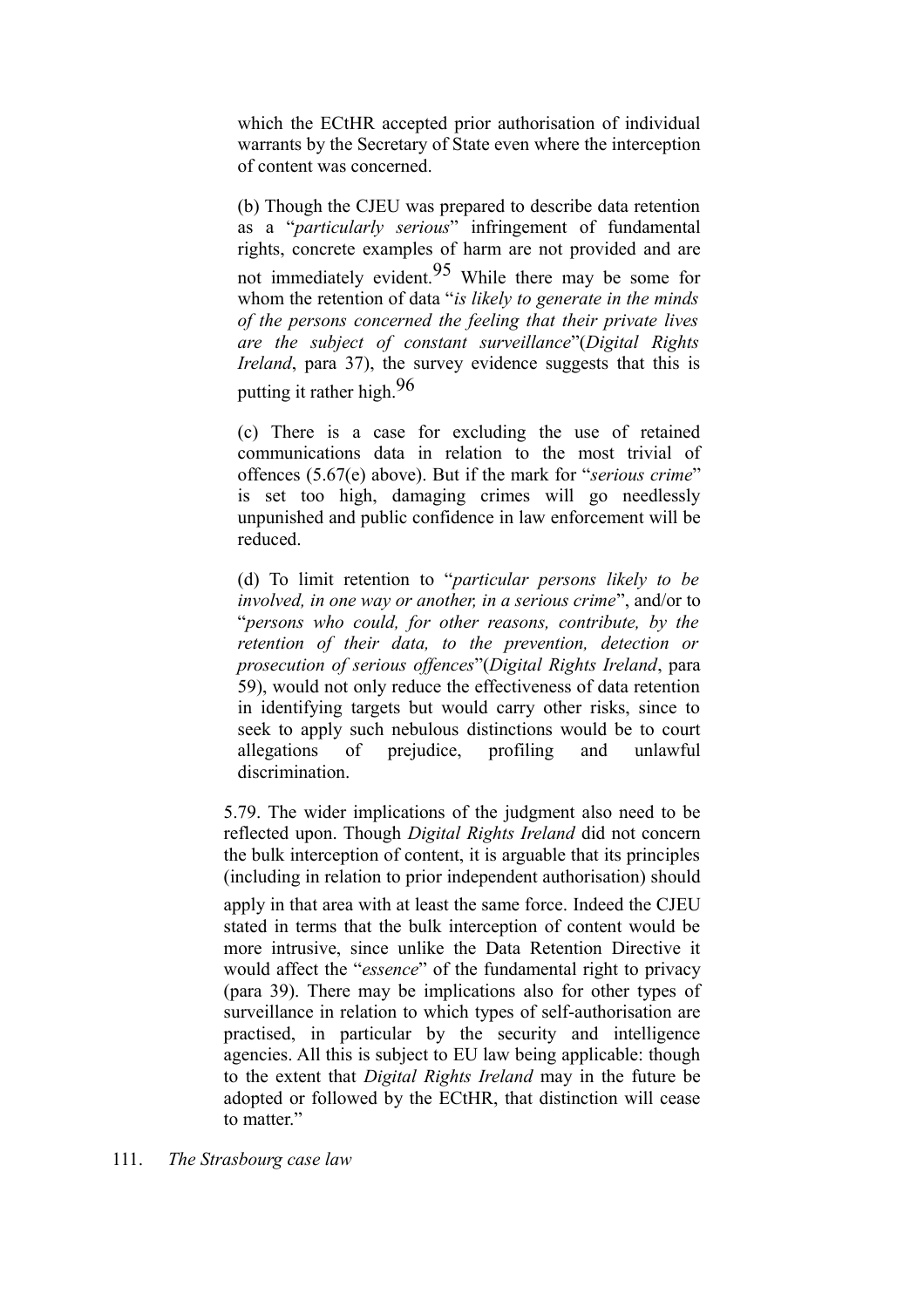- 112.We have already noted that it has not been (and could not sensibly be) argued that data protection falls outside the proper scope of EU law. Mr Eadie, however, placed reliance on the jurisprudence of the European Court of Human Rights (ECtHR), which he submitted is required to be applied under EU law and which has approved the UK's regime for access to communications data under RIPA.
- 113.Mr Eadie's starting point was Recital (2) to the e-Privacy Directive, which states:-

"This Directive seeks to respect the fundamental rights and observes the principles recognised in particular by the Charter of Fundamental Rights of the European Union. In particular, this Directive seeks to ensure full respect for the rights set out in Article 7 and 8 of that Charter."

- 114.Clearly Article 7 of the Charter corresponds to Article 8 of the ECHR, and ECtHR jurisprudence is therefore directly material in interpreting it. Mr Eadie cited a number of cases from the ECtHR which concerned telephone tapping, retention of data or access to communications, starting with *Malone v. UK* (1985) 7 EHRR 14. As is the custom in ECtHR judgments, subsequent cases restate the applicable principles; so it is not necessary to refer in this judgment to all of them.
- 115.The most recent is the decision of a Chamber of the ECtHR in *Kennedy v. UK* (2011) 52 EHRR 4. The claimant had been convicted (he asserted wrongly) of manslaughter. Following his release from prison after serving his sentence, he had involved himself in campaigning against miscarriages of justice. The case before the ECtHR concerned the lawfulness of the use of the RIPA regime to intercept his communications. The Act required all warrants for such interception to have been issued (or, in cases of urgency, authorised) by the Secretary of State personally.
- 116.In paragraphs 151 to 154 the Court set out the relevant principles:-

"151. The requirement that any interference must be "in accordance with the law" under Article 8 § 2 will only be met where three conditions are satisfied. First, the impugned measure must have some basis in domestic law. Second, the domestic law must be compatible with the rule of law and accessible to the person concerned. Third, the person affected must be able to foresee the consequences of the domestic law for him (see, among many other authorities, *Rotaru v. Romania*, cited above, § 52; *Liberty and Others*, cited above, § 59; and *Iordachi and Others*, cited above, § 37).

152. The Court has held on several occasions that the reference to "foreseeability" in the context of interception of communications cannot be the same as in many other fields (see *Malone*, cited above, § 67; *Leander v. Sweden*, 26 March 1987, § 51, Series A no. 116; *Association for European Integration*, cited above, § 79; and *Al-Nashif*, cited above, § 121). In its admissibility decision in *Weber and Saravia*, cited above, §§ 93 to 95, the Court summarised its case-law on the requirement of legal "foreseeability" in this field: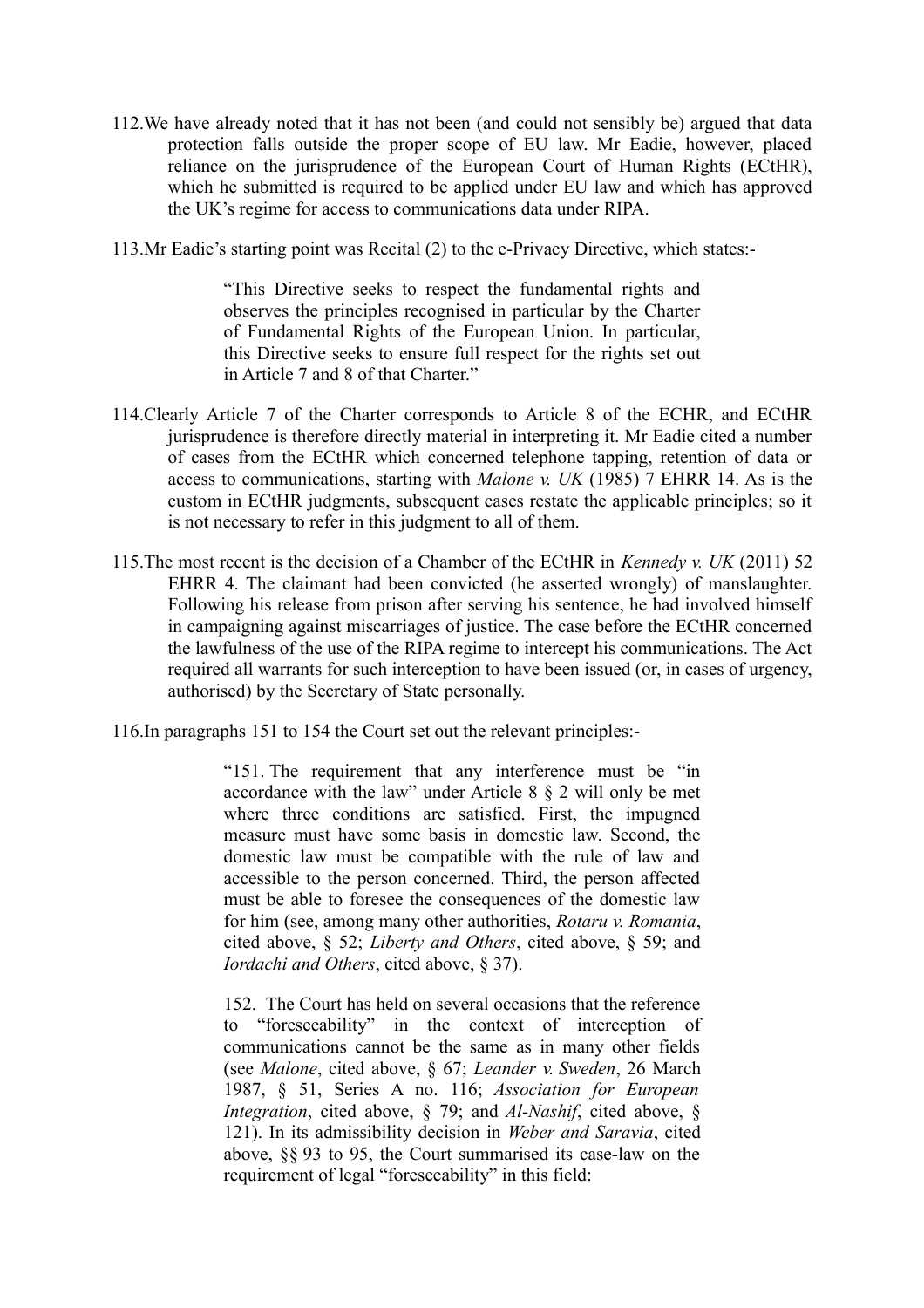"93. ... foreseeability in the special context of secret measures of surveillance, such as the interception of communications, cannot mean that an individual should be able to foresee when the authorities are likely to intercept his communications so that he can adapt his conduct accordingly (see, inter alia, *Leander v. Sweden*, judgment of 26 August 1987, Series A no. 116], p. 23, § 51). However, especially where a power vested in the executive is exercised in secret, the risks of arbitrariness are evident (see, inter alia, *Malone*, cited above, p. 32, § 67; *Huvig*, cited above, pp. 54-55, § 29; and *Rotaru).* It is therefore essential to have clear, detailed rules on interception of telephone conversations, especially as the technology available for use is continually becoming more sophisticated (see *Kopp v. Switzerland*, judgment of 25 March 1998, Reports 1998-II, pp. 542-43, § 72, and *Valenzuela Contreras v. Spain*, judgment of 30 July 1998, Reports 1998-V, pp. 1924-25, § 46). The domestic law must be sufficiently clear in its terms to give citizens an adequate indication as to the circumstances in which and the conditions on which public authorities are empowered to resort to any such measures (see *Malone*, ibid.; *Kopp*, cited above, p. 541, § 64; *Huvig*, cited above, pp. 54-55, § 29; and *Valenzuela Contreras*, ibid.).

94. Moreover, since the implementation in practice of measures of secret surveillance of communications is not open to scrutiny by the individuals concerned or the public at large, it would be contrary to the rule of law for the legal discretion granted to the executive or to a judge to be expressed in terms of an unfettered power. Consequently, the law must indicate the scope of any such discretion conferred on the competent authorities and the manner of its exercise with sufficient clarity to give the individual adequate protection against arbitrary interference (see, among other authorities, *Malone*, cited above, pp. 32-33, § 68; *Leander*, cited above, p. 23, § 51; and *Huvig*, cited above, pp. 54-55, § 29).

95. In its case-law on secret measures of surveillance, the Court has developed the following minimum safeguards that should be set out in statute law in order to avoid abuses of power: the nature of the offences which may give rise to an interception order; a definition of the categories of people liable to have their telephones tapped; a limit on the duration of telephone tapping; the procedure to be followed for examining, using and storing the data obtained; the precautions to be taken when communicating the data to other parties; and the circumstances in which recordings may or must be erased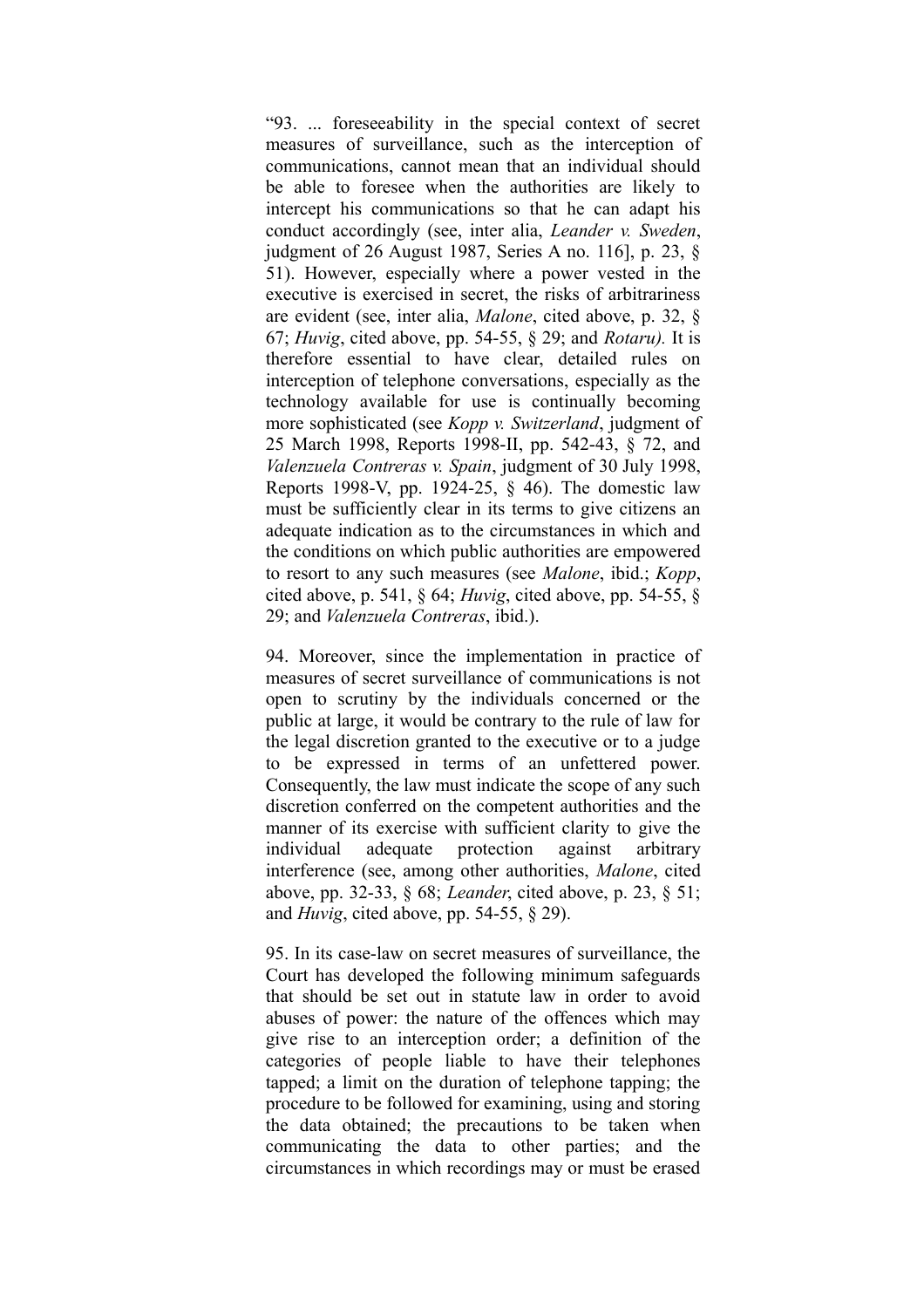or the tapes destroyed (see, inter alia, *Huvig*, cited above, p. 56, § 34; *Amann*, cited above, § 76; *Valenzuela Contreras*, cited above, pp. 1924-25, § 46; and *Prado Bugallo v. Spain*, no. 58496/00, § 30, 18 February 2003)."

153. As to the question whether an interference was "necessary in a democratic society" in pursuit of a legitimate aim, the Court recalls that powers to instruct secret surveillance of citizens are only tolerated under Article 8 to the extent that they are strictly necessary for safeguarding democratic institutions. In practice, this means that there must be adequate and effective guarantees against abuse. The assessment depends on all the circumstances of the case, such as the nature, scope and duration of the possible measures, the grounds required for ordering them, the authorities competent to authorise, carry out and supervise them, and the kind of remedy provided by the national law (see *Klass and Others*, cited above, §§ 49 to 50; and *Weber and Saravia*, cited above, § 106).

154. The Court has acknowledged that the Contracting States enjoy a certain margin of appreciation in assessing the existence and extent of such necessity, but this margin is subject to European supervision. The Court has to determine whether the procedures for supervising the ordering and implementation of the restrictive measures are such as to keep the "interference" to what is "necessary in a democratic society". In addition, the values of a democratic society must be followed as faithfully as possible in the supervisory procedures if the bounds of necessity, within the meaning of Article  $8 \& 2$ , are not to be exceeded (see *Kvasnica v. Slovakia*, no. 72094/01, § 80, 9 June 2009)."

- 117.The Strasbourg court decided that the scheme as set up by RIPA did not contravene Article 8 of the ECHR. Its reasons set out in paragraphs 166 and 167 can be summarised as acceptance of the protection provided by the Interception of Communications Commissioner in his role, which included protection of the public from wrongful access to their data, and the right of any individual who believed his communications were being accessed to make an application to the Investigatory Powers Tribunal.
- 118.The ECtHR has not considered a case which concerns general retention of communication data, as opposed to access to the data of a particular identified individual. Mr Eadie makes the point that access to the content of communications is more intrusive than access to communications data. But the ECtHR in *Kennedy* was considering only access, and whether it interfered with ECHR Article 8 rights. Different considerations apply to the retention regime and Article 8 of the Charter.
- 119.The protection of personal data is an aspect of the right to respect for private and family life set out in Article 8 of the ECHR and Article 7 of the Charter: and if Article 7 of the EU Charter were the only aspect of EU law in play, there would be force in the argument that the Strasbourg and Luxembourg courts should be expected to march in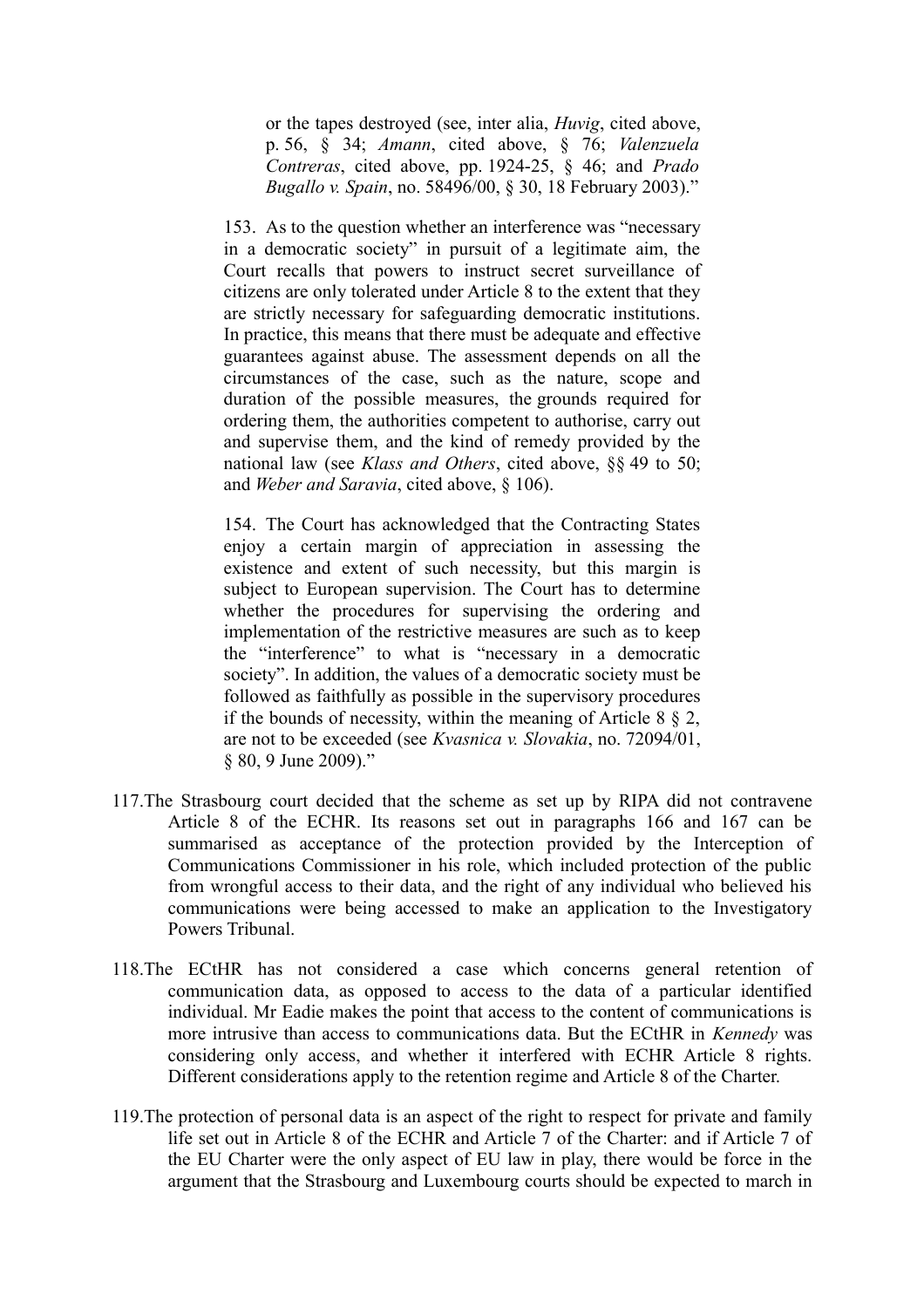step. However, Article 8 of the Charter clearly goes further, is more specific, and has no counterpart in the ECHR. We therefore reject Mr Eadie's argument that European law requires us to interpret *Digital Rights Ireland* so as to accord with the decisions of the ECtHR culminating in *Kennedy*.

- 120.In any event there is an obvious difference between the cases. Mr Eadie is right to say that interception of content is more intrusive than access to communications data. But on the other hand a case about the interception of material relating to one individual, pursuant to a case-specific warrant signed personally by a Secretary of State, does not in our view assist much in interpreting the judgment of the CJEU in *Digital Rights Ireland* relating to a general retention regime on a potentially massive scale.
- 121.As Mr Anderson says in the passage of his report cited by Mr Eadie, the CJEU did not explain why they went further than the case law of the ECtHR. But it was their prerogative not to explain. EU law does not permit a national court to disregard a ruling of the CJEU on the grounds that it is inadequately explained or inadequately reasoned.
- 122. *No challenge in Digital Rights Ireland to domestic legislation*
- 123. Mr Eadie is also right to say that the CJEU in *Digital Rights Ireland* only ruled on the validity of the Directive. That was what the Irish and Austrian referring courts had asked it to do: it was not asked to consider domestic legislation. But this is an argument which elevates form over substance. The issue was not, as it had been in *Ireland v European Parliament and Council,* a technical (though important) one about the jurisdictional basis of the Directive. Rather it was whether the EU legislature had "exceeded the limits imposed by compliance with the principle of proportionality in the light of Articles 7, 8 and 52(1) of the Charter" (paragraph 69 of the judgment), and the Court's answer was that it had. It must follow, in our view, that an identically worded domestic statute would have been found to have exceeded the same limits. Similarly, at paragraph 66 the Court had held that the Directive "does not provide for sufficient safeguards, as required by Article 8 of the Charter, to ensure effective protection of the data retained against the risk of abuse and against any unlawful access and use of that data". Again, it must follow that in the view of the CJEU a domestic statute in identical terms would have had the same failings.
- 124. *Was the Court pronouncing on the access regime as well as the retention regime?*
- 125.Retention for the purpose of possible access is in itself an interference with rights under Articles 7 and 8 of the Charter and Article 8 of the ECHR: see paragraph 29 of the judgment in *Digital Rights Ireland*. In *Liberty v UK* (2009) 48 EHRR 1 the ECtHR observed at paragraph 56:-

"Telephone, facsimiles and e-mail communications are covered by the notions of 'private life' and 'correspondence' within the meaning of [ECHR] Article 8. The court recalls its findings in previous cases to the effect that the mere existence of legislation which allows a system for the secret monitoring of communications entails a threat of surveillance for all those to whom the legislation may be applied. This necessarily strikes at freedom of communication between users of the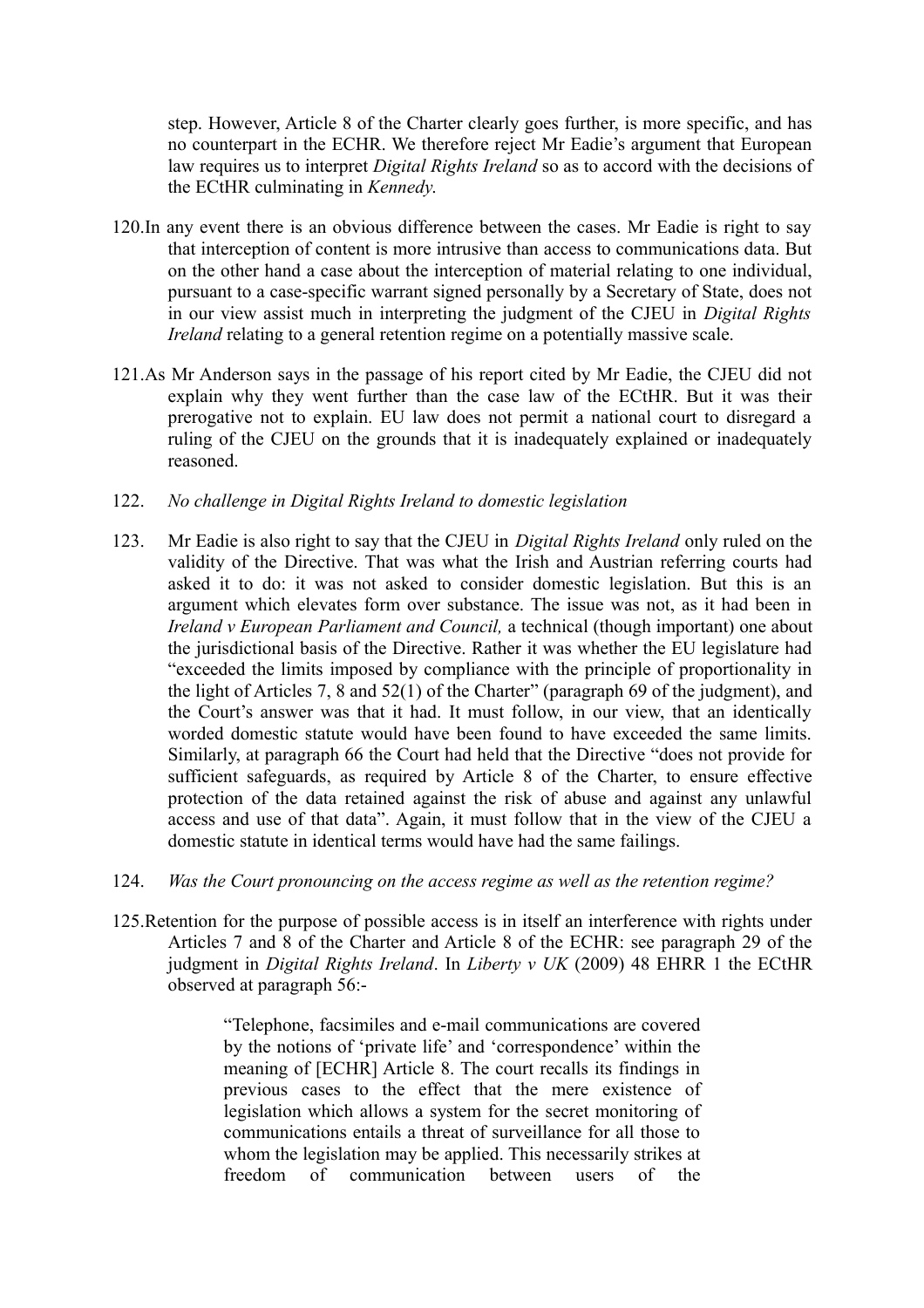telecommunications services and thereby amounts in itself to an interference with the exercise of the applicant's rights under Art.8 irrespective of any measures actually taken against them."

- 126.In paragraphs 58 and 59 of *Digital Rights Ireland* the Court was not indicating that communications data can *only* be retained if they relate to particular geographical areas, or to particular individuals likely to be involved in serious crime. It was identifying the width of the Directive, which imposed no limits on the power to retain. But the Court was not, as we read the judgment, purporting to lay down any particular limitations on that power, as opposed to conditions of access. To have done so would, apart from being to some extent impracticable, have been inconsistent with the Court's clear conclusion in paragraph 44 of the judgment that "the retention of data for the purpose of allowing the competent national authorities to have possible access to those data…..genuinely satisfies an objective of general interest."
- 127. Counsel for the Secretary of State reminded us that in *Ireland v European Parliament and Council* the CJEU had held that the provisions of the Data Retention Directive were "essentially limited to the activities of service providers", and did not govern or seek to harmonise provisions on access to data or the use thereof by the police or judicial authorities of the Member States, such matters being excluded from the Directive (paragraphs 80 and 83). Accordingly, Mr Eadie submitted, it is beyond the scope of EU law to lay down minimum provisions for a data access regime, and in *Digital Rights Ireland* the CJEU cannot have been intending to do so.
- 128. We do not know whether the CJEU in *Digital Rights Ireland* agreed with all that their predecessors had said about the Data Retention Directive in *Ireland v Parliament.* The previous decision is referred to and considered in detail in the Opinion of Advocate General Cruz Villalón in *Digital Rights Ireland* (see paragraphs 42-46, 81-88, 121 & 124). Yet in the judgment of the Court it is not even mentioned. It seems to us quite extraordinary that in the second case to consider (albeit in different respects) the validity of the same Directive the CJEU said nothing about its reasoning in the first such case, decided only five years earlier.
- 129. What *is* clear, however, is that in *Digital Rights Ireland* the CJEU held that the Directive was invalid; that it infringed the principle of proportionality in the light of Articles 7, 8 and 52(1) of the Charter; and that it failed to provide sufficient safeguards against unlawful access to and use of retained data by public authorities. Paragraphs 57-59 of the judgment concern retention; but paragraphs 60-67 of the judgment concern access. Mr Eadie did not submit that the latter are simply to be discarded or ignored. It was not clear to us how, on the Secretary of State's case, those paragraphs of the judgment are to be treated.
- 130. The solution to the conundrum, in our view, and the *ratio* of *Digital Rights Ireland*, is that legislation establishing a general retention regime for communications data infringes rights under Articles 7 and 8 of the EU Charter *unless* it is accompanied by an access regime (laid down at national level) which provides adequate safeguards for those rights.

131. *Was the Court laying down any (and if so what) specific minimum requirements for compatibility with EU law?*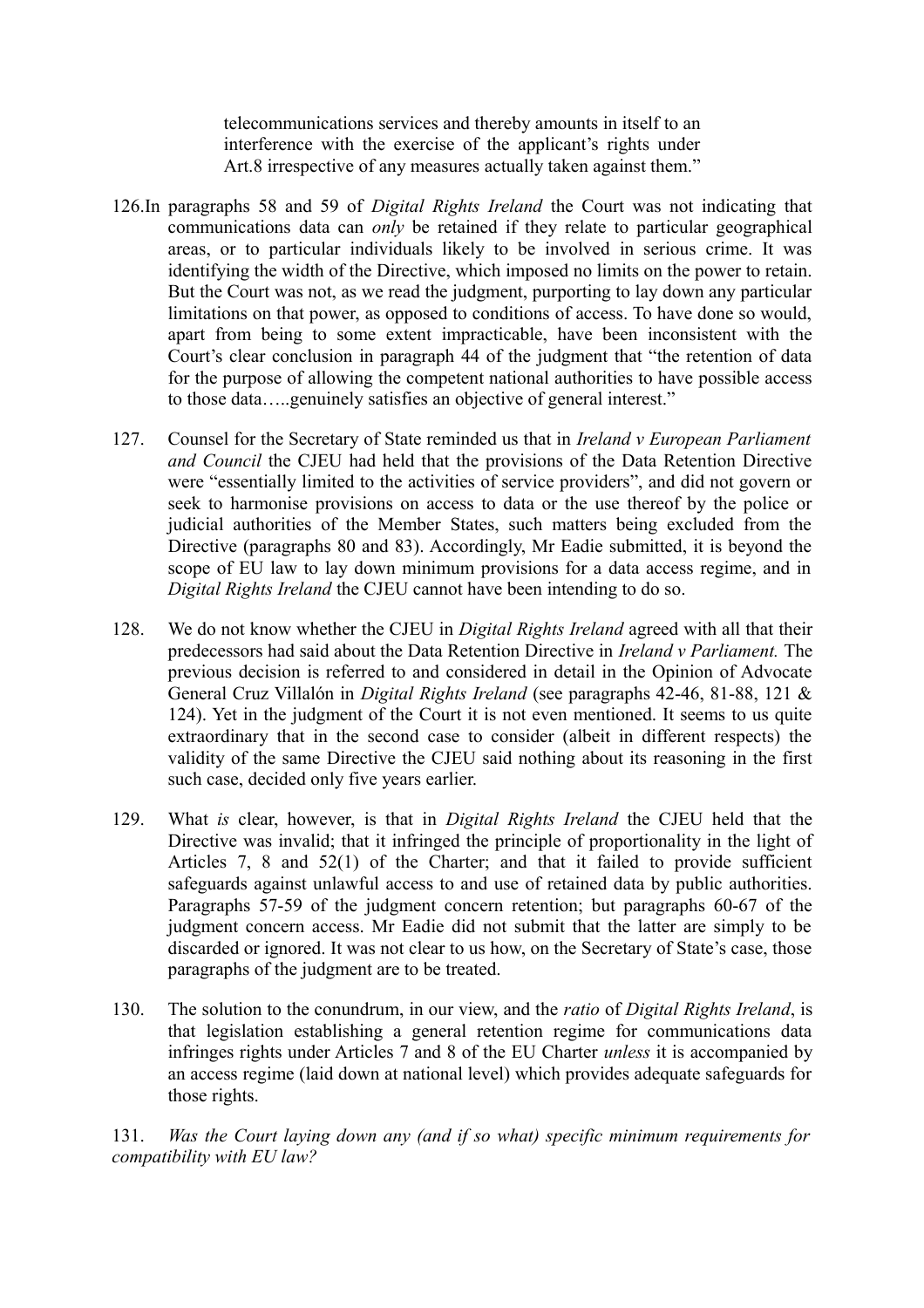- 132. Mr Eadie was of course right to submit that the *decision* which the CJEU had to make in *Digital Rights Ireland* was binary, namely whether the Directive was valid or invalid. We do not accept that the case is authority for nothing more than that overall verdict, any more than we interpret the judgment as meaning that each criticism or concern which the Court expressed involves a fatal flaw in the legislation. But some points are made with such emphasis that we understand the Court to have laid down mandatory requirements of EU law.
- 133. We put the following observations by the Court in this category:
	- (a) The protection of the fundamental right to respect for private life requires that derogations and limitations in relation to the protection of personal data must apply only in so far as is strictly necessary. Consequently the legislation in question must lay down clear and precise rules governing the scope and application of the measure in question and imposing minimum safeguards sufficient to give effective protection against the risk of abuse and against any unlawful access to and use of that data (paragraphs 52 and 54);
	- (b) Any legislation establishing or permitting a general retention regime for personal data *must* expressly provide for access to and use of the data to be strictly restricted to the purpose of preventing and detecting precisely defined serious offences or of conducting criminal prosecutions relating to such offences (paragraph 61);
	- (c) "*Above all*", access by the competent national authority to the data retained *must* be made dependent on a prior review by a court or an independent administrative body whose decision seeks to limit access to the data and their use to what is strictly necessary for the purpose of attaining the objective pursued, and which intervenes following a reasoned request of those authorities (paragraph 62). [emphasis added]
- 134.The supplementary submissions on behalf of the Defendant also make the point that whereas the Anderson report is the product of a year's work in gathering and assessing a large volume of material, that "can be contrasted with the complete absence of evidence before the CJEU in *Digital Rights Ireland* as to any individual Member State's domestic data retention and access regimes". It is not clear to us how much information the CJEU were given about the domestic regimes in Ireland and Austria: but even if the answer is "little or none", it does not detract from the binding nature of the conclusions of the CJEU as to what is required in order for legislation to comply with the Charter.
- 135.We repeat that our task is not to say what safeguards we would ourselves consider necessary or desirable, but to interpret the words of the CJEU. Nevertheless, we should mention some arguments addressed to us about practicalities.
- 136.The requirement that access to and use of the data must be strictly restricted to the purpose of preventing and detecting "precisely defined serious offences" or of conducting criminal prosecutions relating to such offences does not mean that access must be limited to the data of people suspected to have committed serious crime. Mr Regan (in paragraph 56 of his statement) said that investigations against serious criminals would be 'severely hampered if data could only be retained where the data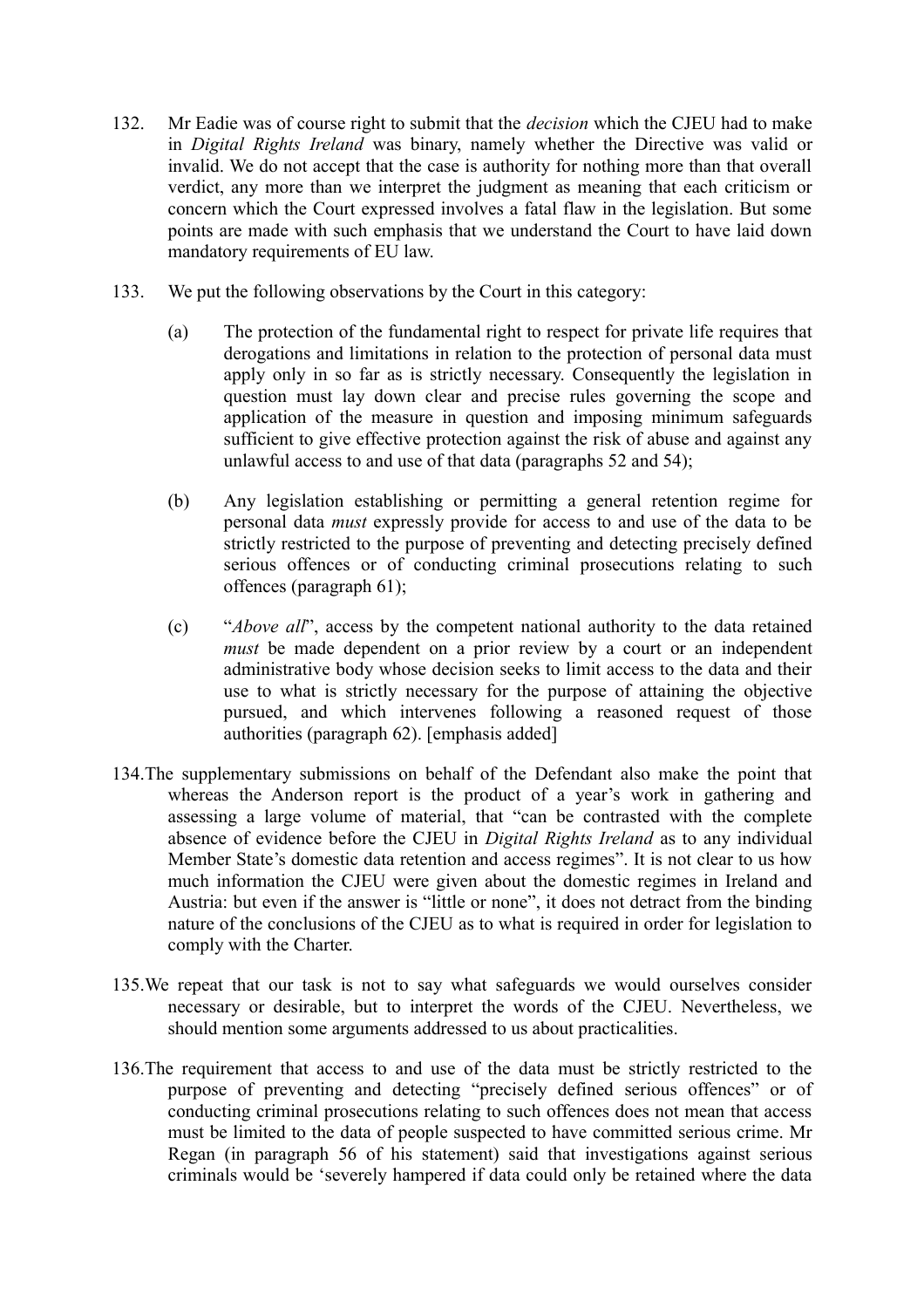was already known to be linked to serious crime.' This is because investigation is often needed of lower level individuals whose activities are not themselves considered to have been serious.

- 137.In some circumstances a wholly innocent person's data might be accessed in order to assist in the detection of serious crime by others. The need for access to data is not limited to data directly attributable to particular individuals suspected of having committed serious crimes. It can be needed in relation to serious crime committed by anyone. The status of the individual in respect of whom access is sought cannot determine whether such access should be permitted, although it may of course be material in considering whether such access is indeed necessary.
- 138.As to the definition of serious crimes, the CJEU makes it clear that this is a matter for national legislatures, so long as the relevant offences are precisely defined and can properly be regarded as serious. Parliament has not found it difficult in previous criminal justice legislation to draw up schedules of offences considered serious for various purposes and it is unlikely to be difficult to so again in the present context.
- 139.Turning to the question of the need for judicial or independent review, Mr Eadie drew our attention to reservations expressed by Sir Anthony May, the Interception of Communications Commissioner (ICC). These resulted from consideration of how the requirement of judicial approvals for local authority communications data requests imposed by the Protection of Freedoms Act 2012 was working. Sir Anthony and his predecessor Sir Paul Kennedy had consistently been of the view that the requirement for judicial approval would not be likely to lead to improved standards or 'have any impact other than to introduce unnecessary bureaucracy into the process and increase the costs associated with acquiring the data'. But their criticisms were essentially of lack of training of magistrates, instances of a failure by magistrates to carry out proper scrutiny of applications, failure by the Ministry of Justice to introduce an electronic system to avoid delay and the requirements in some cases for payment of fees.
- 140.The provisions of RIPA, as applied by DRIPA, require (as we have noted above) that an application for access to communication data must be considered by a senior person who is independent of the investigation. There is already a need for there to be a written request for approval. The need for that approval to be by a judge or official wholly independent of the force or body making the application should not, provided the person responsible is properly trained or experienced, be particularly cumbersome. The views of Sir Anthony May and Sir Paul Kennedy are entitled to respect; but if EU law requires independent approval, as we are satisfied it does, that must be put in place. It is not for us to devise the appropriate system. As to the question of what level of consideration should be given to applications involving access to data involving communications with lawyers, Members of Parliament, or journalists, that too is not for us to determine. We only observe that such cases do require special consideration.
- 141.We add the important proviso that the requirement of prior approval relates to access, not to retention. We see no reason why the exercise of the power to retain should need prior independent approval, and we do not understand the CJEU to have held that it does.
- 142. *Retention in the EU*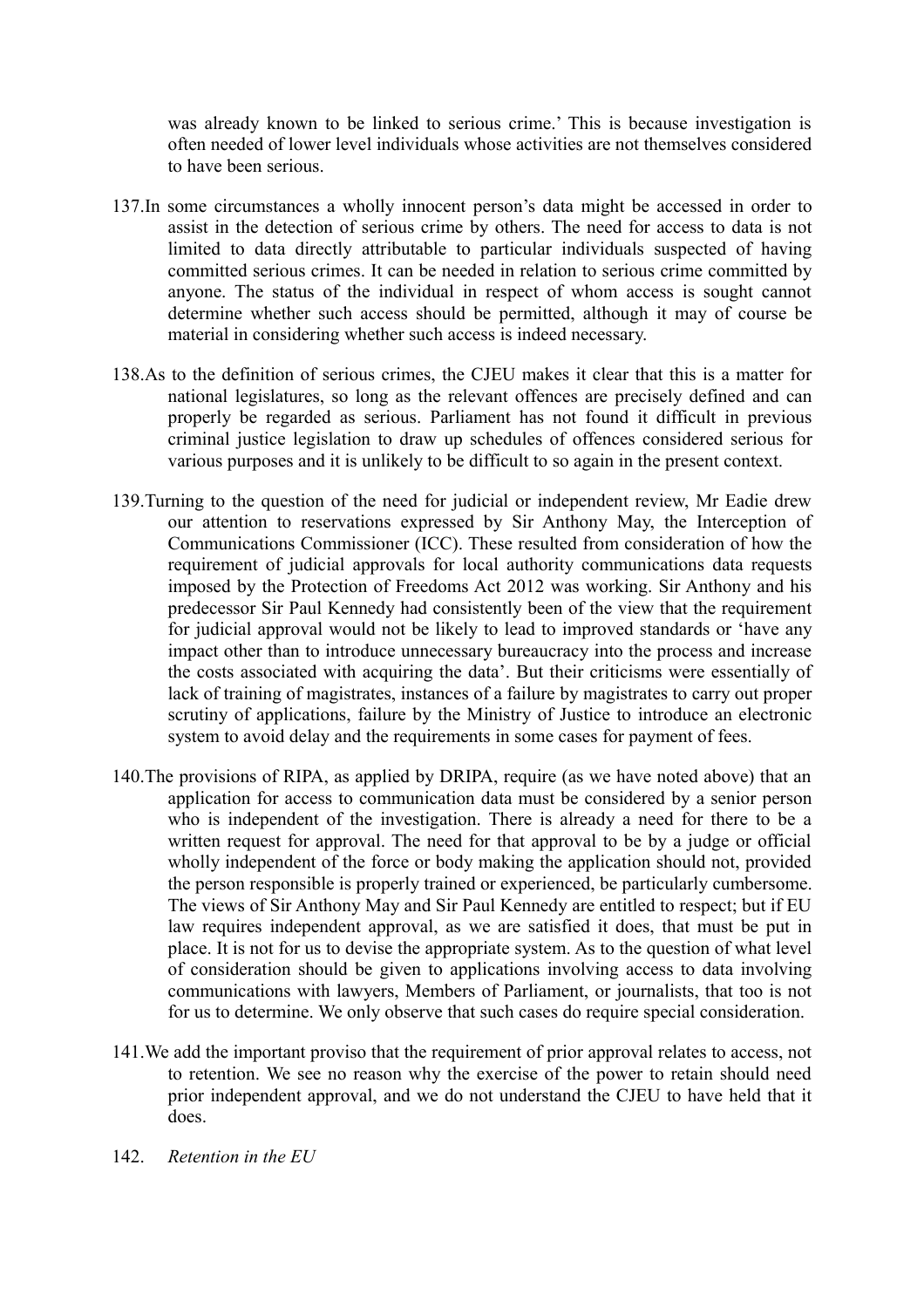143.In paragraph 68 of its decision in *Digital Rights Ireland*, the court referred to the lack of proper control in that the Directive did not require the data to be retained within the EU. It is obviously important that EU Member States should pass on information which materially assists in dealing with serious crime or terrorism. Equally, such exchange of information should be available to friendly powers outside the EU. But there is a requirement that any provision of information outside the EU should require the Member State supplying it to be satisfied that safeguards which correspond to those required by EU law are in force. It would to say the least be unfortunate if a failure by the UK to comply with EU law as set out by the court should inhibit other Member States from disclosing material information. We do not consider, however, that on a proper interpretation of *Digital Rights Ireland* it is necessary for restrictions on passing on information about communications data outside the EU to be embodied in statute.

#### 144. *Reference to the CJEU*

145.In the course of the hearing before us on 4 and 5 June 2015 we asked leading counsel on each side whether their clients were asking us to refer the present case to the CJEU and received negative replies. But on 22 June we received from the solicitor for Mr Davis and Mr Watson a copy of a reference by the Stockholm Administrative Court of Appeals to the CJEU lodged on  $4<sup>th</sup>$  May 2015 (case  $C/203/2015$ ) in the case *Tele2 Sverige AB* of the following questions:-

> "Is a general obligation to retain traffic data covering all persons, all means of electronic communication and all traffic data without any distinctions, limitations or exceptions for the purpose of combating crime compatible with Article 15(1) of Directive 2002/58/EC [the E-Privacy Directive] taking account of Articles 7, 8 and 15(1) of the Charter?

> If the answer to question 1 is in the negative, may retention nevertheless be permitted where access by the national authorities to the retained data is determined as described below; security requirements are regulated as described below; and all relevant data are to be retained for six months … and subsequently deleted....?"

- 146.The court was considering the provisions of three Swedish statutes: they have some similarities to DRIPA but are by no means identical to it.
- 147.It appears that the Stockholm court making the reference took the view, as we do, that the judgment of the CJEU in *Digital Rights Ireland* does not prohibit the retention of traffic data provided that the requirements of the e-Privacy Directive are met and there is otherwise no infringement of EU law. However, the referring court noted that the parties had differing views as to how the judgment of the CJEU was to be interpreted and wished "to have a clear answer to the question whether the EU court of justice carried out a weighted assessment in that judgment of the scope of retention and the provisions governing data access, period of retention and security".
- 148.On 23 June 2015 the Treasury Solicitor sent a letter to us, subsequently developed by way of skeleton argument, requesting a reference to the CJEU. The claimants,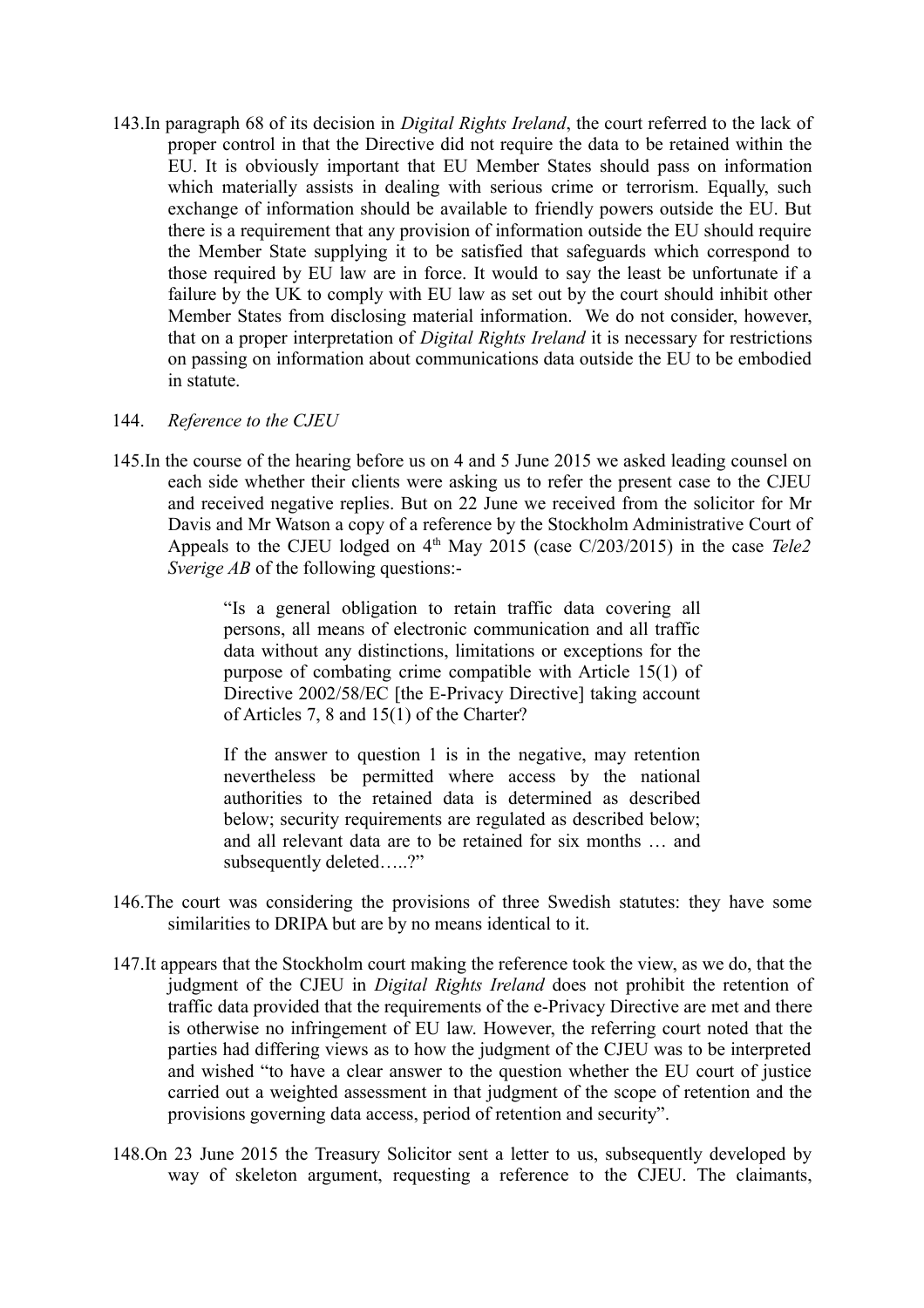understandably, opposed the late request to refer the case to Luxembourg. We heard oral argument on this issue on 9 July 2015.

- 149.The Swedish case is not the only decision of a domestic court of another Member State concerning *Digital Rights Ireland* to which we have been referred. Mr Welch, solicitor for Mr Davis and Mr Watson, has referred us to four decisions in other Member States, three of them by Constitutional Courts, holding their country's communications data legislation invalid without finding it necessary to make a reference to the CJEU: the Constitutional Court of Slovenia on 3 July 2014; the Constitutional Court of Romania on 8 July 2014; the District Court of The Hague on 11 March 2015 and the Constitutional Court of Belgium on 11 June 2015. Some of the translations we have of those judgments are unofficial, and the details of each country's laws under scrutiny are of course not identical: but the general theme is clear.
- 150.Mr Eadie relied on the judgment of Sir Thomas Bingham MR in *R v Stock Exchange ex p Else Ltd* [1993] QB 534 at 545, where he said:

"I understand the correct approach in principle of national courts (other than a final court of appeal) to be quite clear: if the facts had been found and a community law issue is critical to the court's final decision, the appropriate course is ordinarily to refer the issue to the Court of Justice unless the national court can with complete confidence resolve the issue itself. In considering whether it can, with complete confidence resolve the issue itself, the national court must be fully mindful of the differences between national and Community legislation, of the pitfalls which face a national court venturing into what may be an unfamiliar field, of a need for uniform interpretation throughout the community and of the great advantages enjoyed by the Court of Justice in construing Community instruments. If the national court has any real doubt, it should ordinarily refer."

151.It seems to us that in *Else* the Master of the Rolls primarily had in mind issues of EU law which have arisen without there being an existing judgment of the CJEU giving that court's ruling on them. The *dicta* are less obviously applicable where the CJEU has pronounced judgment and the domestic court is being asked to interpret what it meant. In *Trinity Mirror v Commissioners of Customs and Excise* [2001] 2 CMLR 33 Chadwick LJ cited the above passage from *Else* and continued:

> "52. But it is, I think, important to have in mind, also, the observations of the Advocate-General (Mr Francis Jacobs QC) in Case C-338/95, *Wiener SI GmbH v. Hauptzollamt Emmerich*. The question which he thought it necessary to address is stated at paragraph 10 of his Opinion:

> … whether it is appropriate—and especially whether it is still appropriate today, in view of developments which I shall mention below—for the Court to be asked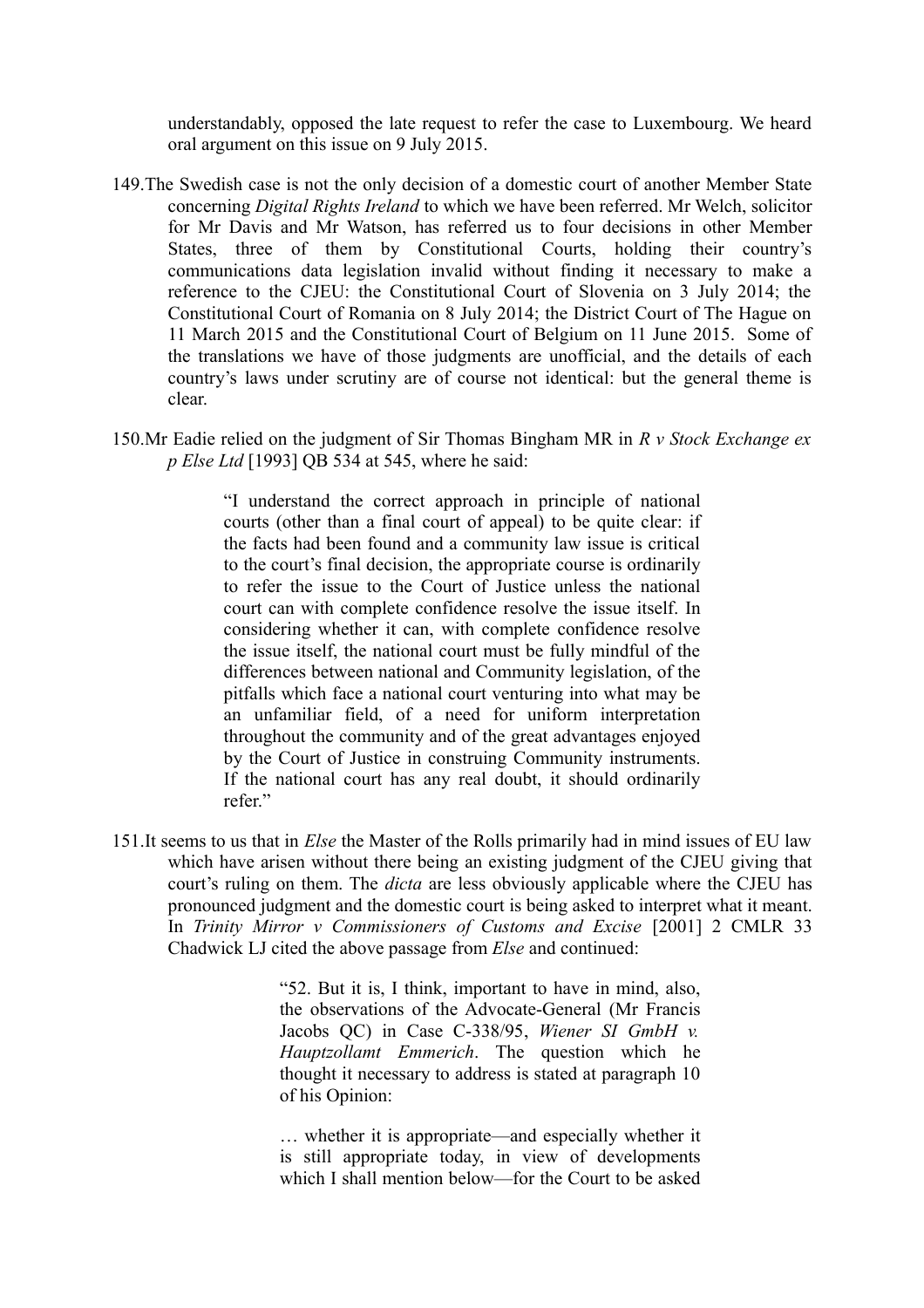to rule in every case where a question of interpretation of Community law may arise.

He identified the matter which was of practical concern to the Court of Justice, at paragraph 15:

"Any "application" of a rule of law can be regarded as raising a question of "interpretation"—even if the answer to the question of interpretation may seem obvious. Every national court confronted with a dispute turning on the application of Community law can refer a question which, if more or less properly phrased, this Court is bound to answer after the entire proceedings have taken their course. That will be so even where the question is similar in most respects to an earlier question; the referring court (or the parties' lawyers) may always seek to distinguish the facts of the cases. It will be so even where the question could easily, and with little scope for reasonable doubt, be answered on the basis of existing case law; again the facts may be different, or it may be that a particular condition imposed in earlier case law gives rise to a new legal argument and is regarded as needing further clarification. The net result is that the Court could be called upon to intervene in all cases turning on a point of Community law in any court or tribunal in any of the Member States. It is plain that if the Court were to be so called upon it would collapse under its case-load."

The solution is "a greater measure of self-restraint on the part of both the national courts and the Court of Justice"—see paragraph 18. Where the national court is not a court of last resort, a reference will be most appropriate where the question is one of general importance and where the ruling is likely to promote the uniform application of the law throughout the European Union. A reference will be least appropriate where there is an established body of case law which could readily be transposed to the facts of the instant case..."

- 152.A reference was refused in *Trinity Mirror* because, as Chadwick LJ put it at [55], "the question of principle has been decided by the Court of Justice and a national court or tribunal can now act in the light of that decision".
- 153.We take the same view in this case. The Claimants' objections to a reference are well founded for several reasons.
- 154.Firstly, we are not the domestic court of last resort. We do not doubt that the questions raised in this case are of general importance, but we do not consider that to refer the present case to Luxembourg is likely to promote the uniform application of the law throughout the EU: the CJEU has given general guidance already in *Digital Rights*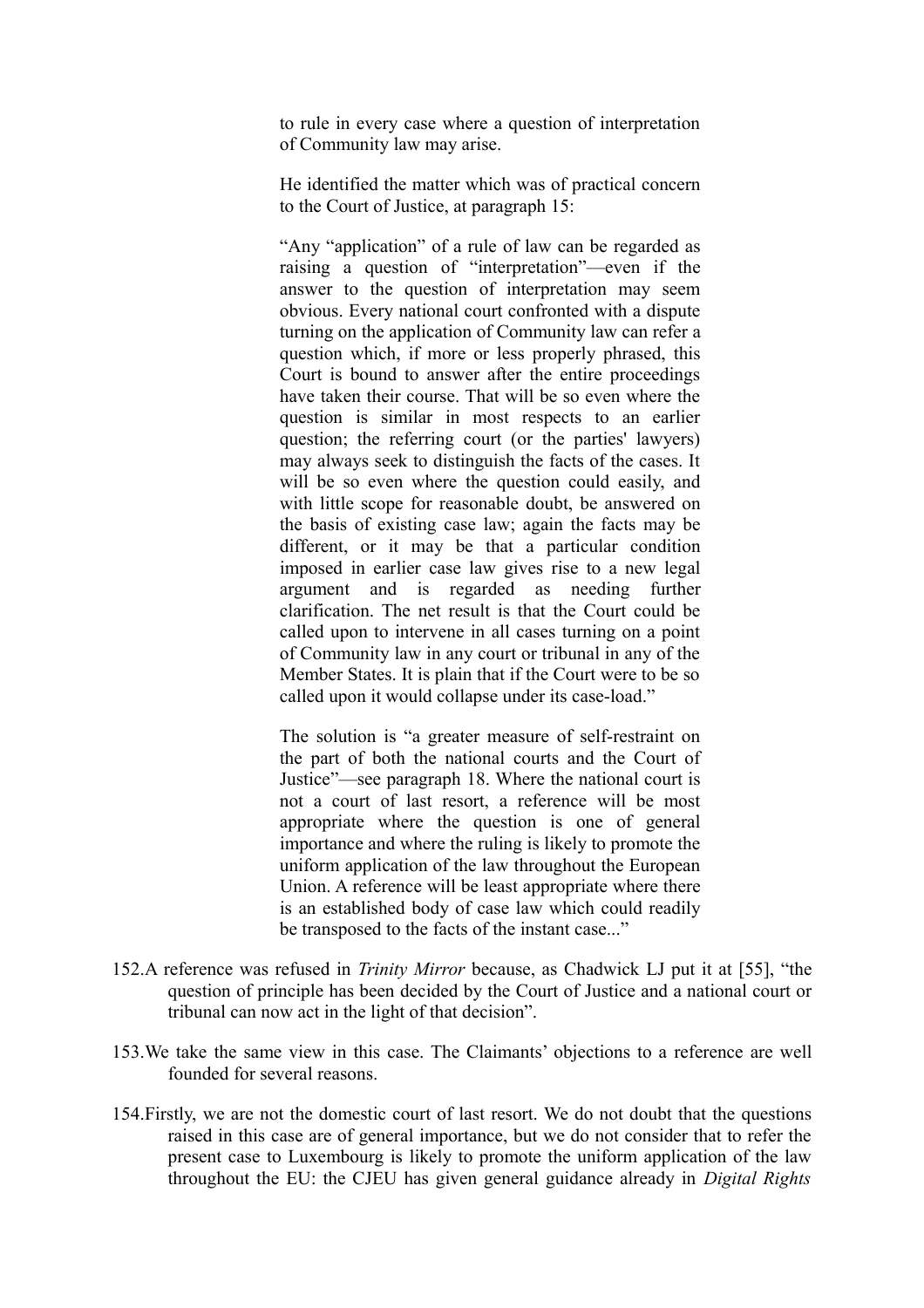*Ireland*, and it is apparent from the cases cited to us that Member States have different regimes governing the retention of and access to communications data.

- 155.Secondly, we are not persuaded that the fact that the Swedish court has referred the issue to Luxembourg means that we should do the same. It might just as well be said on the other side that we should follow our colleagues in Slovenia, Romania, the Netherlands and Belgium in holding our domestic legislation to be in breach of EU law without making a reference.
- 156.Thirdly, the request is made far too late. DRIPA was enacted on 17 July 2014. These proceedings were issued on 13 August 2014. Permission for judicial review was granted on 8 December 2014. If a request was to be made on the grounds that the judgment in *Digital Rights Ireland* was so difficult to comprehend that only the CJEU itself could say what it meant, that application should have been made at an early stage; certainly not after the conclusion of a two day oral hearing, with the parties having incurred substantial costs.
- 157.Fourthly, and perhaps most importantly of all, DRIPA contains a sunset clause which, as we have noted, means that the Act will expire on 31<sup>st</sup> December 2016. The CJEU typically takes two years or more to answer a question referred to it for a preliminary ruling. It is most unlikely that an answer to a reference made now would be received before DRIPA has expired, or (far more probably) has been repealed and replaced by a new statute. Either way, the answer would have become academic.
- 158. *Conclusion*
- 159. The application for judicial review succeeds. The Claimants are entitled to a declaration that section 1 of the Data Retention and Investigatory Powers Act 2014 is inconsistent with European Union law in so far as:
	- a) it does not lay down clear and precise rules providing for access to and use of communications data retained pursuant to a retention notice to be strictly restricted to the purpose of preventing and detecting precisely defined serious offences or of conducting criminal prosecutions relating to such offences; and
	- b) access to the data is not made dependent on a prior review by a court or an independent administrative body whose decision limits access to and use of the data to what is strictly necessary for the purpose of attaining the objective pursued.
- 160. *Remedy*
- 161.On 10 July we sent paragraphs 1-114 above to counsel as a draft judgment and invited submissions in writing on remedy.
- 162. The Secretary of State's submissions ask us to go no further than a declaration; and to suspend any order we do make pending appeal. Mr Eadie relies on *R(Chester) v Secretary of State for Justice* [2014] AC 271, a challenge to the UK's ban on voting by convicted prisoners. The claimants sought to rely *inter alia* on EU law. Lord Mance JSC, giving the leading judgment, said that EU law does not incorporate a right to vote parallel to that recognised by the ECHR. But he added that even if it had,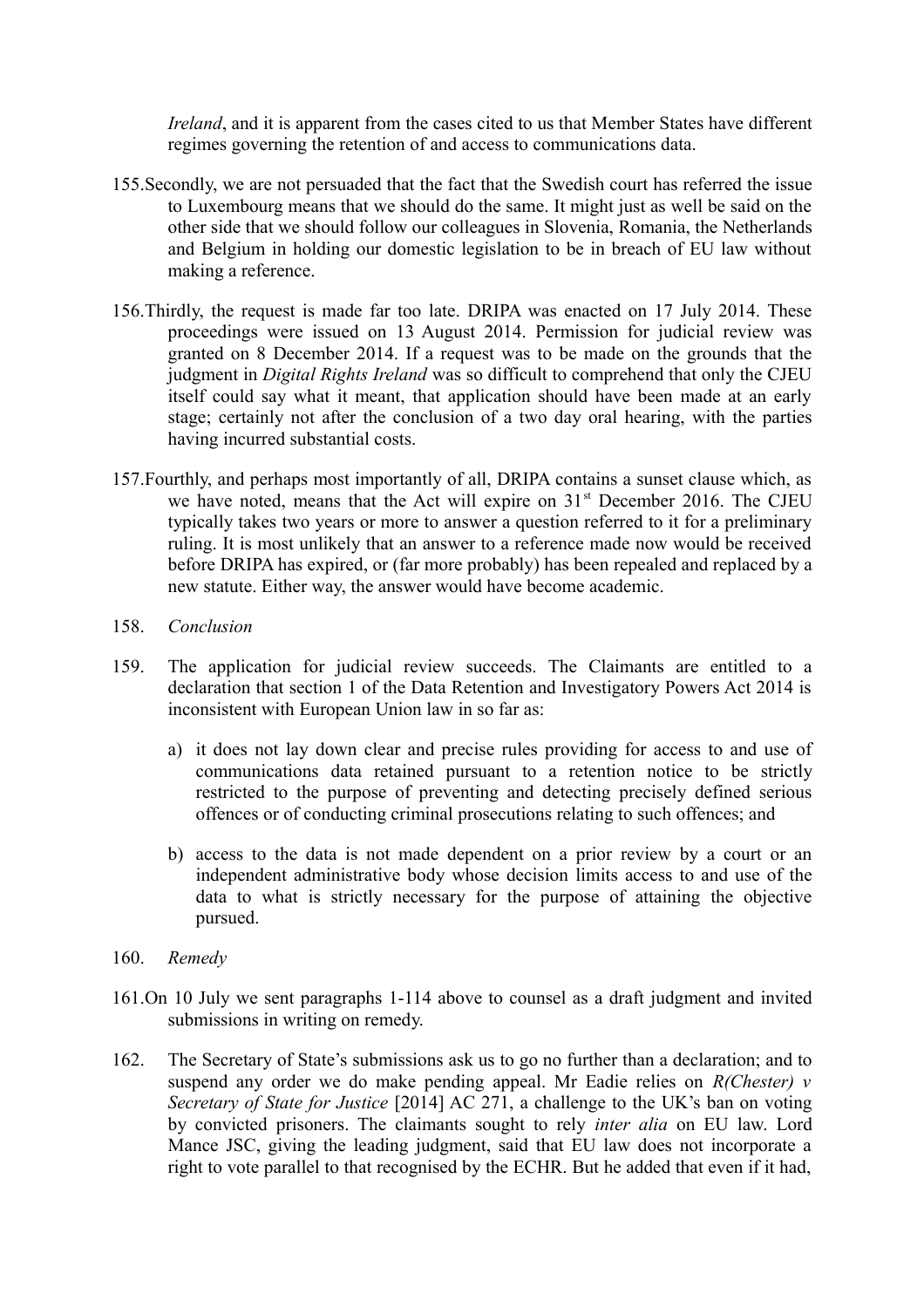the Supreme Court would not have granted any relief beyond a declaration. The statutory scheme was complex and it was not for the court to devise an alternative.

163.The Claimants propose an order for disapplication, suspended until 1 January 2016, to give time for compliance. As counsel for Mr Davis and Mr Watson put it in their submissions (with which counsel for Mr Brice and Mr Lewis agree):

> "The Claimants accept that Parliament will need to be afforded a reasonable opportunity to legislate for proper safeguards….. Despite its unlawfulness, the Claimants do not invite the Court to order that the entire DRIPA regime falls with immediate effect. The Claimants are anxious to ensure that serious criminal investigations are not impeded, and that the legislation necessary to resolve the defects in the current situation is not enacted with the same unfortunate haste that DRIPA was."

- 164.Ms Rose refers to the decision of the Supreme Court given on 29 April 2015 in *R (ClientEarth) v Secretary of State for Environment, Food and Rural Affairs* [2015] UKSC 28. The Secretary of State admitted that the UK was in breach of the air quality standards required by Article 13 of the Air Quality Directive (2008/50/EC). The High Court and Court of Appeal considered that this was a matter for the Commission, not the national courts. All relief was refused. The Supreme Court granted a declaration recording the UK's breach of EU law and made a reference to the CJEU as to (among other things) whether it should order further relief. The CJEU held that national courts must take "*any necessary measure, such as an order in the appropriate terms*" to ensure compliance with EU law (§58).
- 165.When the case returned to the Supreme Court, they granted a mandatory order requiring the production of air quality plans designed to end the breach, subject to a time limit for production and with liberty to apply. The Supreme Court had "*no hesitation in rejecting*" the submission that mandatory relief was unnecessary (§29). The Court concluded that "*we would… be failing in our duty if we simply accepted* [the Secretary of State's] *assurances without any legal underpinning… the new Government, whatever its political complexion, should be left in no doubt as to the need for immediate action to address this issue*" (§30).
- 166.The *ClientEarth* case is a significant and recent case on remedies in the UK courts for breaches of EU law. It does not lay down a rule that disapplication or mandatory relief, even with a reasonable time for compliance, must always be the appropriate remedy, but it gives a steer which in our view cannot be ignored.
- 167.We consider that an order for disapplication is appropriate, but that a date of 1 January 2016 for it to come into effect is too soon. The Government has already announced its intention to legislate in the current session of Parliament to replace DRIPA (as it must, given the sunset clause). Subject to any view different from ours taken by a higher court, it will no doubt seek to ensure that the new statute, unlike section 1 of DRIPA, is compliant with EU law. The courts do not presume to tell Parliament for how long and in what detail Bills should be scrutinised, but it is right to say (to put it no higher) that legislation enacted in haste is more prone to error, and it would be highly desirable to allow the opportunity of thorough scrutiny in both Houses. Moreover, if the route chosen for compliance with part (b) of the declaration is authorisation by an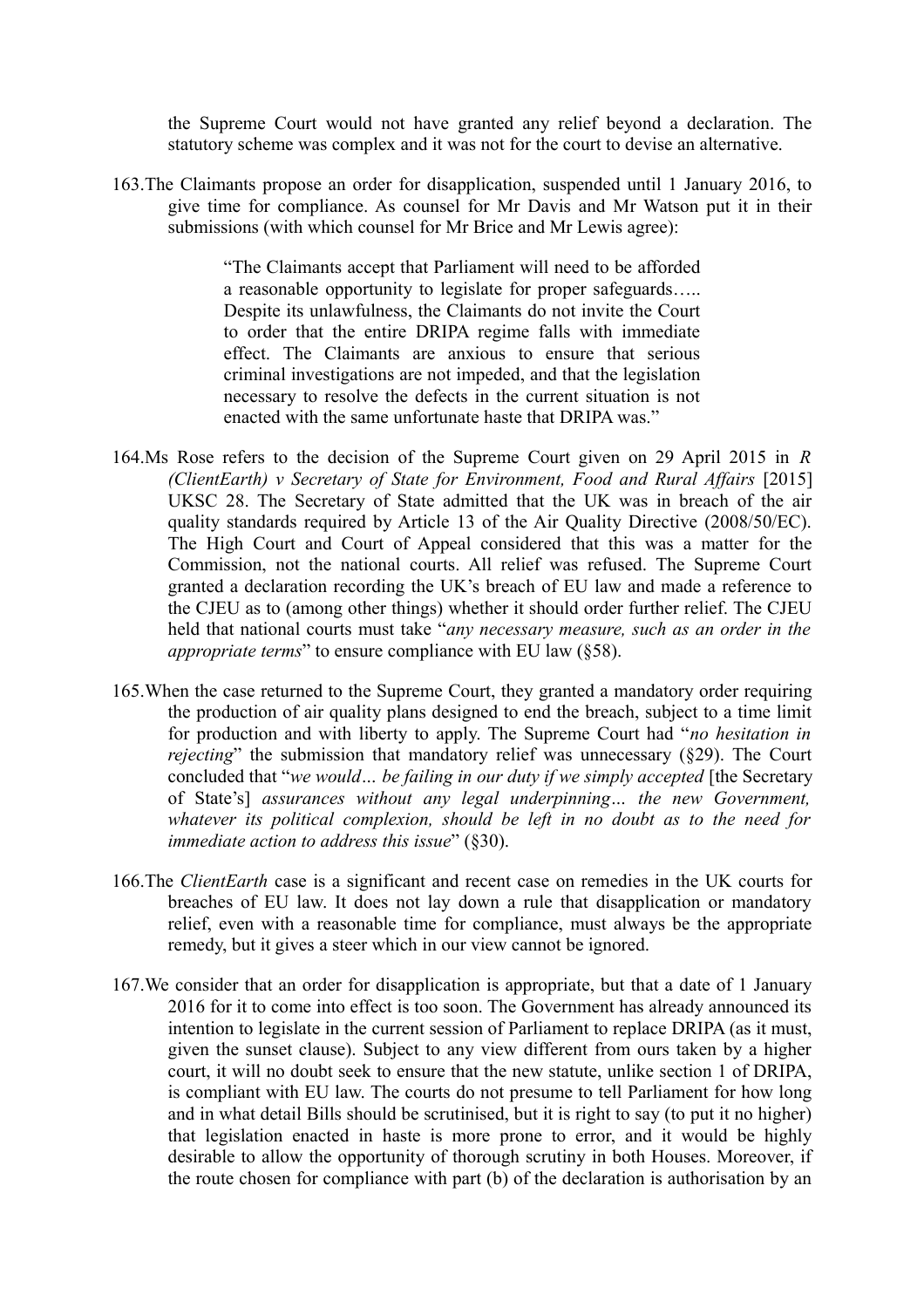independent administrative body, that body would have to be appointed after the passing of the new Act and be ready to start work by the time it comes into effect. All this would, we think, take longer than five months.

- 168.We will make an order disapplying s 1 of DRIPA to the extent that it permits access to retained data which is inconsistent with EU law in the two respects set out in our declaration, but suspend that order until 31 March 2016. The order will be that s 1 is disapplied after that date:
	- (a) in so far as access to and use of communications data retained pursuant to a retention notice is permitted for purposes other than the prevention and detection of serious offences or the conduct of criminal prosecutions relating to such offences; and
	- (b) in so far as access to the data is not made dependent on a prior review by a court or an independent administrative body whose decision limits access to and use of the data to what is strictly necessary for the purpose of attaining the objective pursued.
- 169. In their submissions on remedy following receipt of our draft judgment counsel for the Defendant raised for the first time the question of whether access to retained data for national security reasons is within the scope of EU law. This was not raised in the oral or written arguments previously addressed to us and we decline to allow it to be raised at this late stage. Whether national security cases should have different provisions for authorisation of access to communications data will no doubt be the subject of careful thought when the new legislation is being drafted.
- 170. *Costs*
- 171. Counsel and solicitors acting for Mr Davis and Mr Watson, to their very great credit, have acted *pro bono*, and pursuant to an agreement reached with the Government Legal Department they do not seek a *pro bono* costs order. In their case, therefore, there will be no order as to costs. Mr Brice and Mr Lewis are legally aided: it is accepted that in their case the Defendant must pay their costs, with the usual order for detailed legal aid assessment. The interveners will bear their own costs in accordance with the terms of the orders allowing them to intervene.
- 172. *Permission to appeal*
- 173. The Secretary of State seeks permission to appeal. Plainly the public importance of the case justifies the grant of permission, as the Claimants accept. We are prepared to grant permission subject to the condition in the case of Mr Davis and Mr Watson, who do not have the protection of a legal aid certificate, that the Defendant shall not be entitled to seek an order against them for costs either in this court or on appeal.
- 174. We express our gratitude to leading and junior counsel and solicitors for all parties for the exemplary assistance we have received in this case.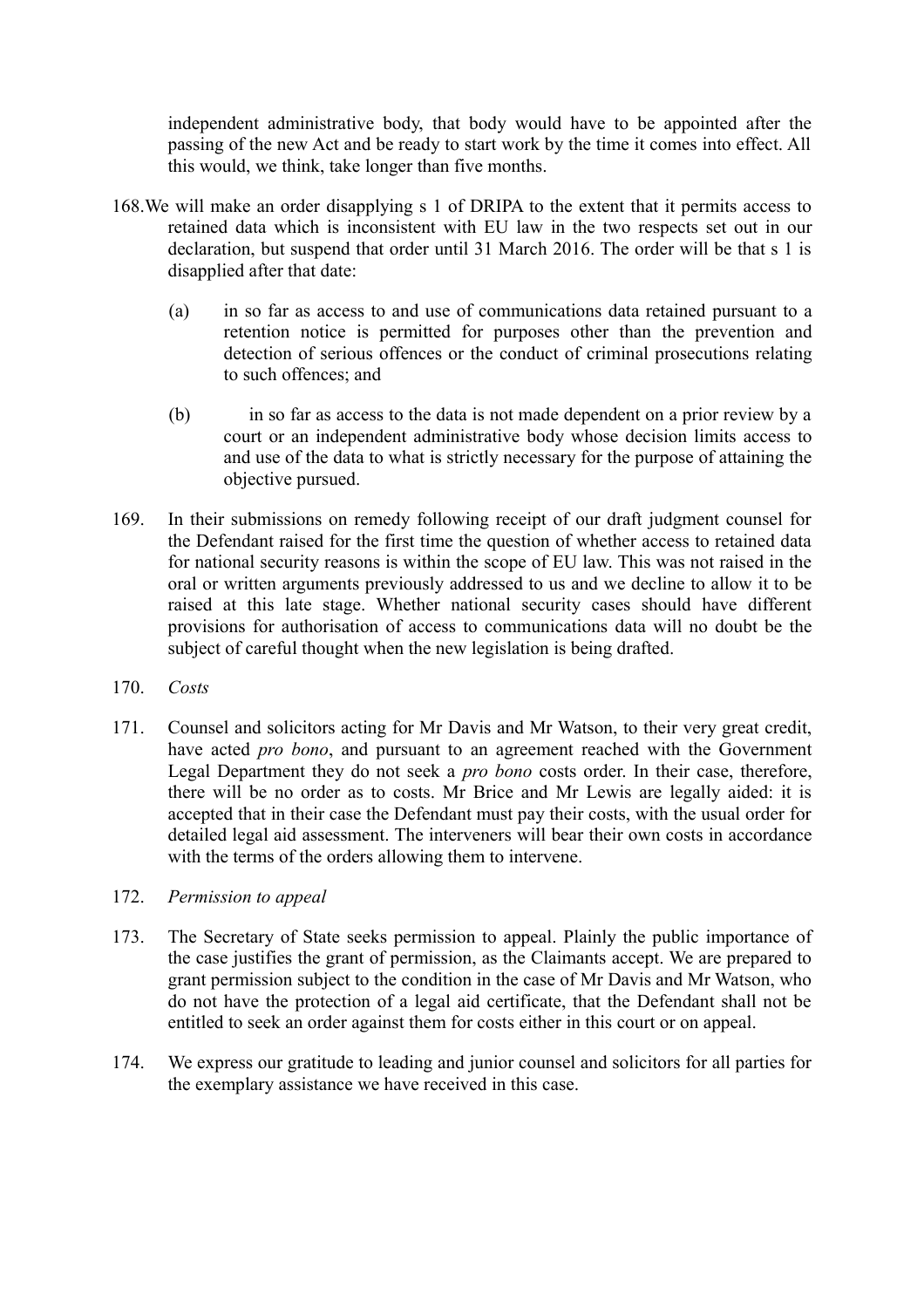#### **APPENDIX**

#### **Judgment of the CJEU in** *Digital Rights Ireland* **paragraphs 23-71**

#### *Consideration of the questions referred*

### *The second question, parts (b) to (d), in Case C 293/12 and the first question in Case C 594/12*

- 23. By the second question, parts (b) to (d), in Case C 293/12 and the first question in Case C 594/12, which should be examined together, the referring courts are essentially asking the Court to examine the validity of Directive 2006/24 in the light of Articles 7, 8 and 11 of the Charter.
- 24. *The relevance of Articles 7, 8 and 11 of the Charter with regard to the question of the validity of Directive 2006/24*
- 25. It follows from Article 1 and recitals 4, 5, 7 to 11, 21 and 22 of Directive 2006/24 that the main objective of that directive is to harmonise Member States' provisions concerning the retention, by providers of publicly available electronic communications services or of public communications networks, of certain data which are generated or processed by them, in order to ensure that the data are available for the purpose of the prevention, investigation, detection and prosecution of serious crime, such as organised crime and terrorism, in compliance with the rights laid down in Articles 7 and 8 of the Charter.
- 26. The obligation, under Article 3 of Directive 2006/24, on providers of publicly available electronic communications services or of public communications networks to retain the data listed in Article 5 of the directive for the purpose of making them accessible, if necessary, to the competent national authorities raises questions relating to respect for private life and communications under Article 7 of the Charter, the protection of personal data under Article 8 of the Charter and respect for freedom of expression under Article 11 of the Charter.
- 27. In that regard, it should be observed that the data which providers of publicly available electronic communications services or of public communications networks must retain, pursuant to Articles 3 and 5 of Directive 2006/24, include data necessary to trace and identify the source of a communication and its destination, to identify the date, time, duration and type of a communication, to identify users' communication equipment, and to identify the location of mobile communication equipment, data which consist, inter alia, of the name and address of the subscriber or registered user, the calling telephone number, the number called and an IP address for Internet services. Those data make it possible, in particular, to know the identity of the person with whom a subscriber or registered user has communicated and by what means, and to identify the time of the communication as well as the place from which that communication took place. They also make it possible to know the frequency of the communications of the subscriber or registered user with certain persons during a given period.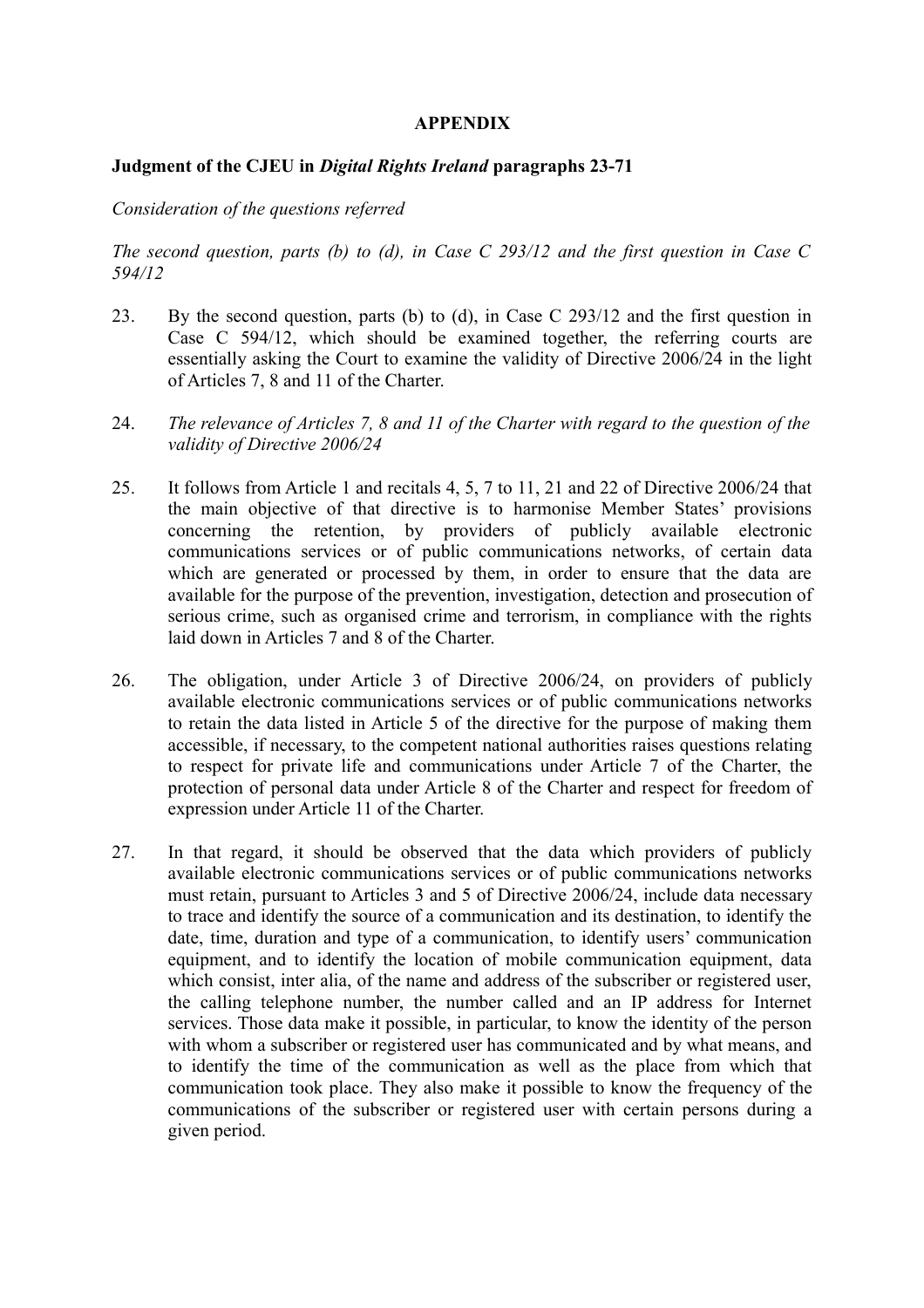- 28. Those data, taken as a whole, may allow very precise conclusions to be drawn concerning the private lives of the persons whose data has been retained, such as the habits of everyday life, permanent or temporary places of residence, daily or other movements, the activities carried out, the social relationships of those persons and the social environments frequented by them.
- 29. In such circumstances, even though, as is apparent from Article 1(2) and Article 5(2) of Directive 2006/24, the directive does not permit the retention of the content of the communication or of information consulted using an electronic communications network, it is not inconceivable that the retention of the data in question might have an effect on the use, by subscribers or registered users, of the means of communication covered by that directive and, consequently, on their exercise of the freedom of expression guaranteed by Article 11 of the Charter.
- 30. The retention of data for the purpose of possible access to them by the competent national authorities, as provided for by Directive 2006/24, directly and specifically affects private life and, consequently, the rights guaranteed by Article 7 of the Charter. Furthermore, such a retention of data also falls under Article 8 of the Charter because it constitutes the processing of personal data within the meaning of that article and, therefore, necessarily has to satisfy the data protection requirements arising from that article (Cases C 92/09 and C 93/09 *Volker und Markus Schecke and Eifert* EU:C:2010:662, paragraph 47).
- 31. Whereas the references for a preliminary ruling in the present cases raise, in particular, the question of principle as to whether or not, in the light of Article 7 of the Charter, the data of subscribers and registered users may be retained, they also concern the question of principle as to whether Directive 2006/24 meets the requirements for the protection of personal data arising from Article 8 of the Charter.
- 32. In the light of the foregoing considerations, it is appropriate, for the purposes of answering the second question, parts (b) to (d), in Case C 293/12 and the first question in Case C 594/12, to examine the validity of the directive in the light of Articles 7 and 8 of the Charter.

### *Interference with the rights laid down in Articles 7 and 8 of the Charter*

- 33. By requiring the retention of the data listed in Article 5(1) of Directive 2006/24 and by allowing the competent national authorities to access those data, Directive 2006/24, as the Advocate General has pointed out, in particular, in paragraphs 39 and 40 of his Opinion, derogates from the system of protection of the right to privacy established by Directives 95/46 and 2002/58 with regard to the processing of personal data in the electronic communications sector, directives which provided for the confidentiality of communications and of traffic data as well as the obligation to erase or make those data anonymous where they are no longer needed for the purpose of the transmission of a communication, unless they are necessary for billing purposes and only for as long as so necessary.
- 34. To establish the existence of an interference with the fundamental right to privacy, it does not matter whether the information on the private lives concerned is sensitive or whether the persons concerned have been inconvenienced in any way (see, to that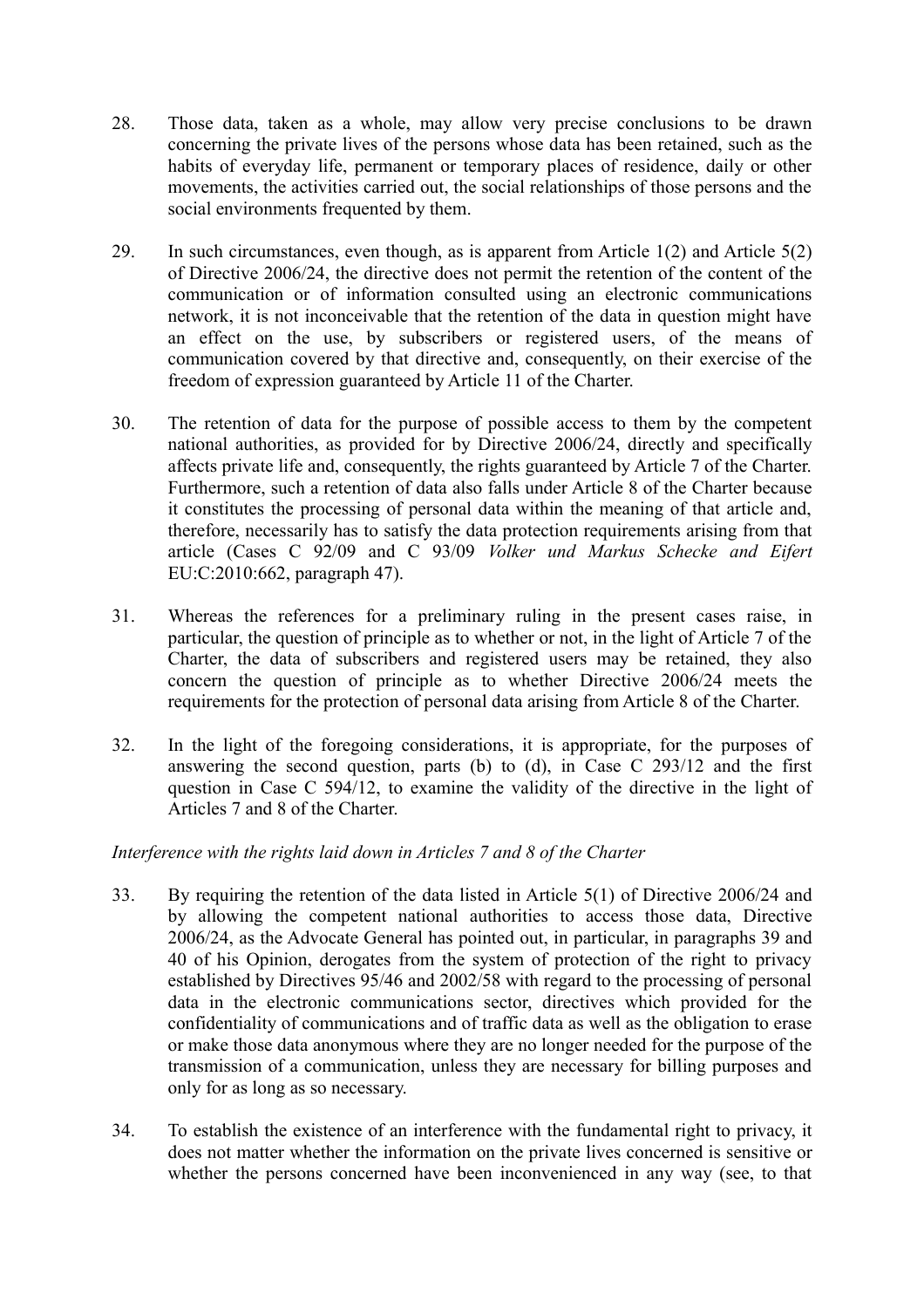effect, Cases C 465/00, C 138/01 and C 139/01 *Österreichischer Rundfunk and Others* EU:C:2003:294, paragraph 75).

- 35. As a result, the obligation imposed by Articles 3 and 6 of Directive 2006/24 on providers of publicly available electronic communications services or of public communications networks to retain, for a certain period, data relating to a person's private life and to his communications, such as those referred to in Article 5 of the directive, constitutes in itself an interference with the rights guaranteed by Article 7 of the Charter.
- 36. Furthermore, the access of the competent national authorities to the data constitutes a further interference with that fundamental right (see, as regards Article 8 of the ECHR, Eur. Court H.R., *Leander v. Sweden*, 26 March 1987, § 48, Series A no 116; *Rotaru v. Romania* [GC], no. 28341/95, § 46, ECHR 2000-V; and *Weber and Saravia v. Germany* (dec.), no. 54934/00, § 79, ECHR 2006-XI). Accordingly, Articles 4 and 8 of Directive 2006/24 laying down rules relating to the access of the competent national authorities to the data also constitute an interference with the rights guaranteed by Article 7 of the Charter.
- 37. Likewise, Directive 2006/24 constitutes an interference with the fundamental right to the protection of personal data guaranteed by Article 8 of the Charter because it provides for the processing of personal data.
- 38. It must be stated that the interference caused by Directive 2006/24 with the fundamental rights laid down in Articles 7 and 8 of the Charter is, as the Advocate General's Opinion, wide-ranging, and it must be considered to be particularly serious. Furthermore, as the Advocate General has pointed out in paragraphs 52 and 72 of his Opinion, the fact that data are retained and subsequently used without the subscriber or registered user being informed is likely to generate in the minds of the persons concerned the feeling that their private lives are the subject of constant surveillance.
- 39. *Justification of the interference with the rights guaranteed by Articles 7 and 8 of the Charter*
- 40. Article 52(1) of the Charter provides that any limitation on the exercise of the rights and freedoms laid down by the Charter must be provided for by law, respect their essence and, subject to the principle of proportionality, limitations may be made to those rights and freedoms only if they are necessary and genuinely meet objectives of general interest recognised by the Union or the need to protect the rights and freedoms of others.
- 41. So far as concerns the essence of the fundamental right to privacy and the other rights laid down in Article 7 of the Charter, it must be held that, even though the retention of data required by Directive 2006/24 constitutes a particularly serious interference with those rights, it is not such as to adversely affect the essence of those rights given that, as follows from Article 1(2) of the directive, the directive does not permit the acquisition of knowledge of the content of the electronic communications as such.
- 42. Nor is that retention of data such as to adversely affect the essence of the fundamental right to the protection of personal data enshrined in Article 8 of the Charter, because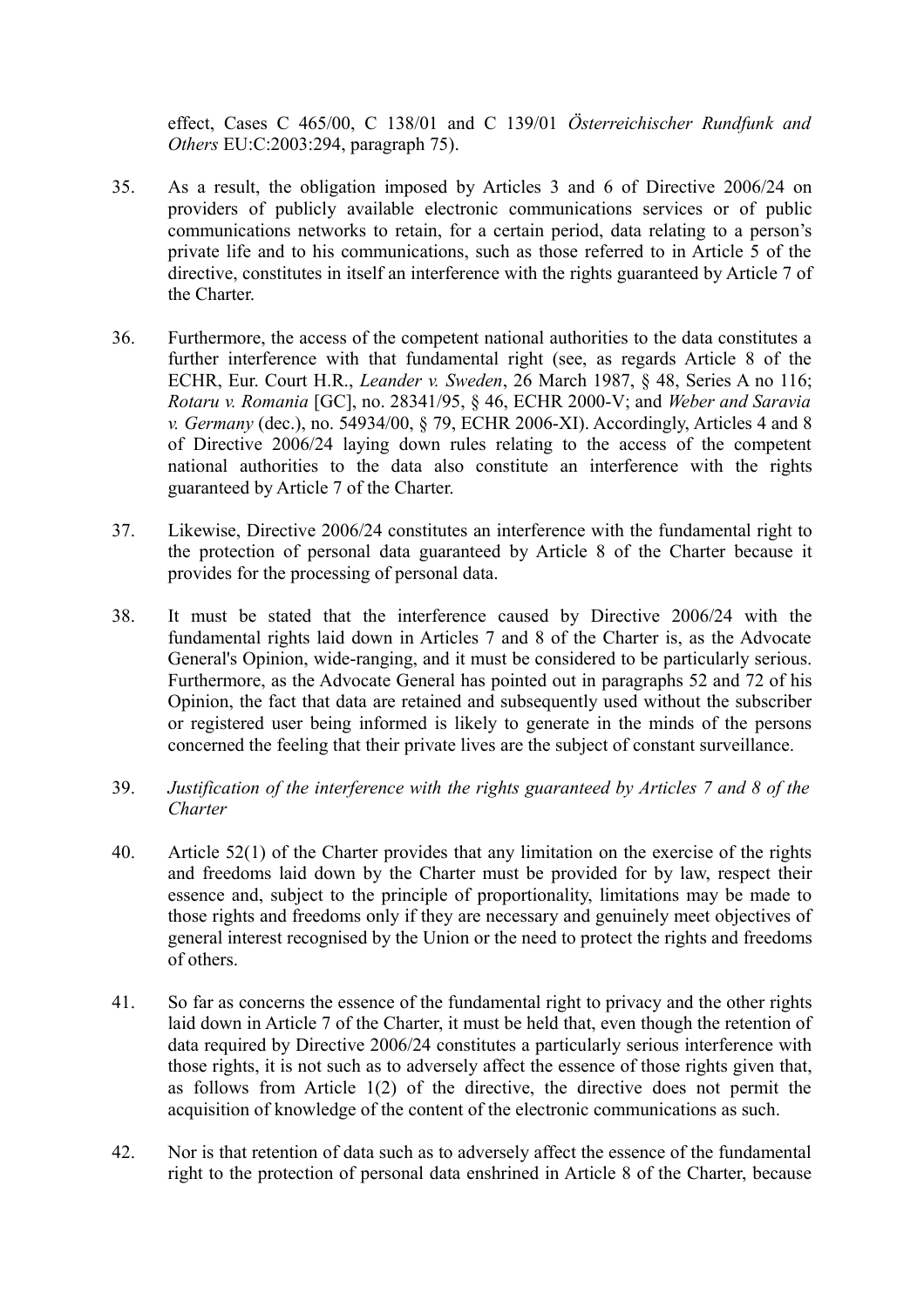Article 7 of Directive 2006/24 provides, in relation to data protection and data security, that, without prejudice to the provisions adopted pursuant to Directives  $95/46$ and 2002/58, certain principles of data protection and data security must be respected by providers of publicly available electronic communications services or of public communications networks. According to those principles, Member States are to ensure that appropriate technical and organisational measures are adopted against accidental or unlawful destruction, accidental loss or alteration of the data.

- 43. As regards the question of whether that interference satisfies an objective of general interest, it should be observed that, whilst Directive 2006/24 aims to harmonise Member States' provisions concerning the obligations of those providers with respect to the retention of certain data which are generated or processed by them, the material objective of that directive is, as follows from Article 1(1) thereof, to ensure that the data are available for the purpose of the investigation, detection and prosecution of serious crime, as defined by each Member State in its national law. The material objective of that directive is, therefore, to contribute to the fight against serious crime and thus, ultimately, to public security.
- 44. It is apparent from the case-law of the Court that the fight against international terrorism in order to maintain international peace and security constitutes an objective of general interest (see, to that effect, Cases C 402/05 P and C 415/05 P *Kadi and Al Barakaat International Foundation v Council and Commission* EU:C:2008:461, paragraph 363, and Cases C 539/10 P and C 550/10 P *Al-Aqsa v Council* EU:C:2012:711, paragraph 130). The same is true of the fight against serious crime in order to ensure public security (see, to that effect, Case C 145/09 *Tsakouridis* EU:C:2010:708, paragraphs 46 and 47). Furthermore, it should be noted, in this respect, that Article 6 of the Charter lays down the right of any person not only to liberty, but also to security.
- 45. In this respect, it is apparent from recital 7 in the preamble to Directive 2006/24 that, because of the significant growth in the possibilities afforded by electronic communications, the Justice and Home Affairs Council of 19 December 2002 concluded that data relating to the use of electronic communications are particularly important and therefore a valuable tool in the prevention of offences and the fight against crime, in particular organised crime.
- 46. It must therefore be held that the retention of data for the purpose of allowing the competent national authorities to have possible access to those data, as required by Directive 2006/24, genuinely satisfies an objective of general interest.
- 47. In those circumstances, it is necessary to verify the proportionality of the interference found to exist.
- 48. In that regard, according to the settled case-law of the Court, the principle of proportionality requires that acts of the EU institutions be appropriate for attaining the legitimate objectives pursued by the legislation at issue and do not exceed the limits of what is appropriate and necessary in order to achieve those objectives (see, to that effect, Case C 343/09 *Afton Chemical* EU:C:2010:419, paragraph 45; *Volker und Markus Schecke and Eifert* EU:C:2010:662, paragraph 74; Cases C 581/10 and C 629/10 *Nelson and Others* EU:C:2012:657, paragraph 71; Case C 283/11 *Sky*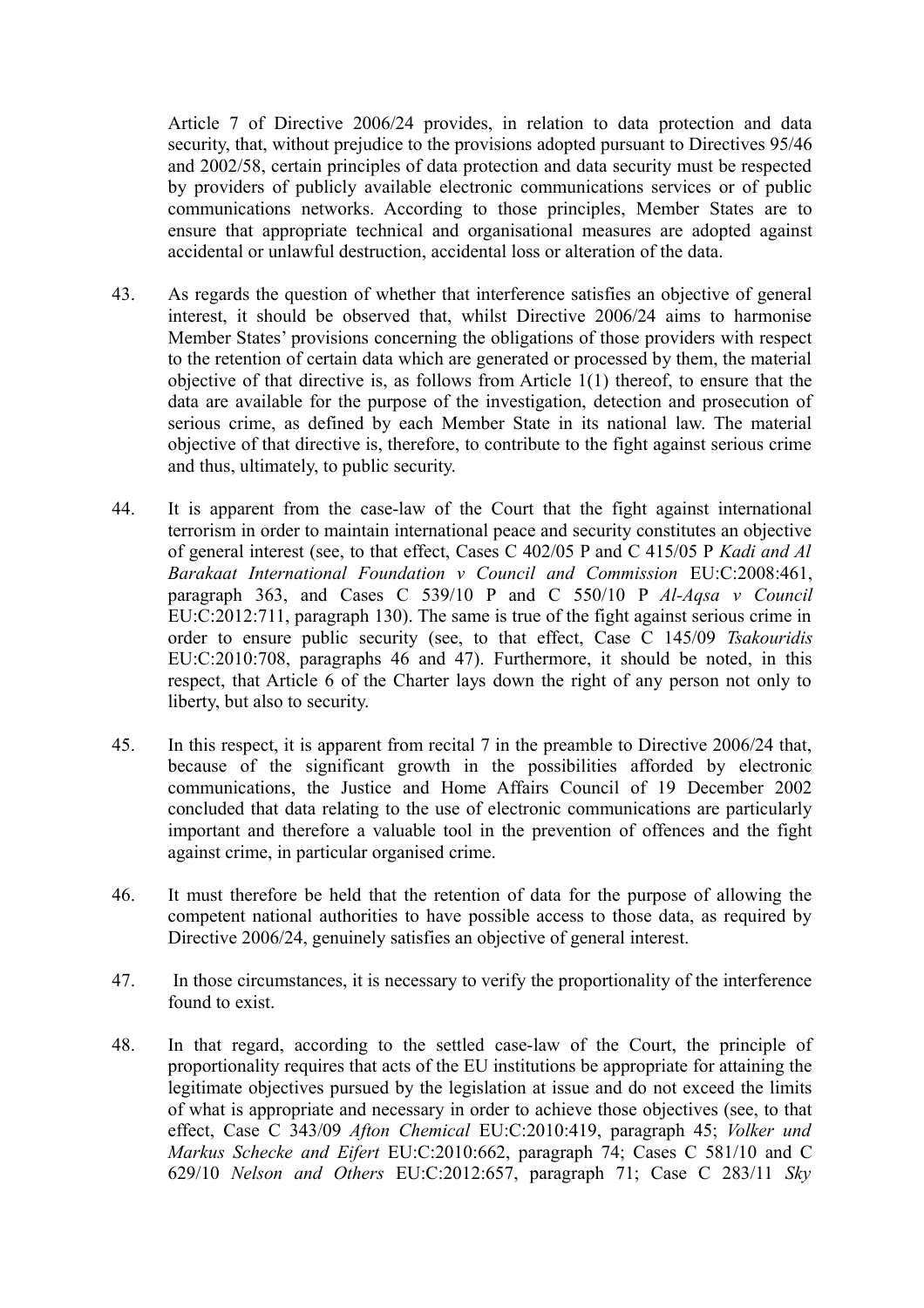*Österreich* EU:C:2013:28, paragraph 50; and Case C 101/12 *Schaible* EU:C:2013:661, paragraph 29).

- 49. With regard to judicial review of compliance with those conditions, where interferences with fundamental rights are at issue, the extent of the EU legislature's discretion may prove to be limited, depending on a number of factors, including, in particular, the area concerned, the nature of the right at issue guaranteed by the Charter, the nature and seriousness of the interference and the object pursued by the interference (see, by analogy, as regards Article 8 of the ECHR, Eur. Court H.R., *S. and Marper v. the United Kingdom* [GC], nos. 30562/04 and 30566/04, § 102, ECHR 2008-V).
- 50. In the present case, in view of the important role played by the protection of personal data in the light of the fundamental right to respect for private life and the extent and seriousness of the interference with that right caused by Directive 2006/24, the EU legislature's discretion is reduced, with the result that review of that discretion should be strict.
- 51. As regards the question of whether the retention of data is appropriate for attaining the objective pursued by Directive 2006/24, it must be held that, having regard to the growing importance of means of electronic communication, data which must be retained pursuant to that directive allow the national authorities which are competent for criminal prosecutions to have additional opportunities to shed light on serious crime and, in this respect, they are therefore a valuable tool for criminal investigations. Consequently, the retention of such data may be considered to be appropriate for attaining the objective pursued by that directive.
- 52. That assessment cannot be called into question by the fact relied upon in particular by Mr Tschohl and Mr Seitlinger and by the Portuguese Government in their written observations submitted to the Court that there are several methods of electronic communication which do not fall within the scope of Directive 2006/24 or which allow anonymous communication. Whilst, admittedly, that fact is such as to limit the ability of the data retention measure to attain the objective pursued, it is not, however, such as to make that measure inappropriate, as the Advocate General's Opinion.
- 53. As regards the necessity for the retention of data required by Directive 2006/24, it must be held that the fight against serious crime, in particular against organised crime and terrorism, is indeed of the utmost importance in order to ensure public security and its effectiveness may depend to a great extent on the use of modern investigation techniques. However, such an objective of general interest, however fundamental it may be, does not, in itself, justify a retention measure such as that established by Directive 2006/24 being considered to be necessary for the purpose of that fight.
- 54. So far as concerns the right to respect for private life, the protection of that fundamental right requires, according to the Court's settled case-law, in any event, that derogations and limitations in relation to the protection of personal data must apply only in so far as is strictly necessary (Case C 473/12 IPI EU:C:2013:715, paragraph 39 and the case-law cited).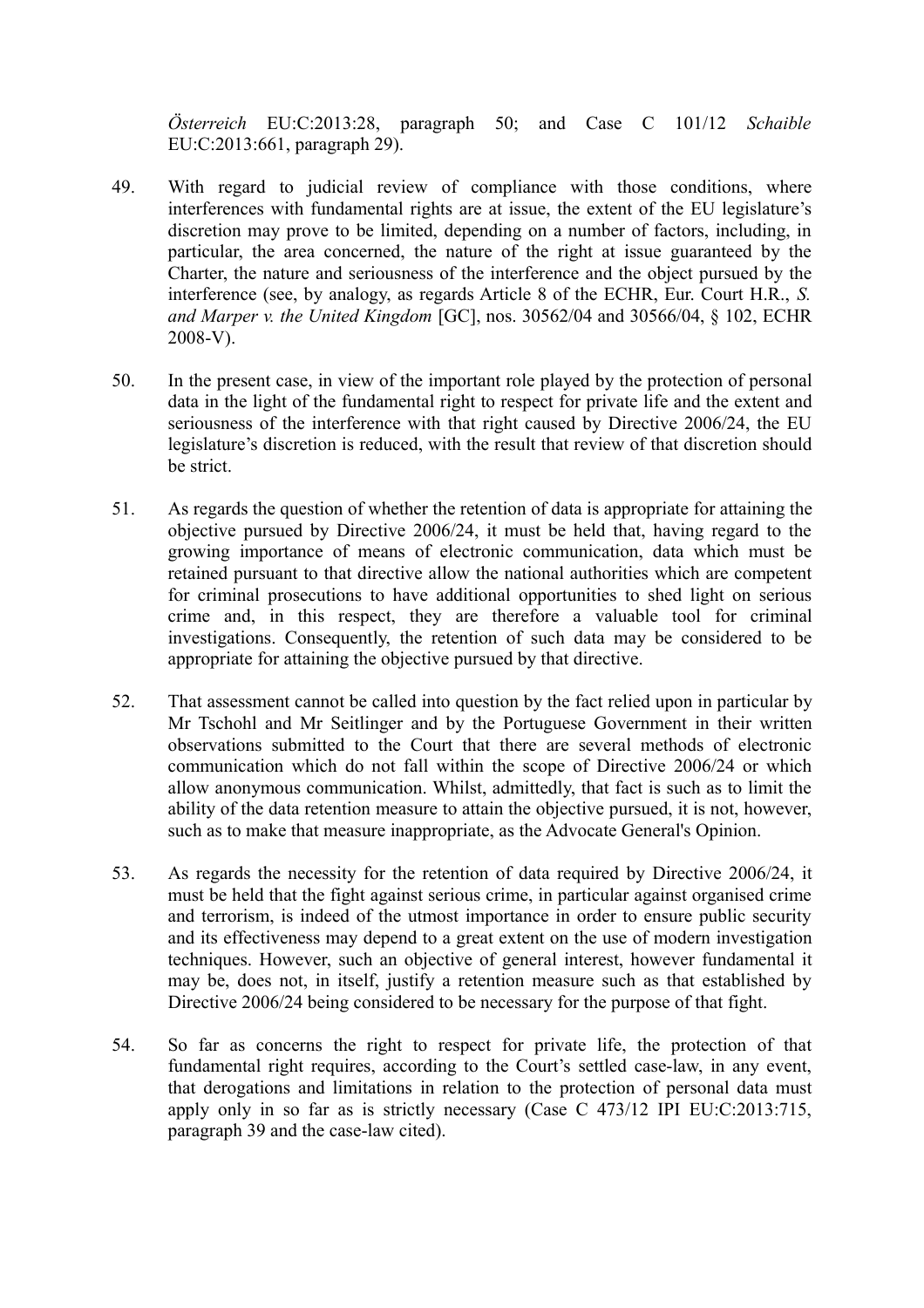- 55. In that regard, it should be noted that the protection of personal data resulting from the explicit obligation laid down in Article 8(1) of the Charter is especially important for the right to respect for private life enshrined in Article 7 of the Charter.
- 56. Consequently, the EU legislation in question must lay down clear and precise rules governing the scope and application of the measure in question and imposing minimum safeguards so that the persons whose data have been retained have sufficient guarantees to effectively protect their personal data against the risk of abuse and against any unlawful access and use of that data (see, by analogy, as regards Article 8 of the ECHR, Eur. Court H.R., Liberty and Others v. the United Kingdom, 1 July 2008, no. 58243/00, § 62 and 63; Rotaru v. Romania, § 57 to 59, and S. and Marper v. the United Kingdom, § 99).
- 57. The need for such safeguards is all the greater where, as laid down in Directive 2006/24, personal data are subjected to automatic processing and where there is a significant risk of unlawful access to those data (see, by analogy, as regards Article 8 of the ECHR, *S. and Marper v. the United Kingdom*, § 103, and *M. K. v. France*, 18 April 2013, no. 19522/09, § 35).
- 58. As for the question of whether the interference caused by Directive 2006/24 is limited to what is strictly necessary, it should be observed that, in accordance with Article 3 read in conjunction with Article 5(1) of that directive, the directive requires the retention of all traffic data concerning fixed telephony, mobile telephony, Internet access, Internet e-mail and Internet telephony. It therefore applies to all means of electronic communication, the use of which is very widespread and of growing importance in people's everyday lives. Furthermore, in accordance with Article 3 of Directive 2006/24, the directive covers all subscribers and registered users. It therefore entails an interference with the fundamental rights of practically the entire European population.
- 59. In this respect, it must be noted, first, that Directive 2006/24 covers, in a generalised manner, all persons and all means of electronic communication as well as all traffic data without any differentiation, limitation or exception being made in the light of the objective of fighting against serious crime.
- 60. Directive 2006/24 affects, in a comprehensive manner, all persons using electronic communications services, but without the persons whose data are retained being, even indirectly, in a situation which is liable to give rise to criminal prosecutions. It therefore applies even to persons for whom there is no evidence capable of suggesting that their conduct might have a link, even an indirect or remote one, with serious crime. Furthermore, it does not provide for any exception, with the result that it applies even to persons whose communications are subject, according to rules of national law, to the obligation of professional secrecy.
- 61. Moreover, whilst seeking to contribute to the fight against serious crime, Directive 2006/24 does not require any relationship between the data whose retention is provided for and a threat to public security and, in particular, it is not restricted to a retention in relation (i) to data pertaining to a particular time period and/or a particular geographical zone and/or to a circle of particular persons likely to be involved, in one way or another, in a serious crime, or (ii) to persons who could, for other reasons,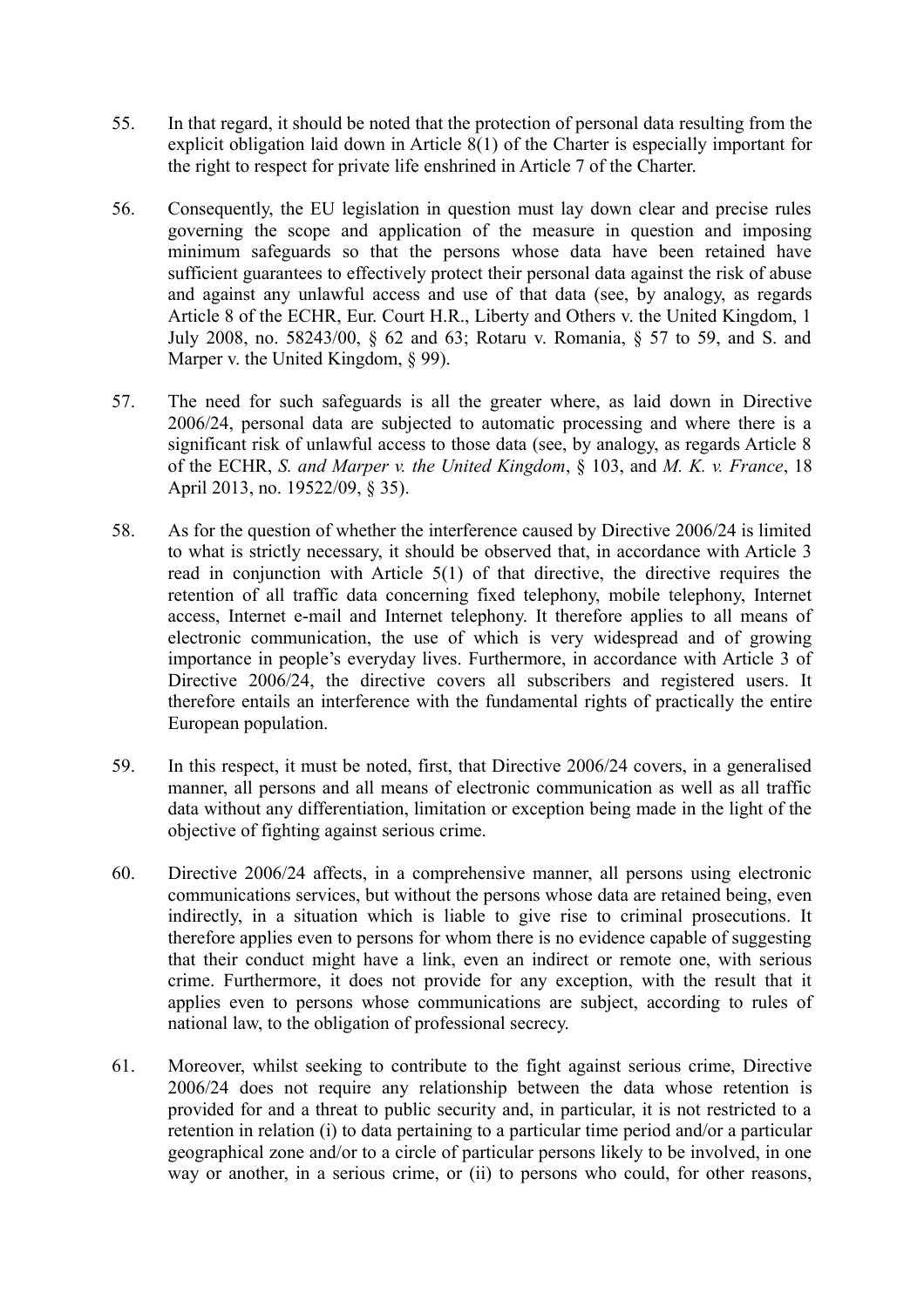contribute, by the retention of their data, to the prevention, detection or prosecution of serious offences.

- 62. Secondly, not only is there a general absence of limits in Directive 2006/24 but Directive 2006/24 also fails to lay down any objective criterion by which to determine the limits of the access of the competent national authorities to the data and their subsequent use for the purposes of prevention, detection or criminal prosecutions concerning offences that, in view of the extent and seriousness of the interference with the fundamental rights enshrined in Articles 7 and 8 of the Charter, may be considered to be sufficiently serious to justify such an interference. On the contrary, Directive 2006/24 simply refers, in Article 1(1), in a general manner to serious crime, as defined by each Member State in its national law.
- 63. Furthermore, Directive 2006/24 does not contain substantive and procedural conditions relating to the access of the competent national authorities to the data and to their subsequent use. Article 4 of the directive, which governs the access of those authorities to the data retained, does not expressly provide that that access and the subsequent use of the data in question must be strictly restricted to the purpose of preventing and detecting precisely defined serious offences or of conducting criminal prosecutions relating thereto; it merely provides that each Member State is to define the procedures to be followed and the conditions to be fulfilled in order to gain access to the retained data in accordance with necessity and proportionality requirements.
- 64. In particular, Directive 2006/24 does not lay down any objective criterion by which the number of persons authorised to access and subsequently use the data retained is limited to what is strictly necessary in the light of the objective pursued. Above all, the access by the competent national authorities to the data retained is not made dependent on a prior review carried out by a court or by an independent administrative body whose decision seeks to limit access to the data and their use to what is strictly necessary for the purpose of attaining the objective pursued and which intervenes following a reasoned request of those authorities submitted within the framework of procedures of prevention, detection or criminal prosecutions. Nor does it lay down a specific obligation on Member States designed to establish such limits.
- 65. Thirdly, so far as concerns the data retention period, Article 6 of Directive 2006/24 requires that those data be retained for a period of at least six months, without any distinction being made between the categories of data set out in Article 5 of that directive on the basis of their possible usefulness for the purposes of the objective pursued or according to the persons concerned.
- 66. Furthermore, that period is set at between a minimum of 6 months and a maximum of 24 months, but it is not stated that the determination of the period of retention must be based on objective criteria in order to ensure that it is limited to what is strictly necessary.
- 67. It follows from the above that Directive 2006/24 does not lay down clear and precise rules governing the extent of the interference with the fundamental rights enshrined in Articles 7 and 8 of the Charter. It must therefore be held that Directive 2006/24 entails a wide-ranging and particularly serious interference with those fundamental rights in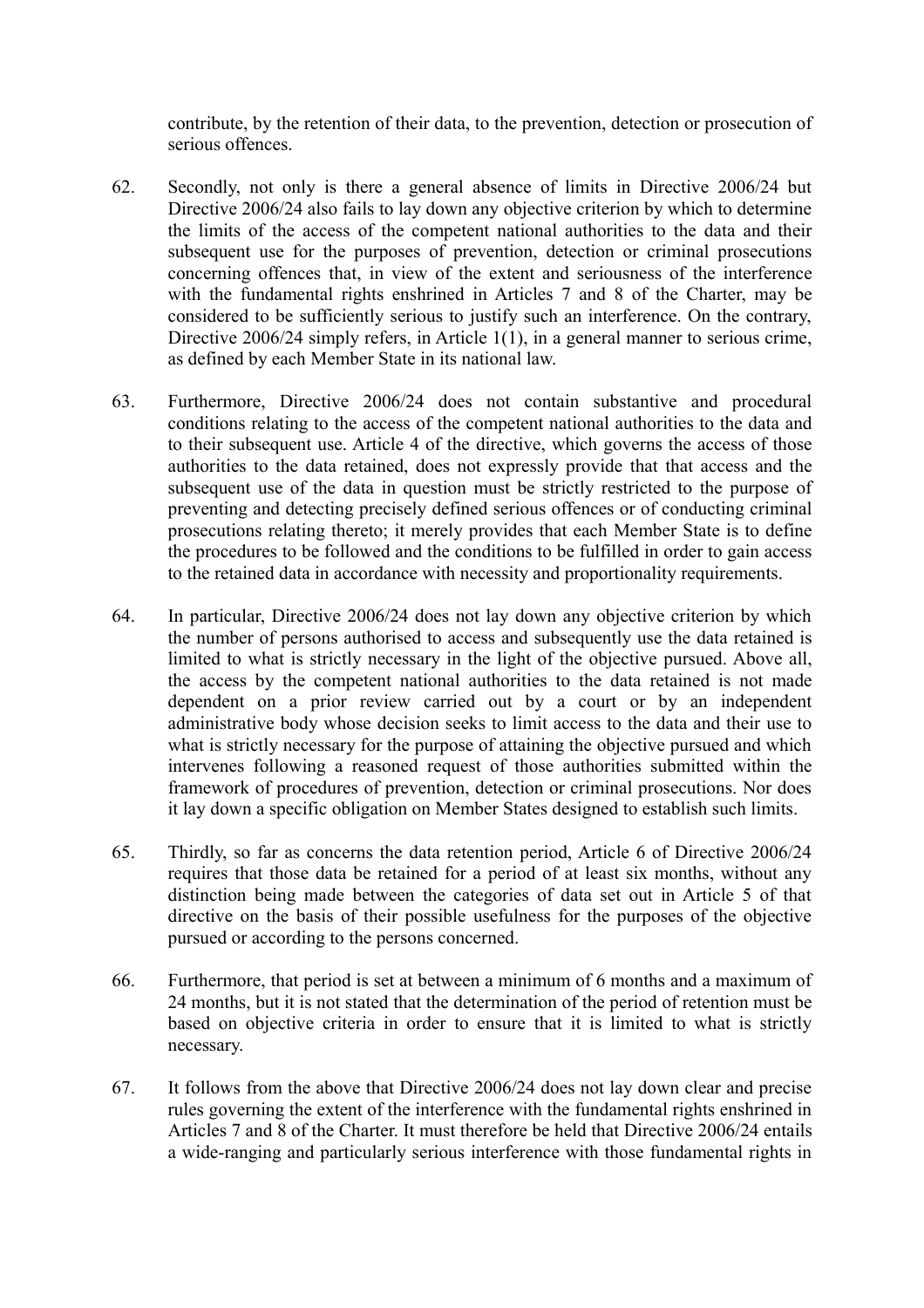the legal order of the EU, without such an interference being precisely circumscribed by provisions to ensure that it is actually limited to what is strictly necessary.

- 68. Moreover, as far as concerns the rules relating to the security and protection of data retained by providers of publicly available electronic communications services or of public communications networks, it must be held that Directive 2006/24 does not provide for sufficient safeguards, as required by Article 8 of the Charter, to ensure effective protection of the data retained against the risk of abuse and against any unlawful access and use of that data. In the first place, Article 7 of Directive 2006/24 does not lay down rules which are specific and adapted to (i) the vast quantity of data whose retention is required by that directive, (ii) the sensitive nature of that data and (iii) the risk of unlawful access to that data, rules which would serve, in particular, to govern the protection and security of the data in question in a clear and strict manner in order to ensure their full integrity and confidentiality. Furthermore, a specific obligation on Member States to establish such rules has also not been laid down.
- 69. Article 7 of Directive 2006/24, read in conjunction with Article 4(1) of Directive 2002/58 and the second subparagraph of Article 17(1) of Directive 95/46, does not ensure that a particularly high level of protection and security is applied by those providers by means of technical and organisational measures, but permits those providers in particular to have regard to economic considerations when determining the level of security which they apply, as regards the costs of implementing security measures. In particular, Directive 2006/24 does not ensure the irreversible destruction of the data at the end of the data retention period.
- 70. In the second place, it should be added that that directive does not require the data in question to be retained within the European Union, with the result that it cannot be held that the control, explicitly required by Article 8(3) of the Charter, by an independent authority of compliance with the requirements of protection and security, as referred to in the two previous paragraphs, is fully ensured. Such a control, carried out on the basis of EU law, is an essential component of the protection of individuals with regard to the processing of personal data (see, to that effect, Case C 614/10) *Commission v Austria* EU:C:2012:631, paragraph 37).
- 71. Having regard to all the foregoing considerations, it must be held that, by adopting Directive 2006/24, the EU legislature has exceeded the limits imposed by compliance with the principle of proportionality in the light of Articles 7, 8 and 52(1) of the Charter.
- 72. In those circumstances, there is no need to examine the validity of Directive 2006/24 in the light of Article 11 of the Charter.
- 73. Consequently, the answer to the second question, parts (b) to (d), in Case C 293/12 and the first question in Case C 594/12 is that Directive 2006/24 is invalid.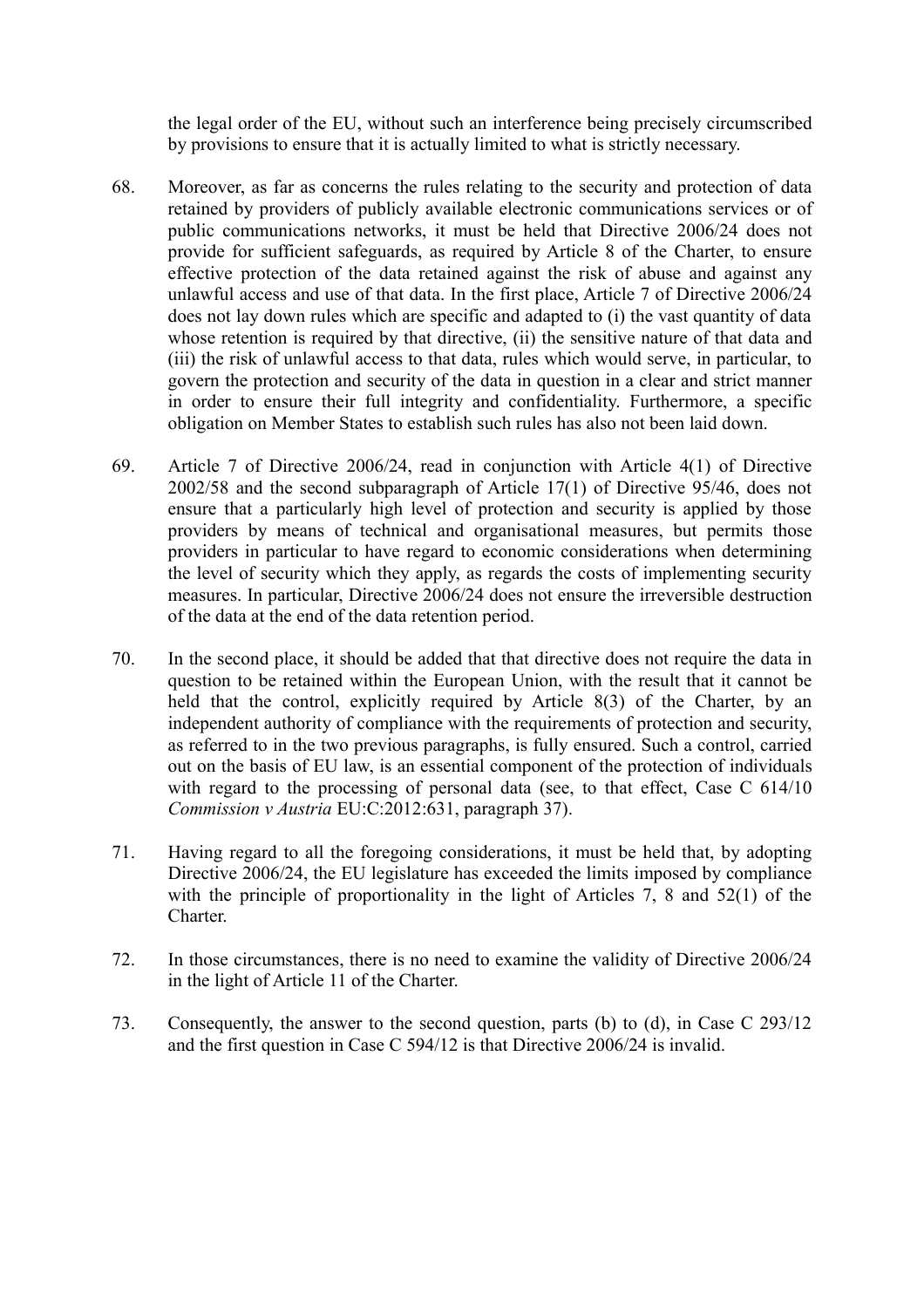**CO/3665/2014 CO/3667/2014**

**IN THE HIGH COURT OF JUSTICE QUEEN'S BENCH DIVISION DIVISIONAL COURT**

**Before :**

## **LORD JUSTICE BEAN**

# **MR JUSTICE COLLINS**

# **THE QUEEN**

# **ON THE APPLICATION OF**

(1) **DAVID DAVIS MP** (2) **TOM WATSON MP**

**Claimants**

**-V-**

## **THE SECRETARY OF STATE FOR THE HOME DEPARTMENT**

**Defendant**

**-and-**

## **OPEN RIGHTS GROUP**

## **PRIVACY INTERNATIONAL**

## **THE LAW SOCIETY OF ENGLAND AND WALES**

**Interveners**

**ORDER**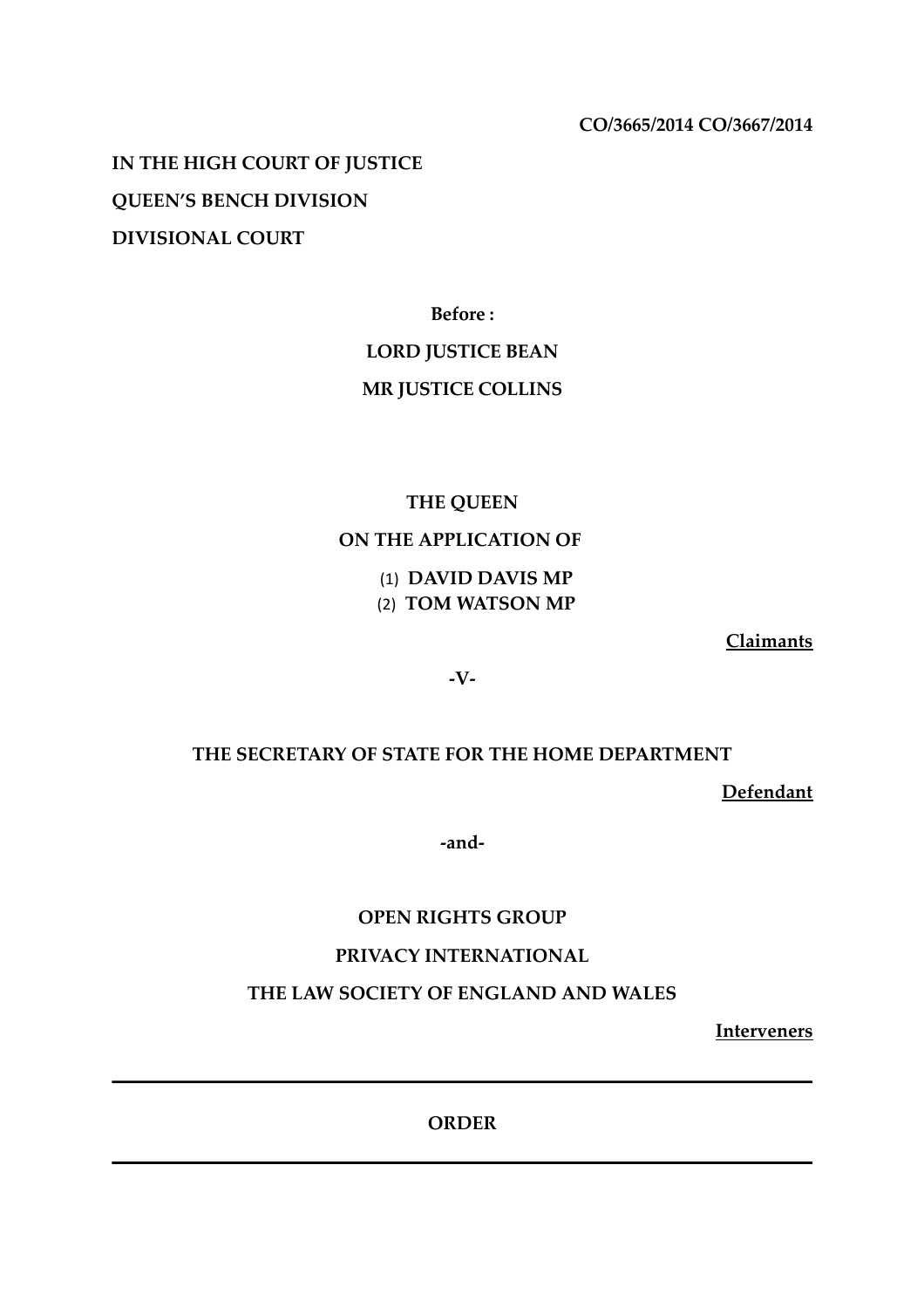**UPON** the judgment in this matter dated 17 July 2015,

**AND UPON** reading the written representations filed by the parties relating to remedies in these claims,

### **IT IS DECLARED THAT:**

- 1 Section 1 of the Data Retention and Investigatory Powers Act 2014 is inconsistent with European Union law in so far as:
	- (1) it does not lay down clear and precise rules providing for access to and use of communications data retained pursuant to a retention notice to be strictly restricted to the purpose of preventing and detecting precisely defined serious offences or of conducting criminal prosecutions relating to such offences; and
	- (2) access to the data is not made dependent on a prior review by a court or an independent administrative body whose decision limits access to and use of the data to what is strictly necessary for the purpose of attaining the objective pursued

### **AND IT IS ORDERED THAT:**

2 Section 1 of the said Act is disapplied:

(i)in so far as access to and use of communications data retained pursuant to a retention notice is permitted for purposes other than the prevention and detection of serious offences or the conduct of criminal prosecutions relating to such offences; and

(ii) in so far as access to the data is not made dependent on a prior review by a court or an independent administrative body whose